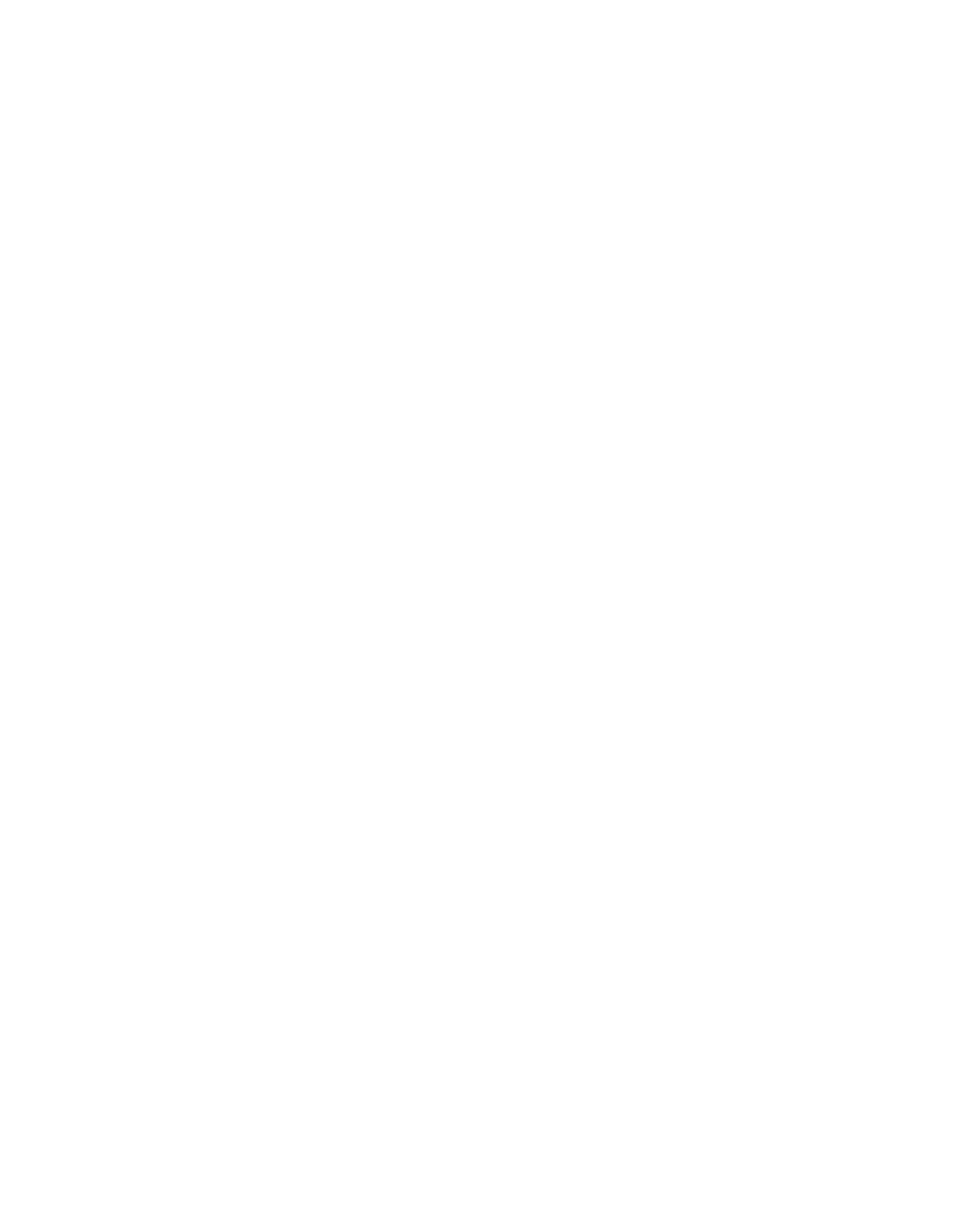## **Table of Contents**

| <b>CLERK OF SESSION REPORT</b>                                                   |  |
|----------------------------------------------------------------------------------|--|
|                                                                                  |  |
|                                                                                  |  |
|                                                                                  |  |
| <b>PASTORAL &amp; PROGRAM STAFF</b>                                              |  |
|                                                                                  |  |
|                                                                                  |  |
|                                                                                  |  |
|                                                                                  |  |
| <b>SESSION COMMITTEE REPORTS</b>                                                 |  |
|                                                                                  |  |
|                                                                                  |  |
|                                                                                  |  |
|                                                                                  |  |
|                                                                                  |  |
|                                                                                  |  |
|                                                                                  |  |
|                                                                                  |  |
|                                                                                  |  |
|                                                                                  |  |
|                                                                                  |  |
|                                                                                  |  |
|                                                                                  |  |
|                                                                                  |  |
|                                                                                  |  |
|                                                                                  |  |
|                                                                                  |  |
|                                                                                  |  |
|                                                                                  |  |
|                                                                                  |  |
|                                                                                  |  |
| <b>2021 FINANCIAL REPORTS AND RESISTENT STATES AND RESISTANCE SERVICE STATES</b> |  |
|                                                                                  |  |
|                                                                                  |  |
|                                                                                  |  |
|                                                                                  |  |
|                                                                                  |  |
|                                                                                  |  |
|                                                                                  |  |
|                                                                                  |  |
|                                                                                  |  |
|                                                                                  |  |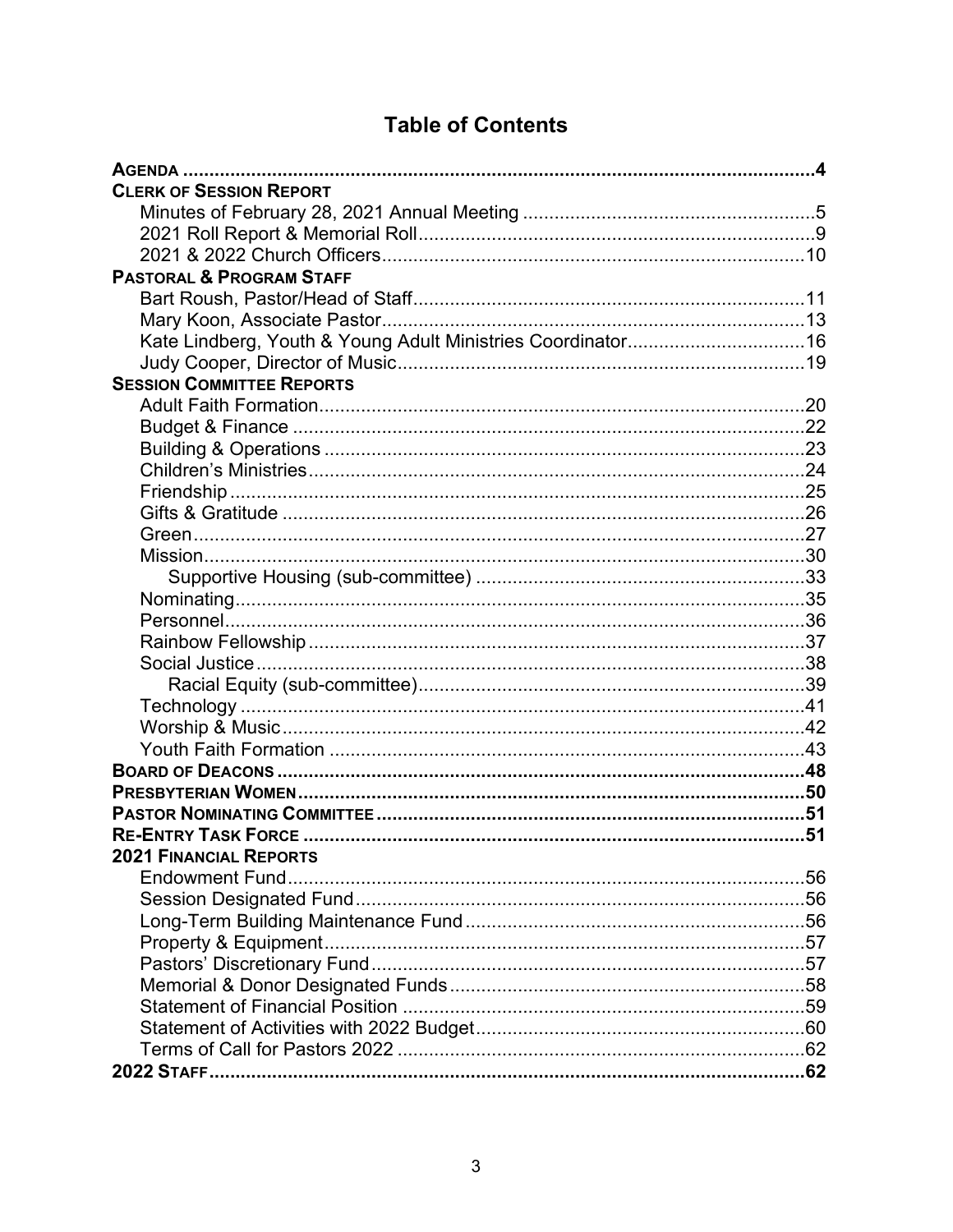#### **Annual Meeting Congregation and Corporation of the Oak Grove Presbyterian Church Bloomington, Minnesota February 27, 2022**

#### **AGENDA**

| Call to Order and Opening Prayer                                                                    | Rev. Dr. Bart Roush,<br>Pastor/Head of Staff             |
|-----------------------------------------------------------------------------------------------------|----------------------------------------------------------|
| Approval of the Agenda and Declaration of a Quorum                                                  | Connie Nesbitt,<br><b>Clerk of Session</b>               |
| Approval of 2021 Congregational Meeting Minutes<br>Annual Congregational Meeting: February 28, 2021 | Connie Nesbitt,<br><b>Clerk of Session</b>               |
| 2021 Roll Report/Prayer for the Communion of Saints                                                 | Rev. Dr. Bart Roush<br>Rev. Mary Koon                    |
| <b>Pastors Reports</b>                                                                              | Rev. Dr. Bart Roush<br>Rev. Mary Koon                    |
| <b>Questions for Committees</b>                                                                     |                                                          |
| 2021 Financial Reports                                                                              | Sue Greimel, Treasurer                                   |
| 2022 Budget                                                                                         | Sue Greimel, Treasurer                                   |
| Approval of changes in Terms of Call for Pastors                                                    | <b>Chris Diller, Personnel</b><br><b>Committee Chair</b> |
| Other business that may properly come before the<br>meeting                                         | Rev. Dr. Bart Roush                                      |
| Adjournment: Closing Prayer and Benediction                                                         | Rev. Mary Koon                                           |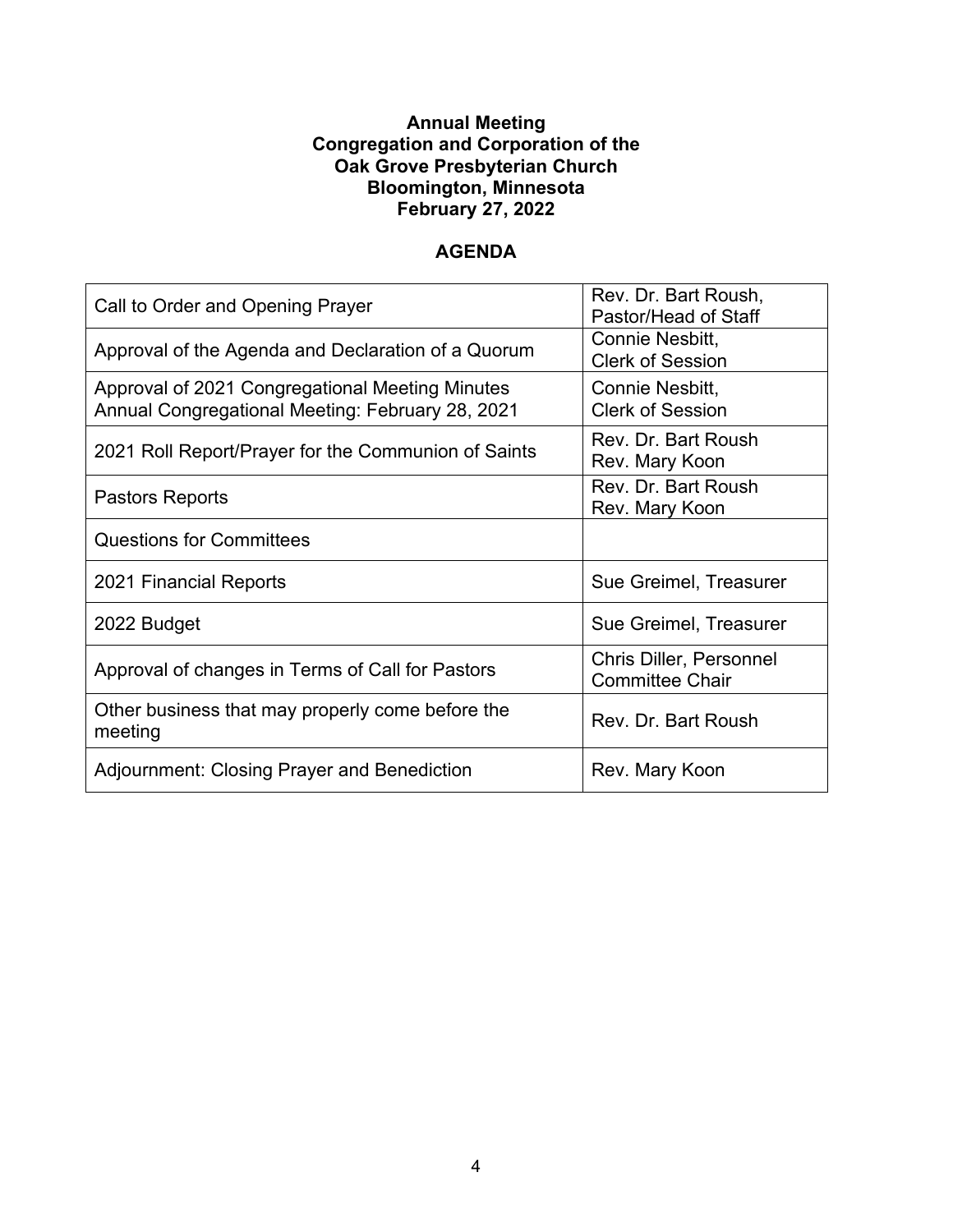### **Clerk of Session Report**

#### **Oak Grove Presbyterian Church February 28, 2021 Congregational Annual Meeting 11:38 am**

Notice having been duly given on two successive Sundays and in the Oak Leaves, the Moderator, Rev. Dr. Anne Fisher, Transitional Pastor, called to order the 165<sup>th</sup> Annual Meeting of Oak Grove Presbyterian Church at 12:00 noon. This meeting was held virtually via Zoom due to the Pandemic. A link was provided to the Congregation before the meeting in the notices sent out. Rev. Fisher opened the meeting in prayer.

Eugene Orr explained how the voting would be handled. He will post the motion on the screen and the Congregation can vote yes or no. Eugene and the Clerk declared that a quorum was present.

The agenda and the minutes from the 2020 meeting were approved as written in the report. The 2020 Annual Report, including reports from the various committees, the professional staff and financial reports, was made available to the Congregation before the meeting.

The following Roll Report was approved.

| <b>Active Members, January 1, 2020</b>        |       |  |
|-----------------------------------------------|-------|--|
|                                               |       |  |
| Gains for 2020                                |       |  |
| Confirmands                                   | 5     |  |
| Profession                                    | 9     |  |
| <b>Transfers to Oak Grove</b>                 | 13    |  |
| <b>Reactivated Members</b>                    |       |  |
| <b>Total Gains</b>                            | 28    |  |
|                                               |       |  |
| <b>Losses for 2020</b>                        |       |  |
| Deaths of Active Members                      | $-17$ |  |
| <b>Other Losses</b>                           | $-5$  |  |
| <b>Total Losses</b>                           | $-22$ |  |
|                                               |       |  |
| <b>Active Members as of December 31, 2020</b> | 495   |  |

#### **2020 Roll Report & Memorial Roll**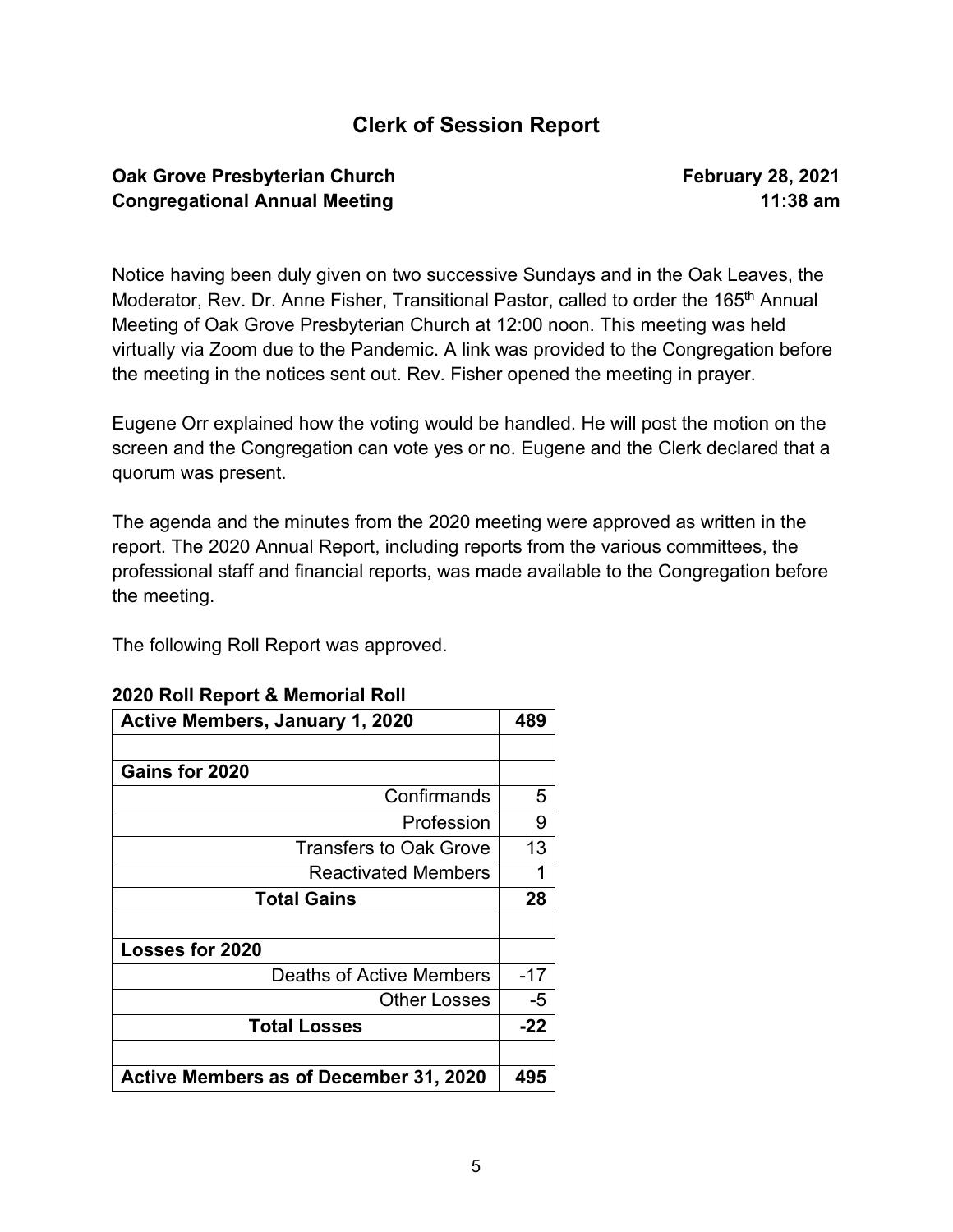Rev. Mary Koon read the Communion of Saints who died this past year and offered up a prayer in their memory.

| In Memoriam:            | Date of death |
|-------------------------|---------------|
| Kay McQueen             | 01/27/2020    |
| <b>Bob Nesbitt</b>      | 03/09/2020    |
| <b>Phyllis Pettit</b>   | 05/07/2020    |
| Jean McCarl             | 06/25/2020    |
| Dee Schneider           | 06/26/2020    |
| <b>Carol Bayert</b>     | 07/14/2020    |
| <b>Bud Burnes</b>       | 07/27/2020    |
| <b>Bob Bruder</b>       | 08/09/2020    |
| <b>Holly Mae Dredge</b> | 08/21/2020    |
| Steve St. Martin        | 09/16/2020    |
| <b>Jim Christianson</b> | 09/21/2020    |
| Don Schneider           | 09/25/2020    |
| Austin Ritterspach      | 10/12/2020    |
| <b>Barb Hornes</b>      | 10/17/2020    |
| <b>Rich Miller</b>      | 10/31/2020    |
| Rodger Schwartz         | 12/27/2020    |

The Moderator then asked if there were any questions regarding the Program Staff reports and the Committee reports written in the report. There were none.

Treasurer, Sue Greimel, then reviewed the Financial Reports. She commented on the good response to the pledge drive and thanked Anne Swenson for her excellent work. A motion was made, seconded, and approved to accept this report. The Session had previous approved it.

Representing the Personnel Committee, Bill Pomroy turned everyone's attention to the Terms of Call for Associate Pastor, Mary Koon. Mary left the meeting at this point. He pointed out that the Temporary Augment of \$10,000 is because of the extra work Mary has put in during the transition period between Pastors. A motion was made and approved for the Terms of Call. Rev. Fisher is our Transitional Pastor and is on contract no action was required.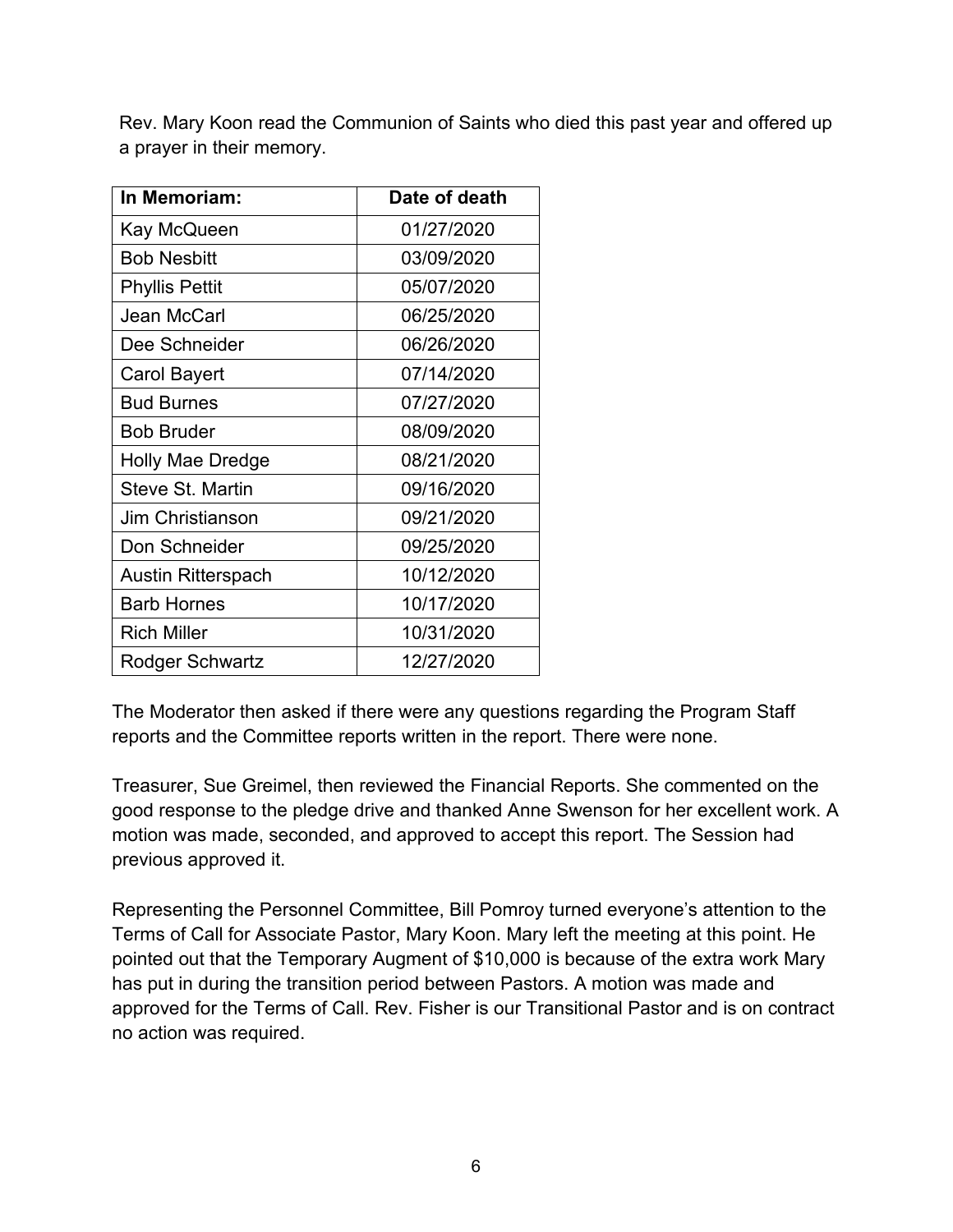#### **2021 Pastors' Terms of Call**

| <b>Associate Pastor, 2021</b>      |           | <b>Transitional Pastor, 2021</b>   |           |  |
|------------------------------------|-----------|------------------------------------|-----------|--|
|                                    |           |                                    |           |  |
| Salary                             | \$42,788  | Salary                             | \$65,000  |  |
| <b>Temporary Augment</b>           | \$10,000  | Housing                            | \$25,000  |  |
| Housing                            | \$31,302  | Total                              | \$90,000  |  |
| Total                              | \$84,090  |                                    |           |  |
|                                    |           |                                    |           |  |
| Vacation                           | 1 month   | Vacation                           | 1 month   |  |
|                                    |           |                                    |           |  |
| <b>Benefits</b>                    |           | <b>Benefits</b>                    |           |  |
| Pension                            | \$7,148   | Pension                            | \$7,650   |  |
| Health, etc.                       | \$24,857  | Health, etc.                       | \$26,541  |  |
| <b>Total Compensation</b>          | \$116,095 | <b>Total Compensation</b>          | \$124,191 |  |
|                                    |           |                                    |           |  |
| Auto $1$                           | \$1,600   | Auto $1$                           | \$1,400   |  |
| Education leave <sup>2</sup>       | two weeks | Education leave <sup>2</sup>       | two weeks |  |
| Education allowance <sup>3</sup>   | \$1,200   | Education allowance <sup>3</sup>   | \$1,200   |  |
| Professional Expense <sup>4</sup>  | \$1,300   | Professional Expense <sup>4</sup>  | \$2,500   |  |
|                                    | \$4,100   |                                    | \$5,100   |  |
|                                    |           |                                    |           |  |
| <sup>1</sup> Vouchered, IRS rate   |           | <sup>1</sup> Vouchered, IRS rate   |           |  |
| <sup>2</sup> Cumulative to 6 weeks |           | <sup>2</sup> Cumulative to 6 weeks |           |  |
|                                    |           |                                    |           |  |
| $3$ Cumulative for 3 years         |           | $3$ Cumulative for 3 years         |           |  |
| <sup>4</sup> Vouchered             |           | <sup>4</sup> Vouchered             |           |  |
|                                    |           |                                    |           |  |
| Associate Pastor is entitled to:   |           |                                    |           |  |
| Four Sundays off per year          |           |                                    |           |  |
| Three-month sabbatical leave after |           |                                    |           |  |
| six years                          |           |                                    |           |  |

The Moderator then invited Paul St. Martin, Chairman of the PNC, to speak. Paul commented on how wonderful it has been to work with the PNC during their search for a new pastor. He shared details on the work they did during the search. On behalf of the committee, Rev. Dr. Bart Roush has been chosen to become our new pastor. Rev. Roush will do the sermon on Sunday, March 14. After this worship service, the Session has called a Virtual Congregational meeting at 12:00 noon to elect Rev. Roush. His bio will be sent out prior to the meeting as will a link to the meeting. On Saturday, March 13, there will be a virtual "Meet and Greet" with Rev. Roush, a link will be provided. Paul asked that the Congregation keep the information he has shared off of social media until Rev. Roush has been able to share his departure with his present congregation.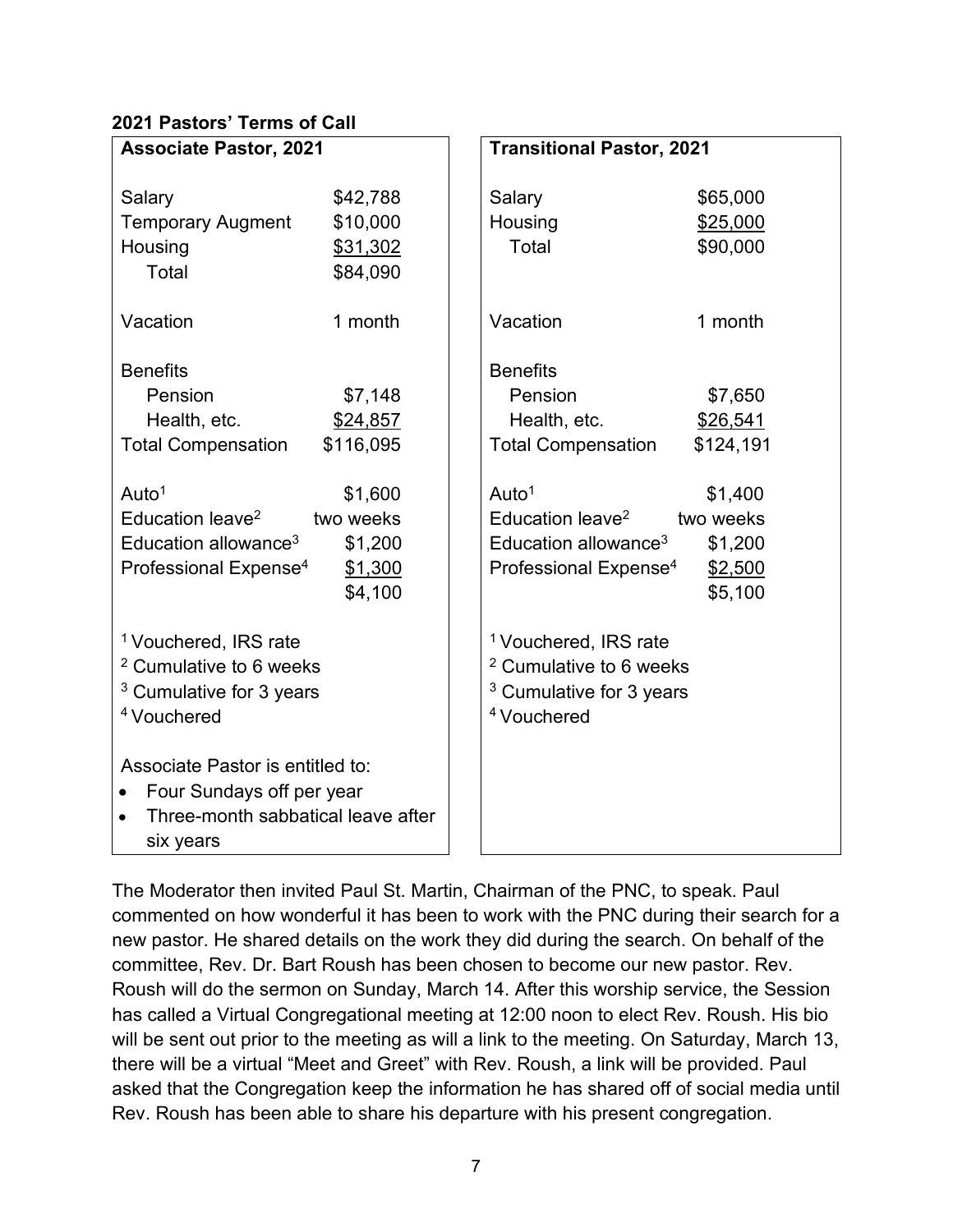Rev. Fisher then invited Larry Pearson to share news on the Clearwater Forest Capital Campaign. Larry shared that an ad hoc committee of himself, Carrie Wilkens and Don Alman, have been appointed to help raise funding from OGPC for the upgrade to the Clearwater facilities. The Session has approved a total of \$30,000 donation over the next three years. \$10,000 will be taken from the remaining 2020 Special Funds and will be sent as our first-year commitment. For each of the second and third years, a \$5,000 donation from the Congregation will be matched by \$5,000 from the Session Designated Dedicated Account.

Rev. Koon closed the meeting with prayer.

The Moderator then asked Paul St. Martin, on behalf of his deceased Father, Steve, to please entertain a motion to adjourn the meeting. For many years it was tradition that Steve made this motion. This motion was seconded and approved.

The meeting was adjourned at 12:38 p.m.

Respectfully submitted,

Connie Dostitt

Kohle. and Fisher

Connie Nesbitt Rev. Dr. Anne Fisher **Transitional Pastor**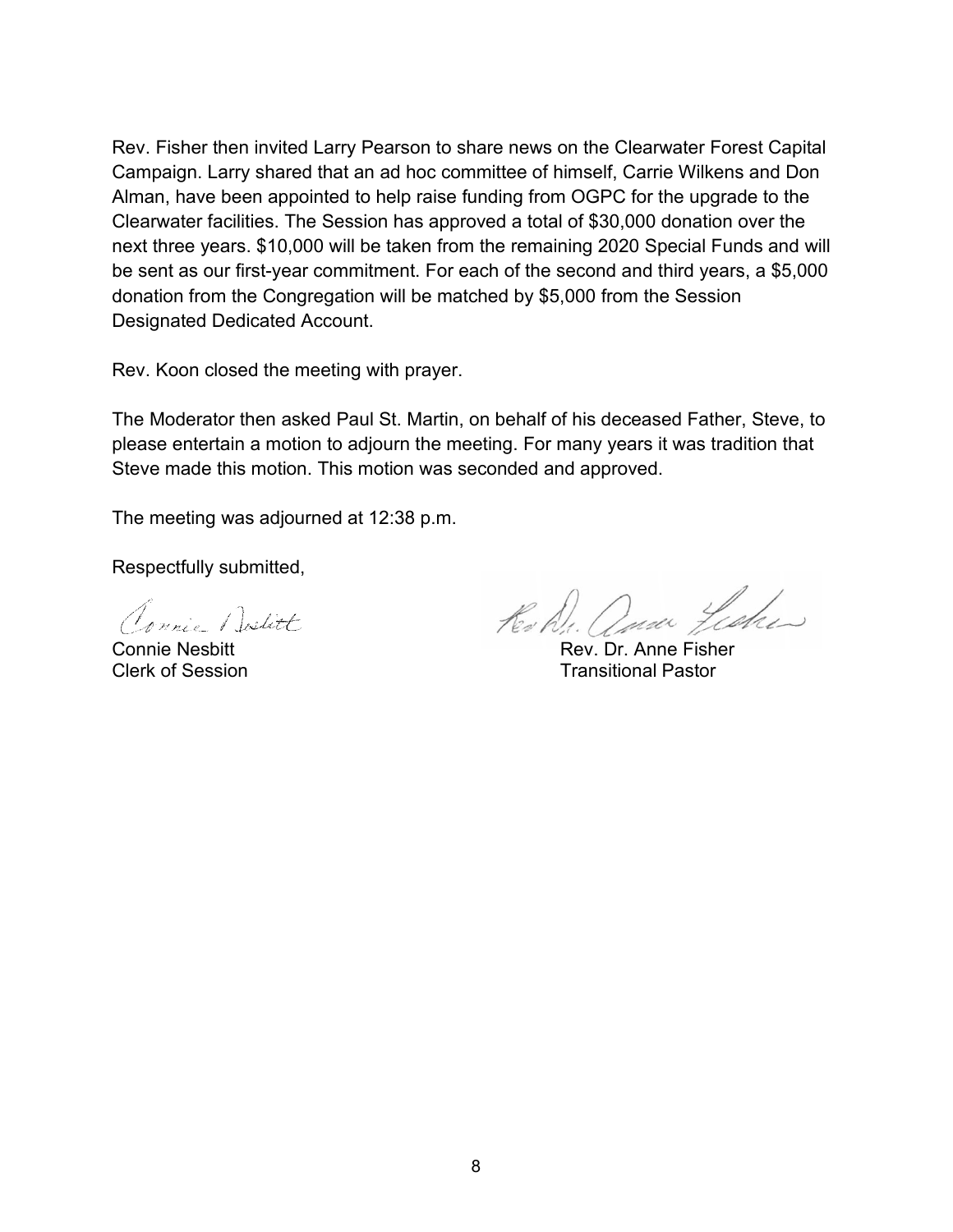## **2021 Roll Report & Memorial Roll**

| <b>Active Members, January 1, 2021</b>        |                |
|-----------------------------------------------|----------------|
|                                               |                |
| Gains for 2020                                |                |
| Confirmands                                   | 5              |
| <b>Profession/Reaffirmation</b>               | $\overline{2}$ |
| <b>Transfers to Oak Grove</b>                 | $\overline{2}$ |
| <b>Reactivated Members</b>                    | 3              |
|                                               |                |
| <b>Total Gains</b>                            | 12             |
|                                               |                |
| <b>Losses for 2020</b>                        |                |
| <b>Deaths of Active Members</b>               | $-15$          |
| <b>Other Losses</b>                           | $-5$           |
|                                               |                |
| <b>Total Losses</b>                           | -20            |
|                                               |                |
| <b>Active Members as of December 31, 2021</b> | 487            |

Tatum Gillies Hannah Jones Jackie Steskal

## **Membership Review**

| <b>Baptisms (11):</b>      | In Memoriam (15):      | <b>Date</b> |
|----------------------------|------------------------|-------------|
| <b>Liberty Bliss</b>       | <b>Frank Bliss</b>     | 01/22/21    |
| Eliza Decknatel            | Connie Johnson         | 03/03/21    |
| Josie Greimel              | <b>Marian Schwartz</b> | 05/13/21    |
| <b>Caden Hendricks</b>     | Joyce Shantz           | 05/22/21    |
| Penelope Johnson           | Arnie Erickson         | 06/09/21    |
| Aydin Kirk                 | Jane Lund              | 06/26/21    |
| Ezra Lassiter              | Don Dunham             | 07/17/21    |
| Maya Leonard               | <b>Yvonne Wentz</b>    | 07/22/21    |
| Ada Mee                    | Mary Jones             | 08/07/21    |
| <b>Ellery Oslund</b>       | <b>Bob Sands</b>       | 08/08/21    |
| <b>Christian Soderlund</b> | <b>Art Fisk</b>        | 08/10/21    |
|                            | Linda Blair            | 10/06/21    |
| <b>Confirmations (5):</b>  | <b>Faith Grondin</b>   | 11/10/21    |
| <b>Matthew Carter</b>      | Maxine Engberg         | 11/14/21    |
| <b>Madeleine Elbert</b>    | Don Olson              | 12/06/21    |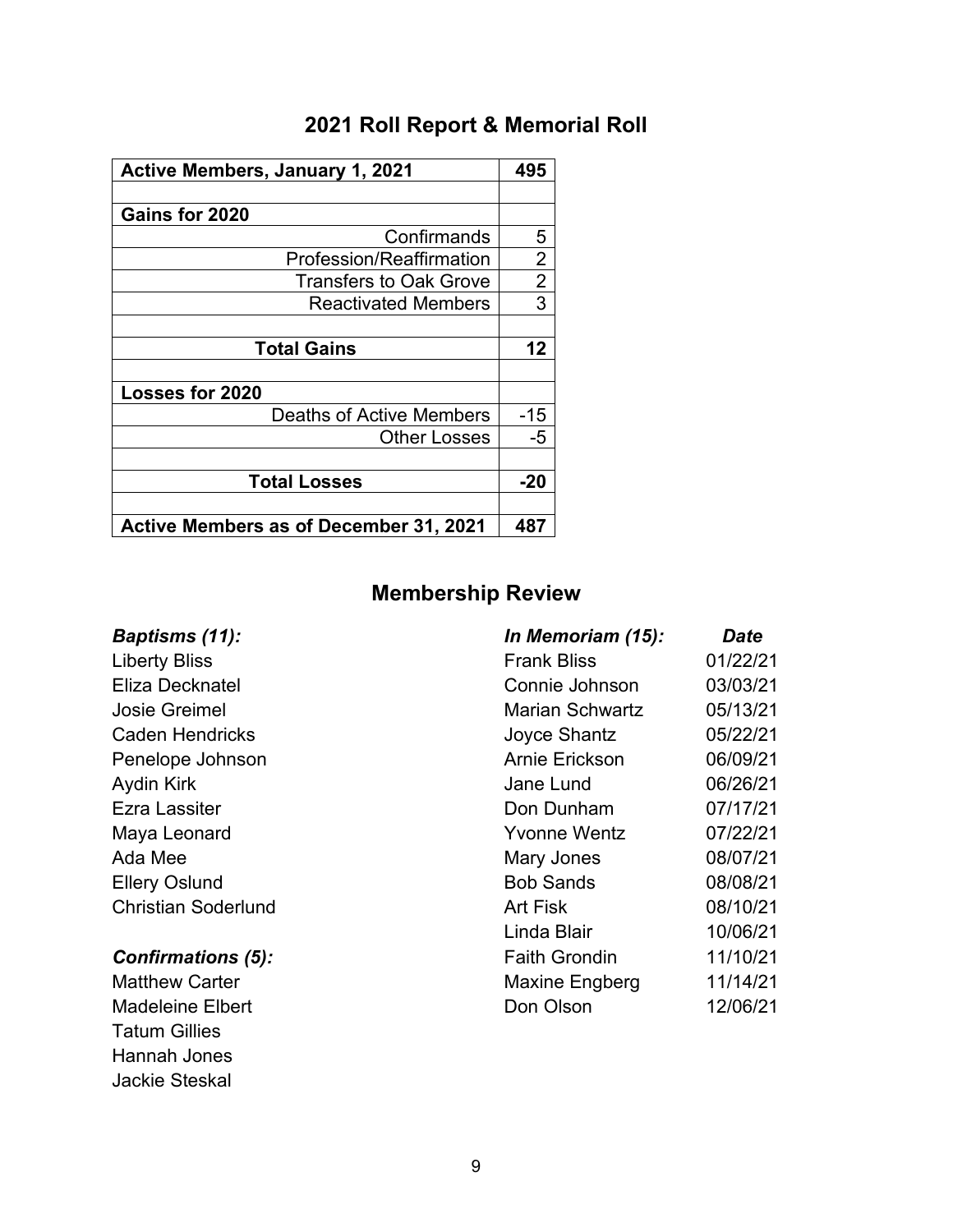## Clerk of Session Connie Nesbitt Treasurer Sue Greimel

Class of 2021 Class of 2022 Class of 2023 Mattie Hawley Karen Alonzi Becky Dop Bob Heise **Pierce Flanagan** Anne Klueh **Bob Gerdes** Bob Gerdes and Bessi McKinnon Bill Pomroy Carol Osweiler Joey Oslund

Hannah Ervin (Youth)

Moderator **Bart Roush** Clerk of Session Connie Nesbitt Treasurer Sue Greimel

Karen Alonzi **Becky Dop** Jeri Anderson Pierce Flanagan Kathy Howell Chris Diller Bob Gerdes Greg Johnson Joey Oslund Greg Johnson Carol Osweiler Larie Ann Schmidt Cece Klueh Mark Pridgeon Emma Wasko Cecelia Laurie Kylie Borchardt (Youth)

Eric Duvall Amanda Fineran Iris Karow **Tom Lucic Communist Communist Communist Communist Communist Communist Communist Communist Communist Communist Communist Communist Communist Communist Communist Communist Communist Communist Communist Communist Communist** Marsha Pridgeon Nancy Scott Jennifer Pol Kathy Tominski **Verona Stoesz** Candy Williamson

#### **2021 Church Officers**

#### **THE SESSION**

Moderators **Anne Fisher & Bart Roush** 

#### **ELDERS**

Jane Propsom Mark Pridgeon Emma Wasko

#### **DEACONS**

Class of 2021 Class of 2022 Class of 2023 Jan Ahlquist Sandy Crum John Crampton David Johnson Eric Duvall Amanda Fineran Stephen Jones **Tom Lucic** Tom Lucic Nancy Scott Meg Robles **Marsha Pridgeon** Lisa Sheff Bea Sorenson **Kathy Tominski** Verona Stoesz

#### **2022 Church Officers**

# **THE SESSION**

#### **ELDERS**

Class of 2022 Class of 2023 Class of 2024

#### **DEACONS**

- Class of 2022 Class of 2023 Class of 2024 John Crampton
	-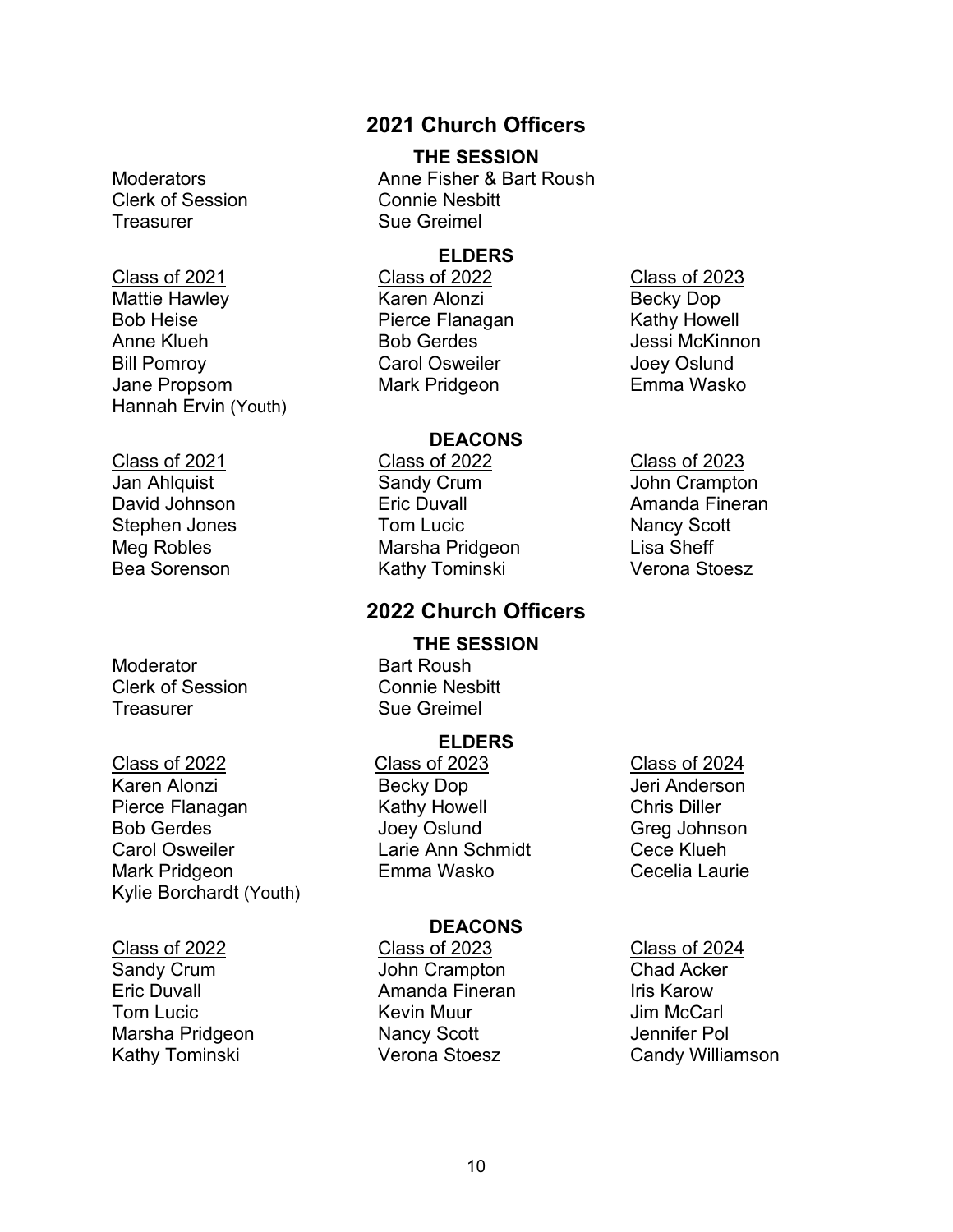### **Program & Pastoral Staff**

#### **Pastor/Head of Staff** Bart Roush Bart Roush

Last year, Anne Fisher began this report with this sentence, "It is an understatement to say that 2020 did not go as we expected." Well, what an unexpected year 2021 was as well! What we hoped was a short-term interruption, we have come to understand is a longer-term disruption. As January 2021 began, no one imagined that a year later we would still be adapting to the various challenges that have been an almost daily occurrence as we live into being the church during a pandemic, not to mention a massive flood in the basement of the building.

I joined you in mid-May and it has been a challenge, to say the least, to get to know you all and for you to get to know me and my family. While I am grateful for the technology of Facebook and Zoom, it is not the same as being able to gather each and every week in worship, fellowship or to have a slow conversation over lunch or coffee. I trust those days will come and I look forward to building deep and lasting relationships with you. I am so very thankful that in the first few months after my arrival that I was able to meet with about a dozen small groups in people's back porches and decks. I am grateful for the beautiful midwestern weather that allowed for several opportunities for us to gather outside, including the family gathering at Moir Park, the pancake breakfast, and the worship and picnic at the park and baptisms in the creek.

We continued to be creative and innovative in our common life together. We had more drive-thru celebrations, worshiped in the parking lot, conducted prayer stations for the longest night, planned and hosted another EV Expo, held a trunk or treat event for Halloween, and gathered items for VEAP as we drank hot cocoa and sang Christmas carols. In addition, we upgraded some of our technology and cameras to allow for more options and smoother streaming of worship services.

We also lost many members this past year. Several funerals and memorial services were held, sometimes only virtually. The inability to physically gather together only increased the sense of loss and grief. It must be said that I am grateful for the care and leadership of Pastor Mary who took the lead on most of these services.

I was not the only person on staff to change in the course of 2021. Shortly after I arrived, it was time to say goodbye to Britta Augdahl as she concentrated full-time in her study at seminary. We then welcomed Kate Lindberg as the new Youth & Young Adult Ministries Coordinator in the summer. Anne Swenson, our accountant, then departed in late fall and we welcomed our new accountant, Laura Nemcek in December. Finally, after many years of faithful service, Tim Dubis let us know it was time for him to move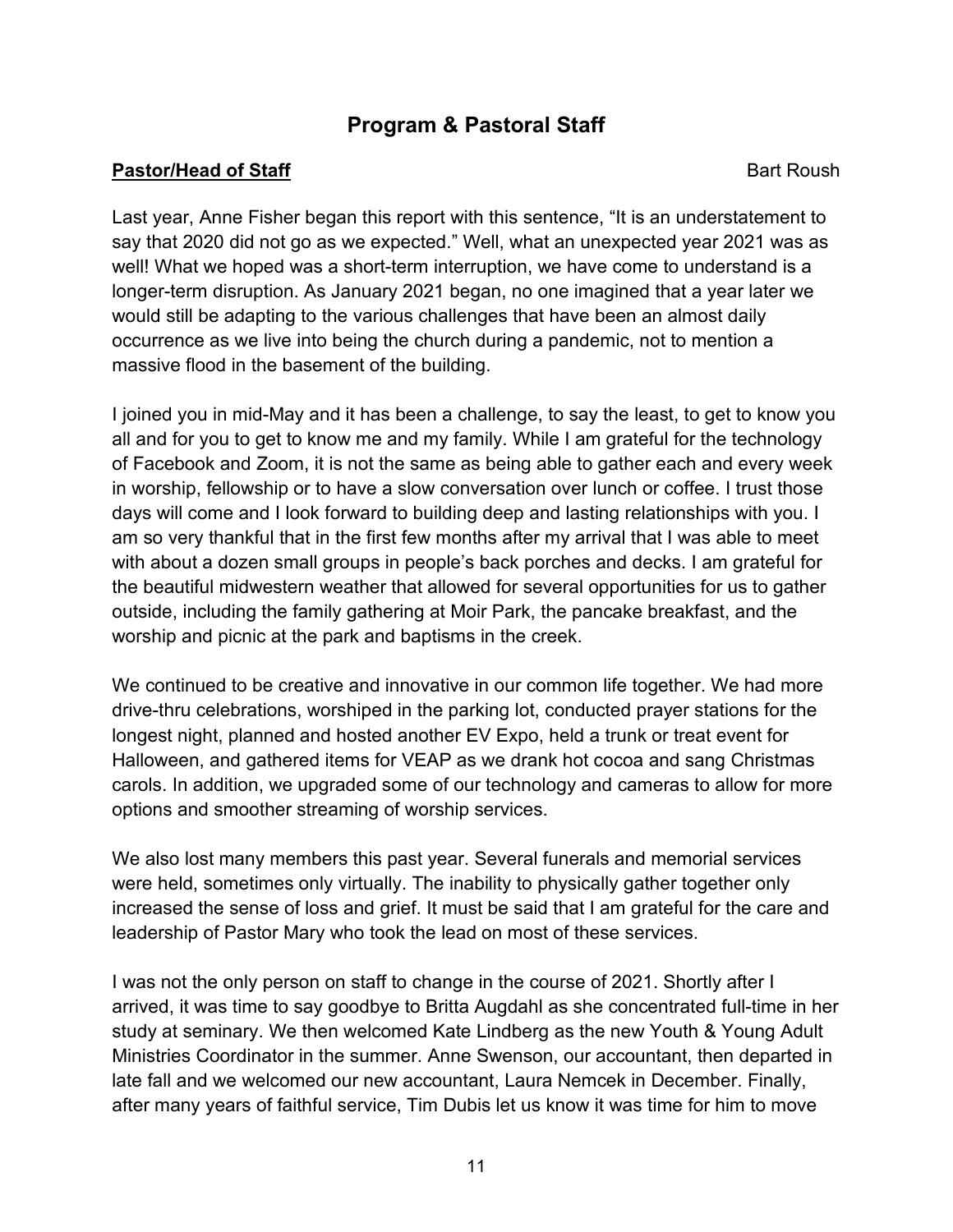on because he found a full-time position that he enjoys very much. We look forward to finding a time in 2022 to celebrate his faithful service.

One of the ways I have gotten to know some of you is through committee work. I have worked closely in 2021 with the Re-Entry Team, Session, the Antiracism Accountability Team, Budget & Finance, Gifts & Gratitude, Green Committee, Mission, Personnel, Supportive Housing, Technology, and Worship & Music. You all are committed to being the hands and feet of Christ in the world.

If I have learned anything through this pandemic time as a pastor, it is that it magnifies our strengths (and amplifies weakness as well). The church is not the building – but it is the caring, hospitable, generous community that is Oak Grove Presbyterian Church. I will not even dare to predict what 2022 will hold, but I am excited and hopeful about the future with you all. As we look forward to the day when we can gather together again in person in large groups lifting our voices in praise and song, let us continue to be a community of care, support, and prayer. Let us reject fear and live into hope and good news. Let us love fiercely, give of ourselves generously, fight unrelentingly for justice, and continue to risk and experiment in things we have never tried before and be willing to make mistakes.

Please continue to check on one another as you are able by phone or email. Consider making a grocery or pharmacy run for someone who cannot get out. And, please, communicate with the pastors, Elders and Deacons, or the office to let us know how you are or if you need assistance in some way. Continue to pray for one another. Above all, as we have affirmed before and continue to affirm, let us remember and rejoice that "nothing in life or in death can separate us from the love of God in Christ Jesus our Lord" (Romans 8:38–39).

God is for you. Pastor Bart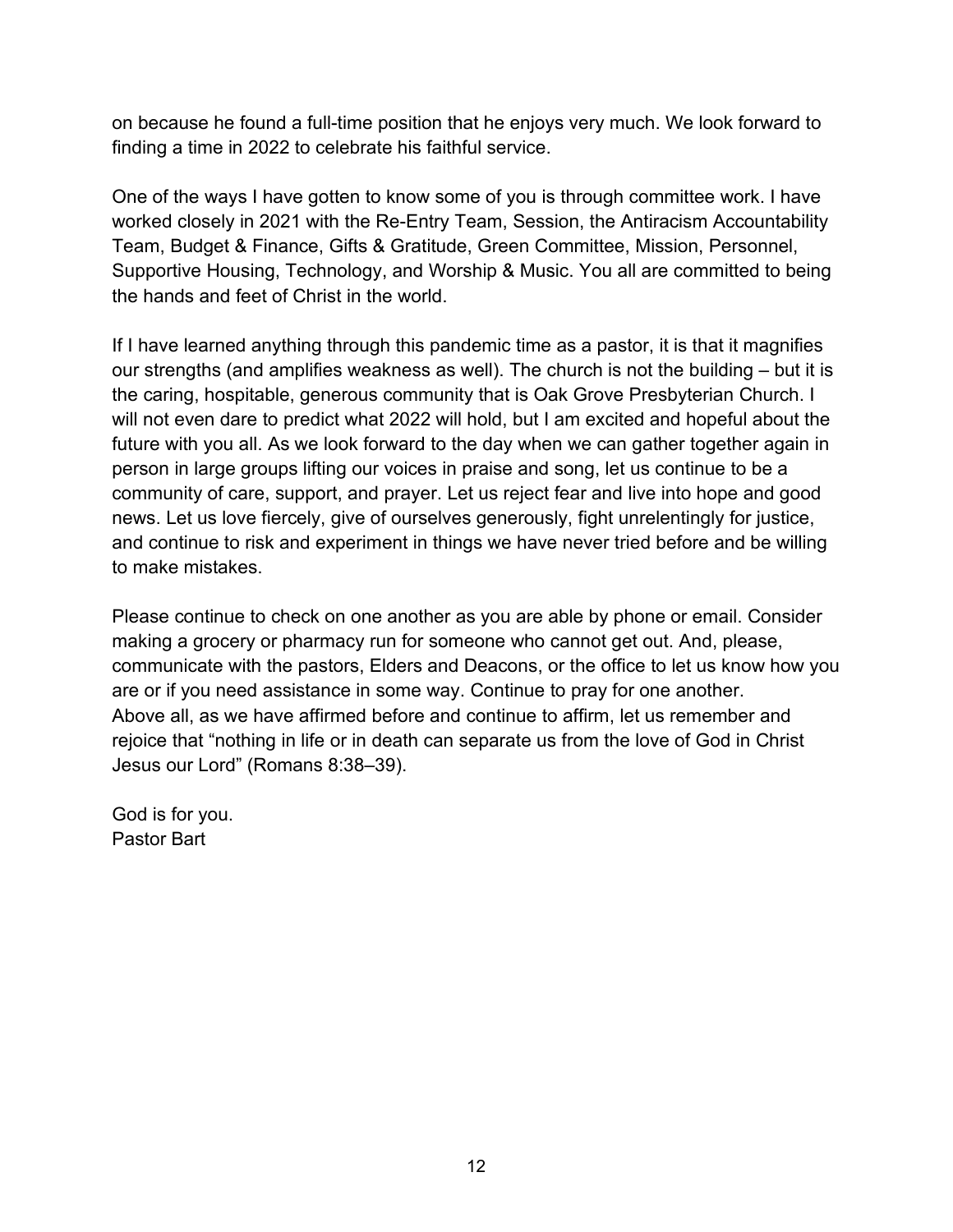#### **Associate Pastor** Mary Koon

As I reflect on 2021 and write this report during an alarming Covid surge, I am reminded of Psalm 46. The Psalmist assures us that, "God is our refuge and strength, a very present help in trouble. Therefore, we will not fear, though the earth should change, though the mountains shake in the heart of the sea, though its waters roar and foam, though the mountains tremble with its tumult."

It has been a year! 2021 has brought joy and sorrow, hopefulness, and frustration, learning and growth, good times and difficult ones as well. One major challenge was the "roaring waters" in our lower level with a flood on March 14. Every person involved in the clean up and subsequent re-do has been skilled, flexible, hard-working, and attentive. Through pandemic challenges, flooding, changes in schedules, and the deaths of beloved church members, God was (and is!) with us. Together we journey, holding fast to God's promises and delighting in God's presence.

There is no doubt that at this, the beginning of 2022, we are tired of living in a pandemic, and long to be together in person. Life is hard, and I encourage gentleness and patience with ourselves and others. God's Spirit is a source of energy and solace as together we face what comes next.

I am overwhelmed with gratitude for the myriad ways you all have shown up this year! You have met joyfully in person when safe, patiently, via zoom, when not. You have given generously of your time and resources to bring healing and justice to our world. You have shown up with open hearts to learn about structural racism and systemic poverty and seek ways to be an anti-racist community. You have shown up faithfully for worship, in-person and virtually. You have shown up with love in support of one another. Thank you cannot begin to express my gratitude.

As has become my custom, I will share some of the highlights of the year below. Days at Oak Grove are so full, I cannot possibly list everything that happened last year! Apologies if I miss your favorites.

**Staff/New Personnel:** It is an honor to serve with such a remarkable staff. This year brought three new staff members, Bart Roush, Kate Lindberg and Laura Nemcek. It has been a joy to get to know and serve with Pastor Bart Roush! Thank you, PNC! Pastor Anne Fisher did a brilliant job as our transitional pastor, and we were well prepared to receive Bart in May of this year. Bart brings with him wisdom, intelligence, deep faith, a passion for justice and good sense of humor. In August, we said goodbye to Britta as she started in seminary at Luther and welcomed Kate Lindberg to serve with our youth and young adults. Kate is flexible, kind, smart, fun, and is doing a great job in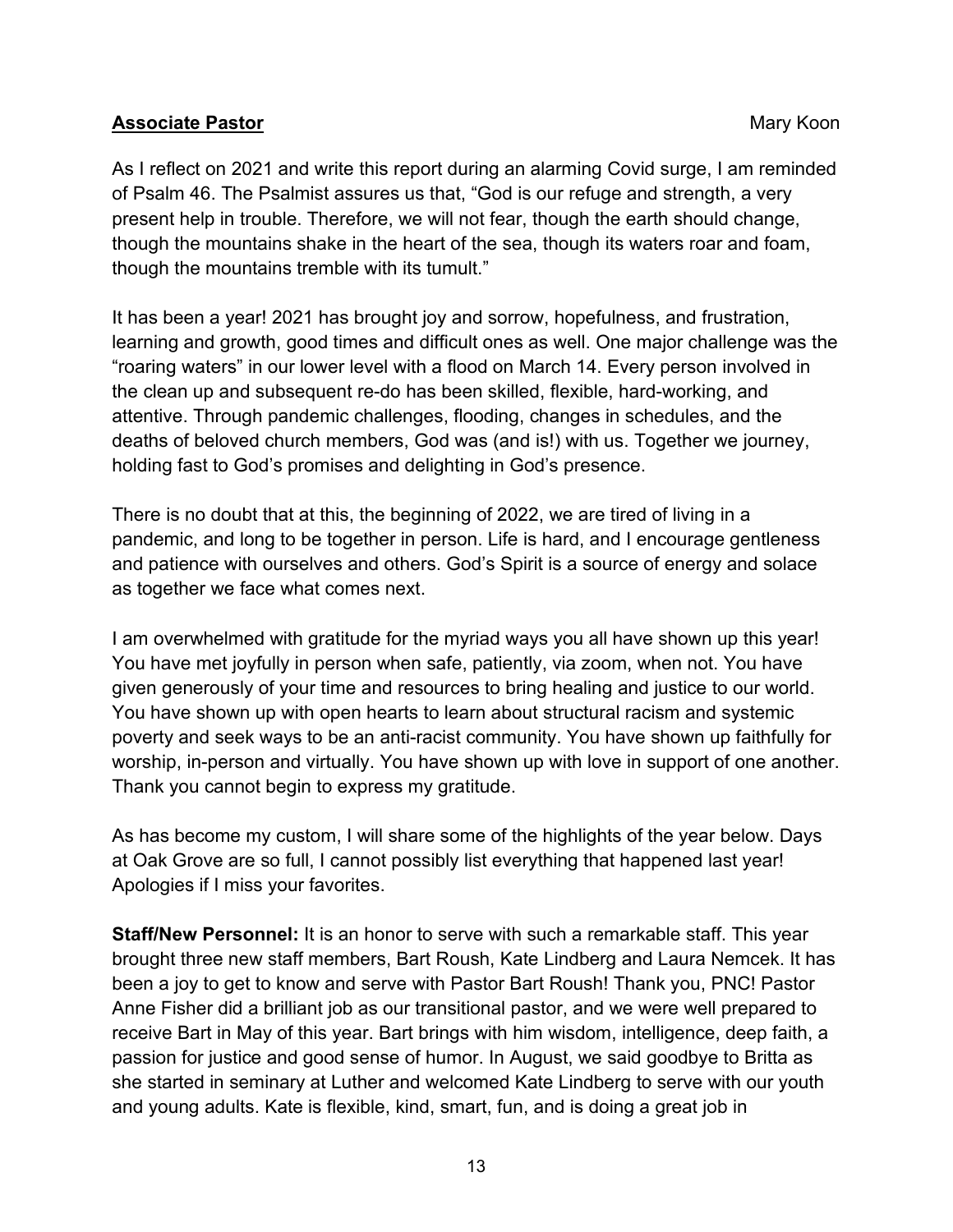challenging circumstances. As always, Judy and Nancy are amazingly talented and genuinely unflappable – worship outside? No problem! Organ doesn't turn on at the start of worship. We'll figure it out! They bring gorgeous music with a ton of heart to our lives and services. Our singers and musicians move us each week. In the office, Sue Gjerset has been a tremendous asset! She is organized, intelligent, kind, and runs the office smoothly. Saying goodbye to Anne Swenson in November was difficult, and we welcomed Laura Nemcek in November. I miss Anne but look forward to working with Laura.

**Worship:** I continue to give thanks for the Technology team and Sound, Light and Video volunteers! Through the year, they have added cameras, adjusted sound and lighting, all in pursuit of the best on-line and in-person worship experience possible. The work is on-going and time consuming and done with heart. Mac continues to make DVDs each week to send to those without a computer. An enormous shout out to our Tech Crew!

Worshipping outside from June–November was a delight. Thank you to all the volunteers that made that happen! We celebrated a number of baptisms, including three children at Nine Mile Creek in August! Each and every baptism reminds us that we belong to God and are uniquely gifted to be God's person in the world. We also gathered for many memorial services as we said goodbye to beloved people. Some of these services had been delayed due to Covid. The ability to gather, to pray, to remember and give thanks for the life of a loved one brought comfort to all who grieve.

**Ten Year Anniversary Celebration!** My heart is full to overflowing with love and appreciation for the celebration you so generously planned and executed in September. From Mister Rogers' music, to liturgy, to cupcakes, to quilt, to cape, to stole, to cards and hugs, it was amazing. You are all the true gift and I thank you!

**Pastoral Care:** It has been quite meaningful to make some in-person calls this year after being unable to see people in person in 2020. We were even able to visit the hospital briefly. We try to keep in touch with folks through phone calls, and you all do an amazing job checking in with one another.

**Faith Formation:** Children, youth and adults found ways to connect in person and online this year. Thanks to our small but mighty Adult Faith Formation team: Mark Pridgeon, Mary Pol, Iris Karow and Becky Dop! They worked hard to schedule meaningful and interesting speakers and topics each Sunday. The staff met with adults on Wednesday evenings for discussion and learning, thanks to Anne and Bart for that!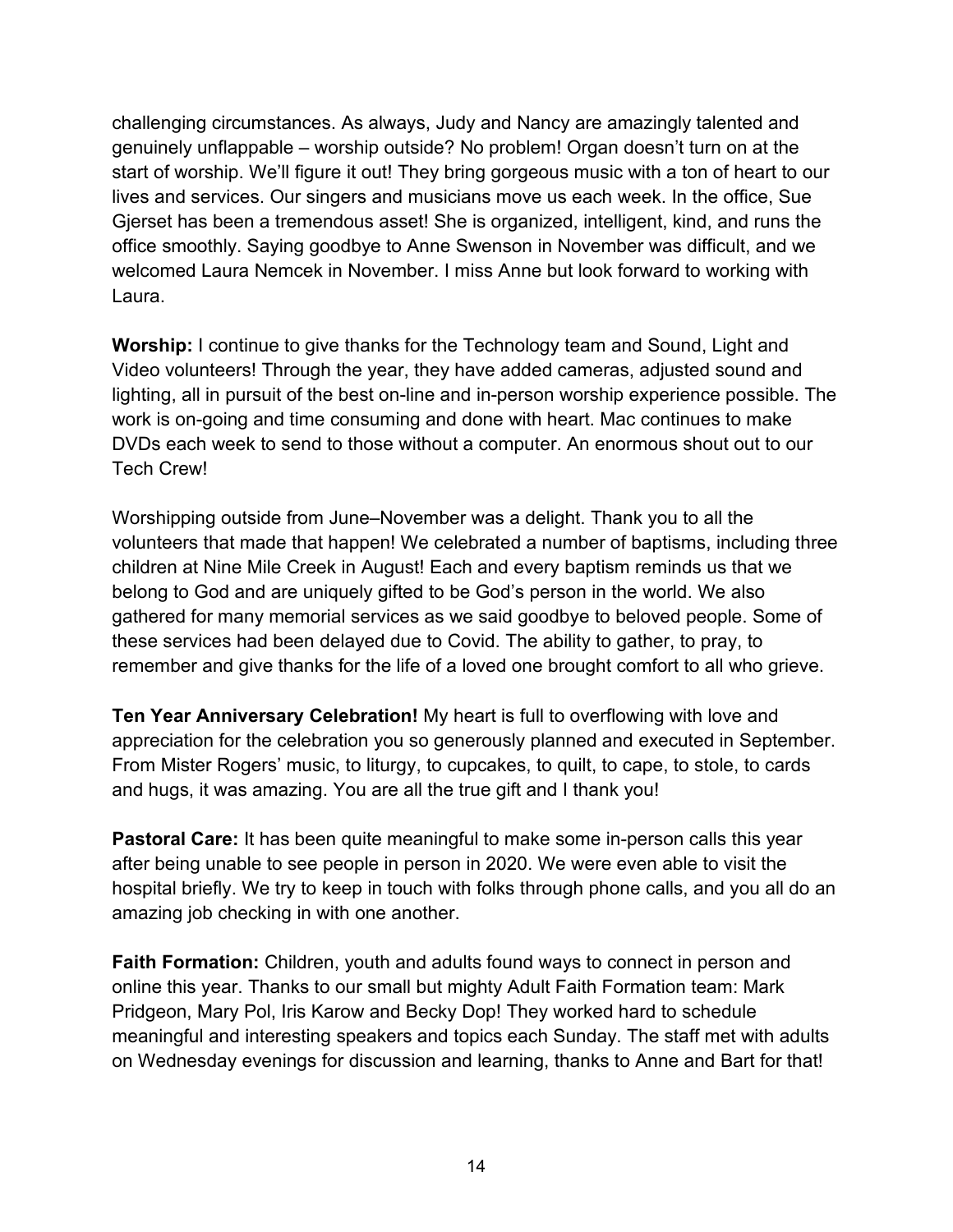Karen Gerdes, our fearless Children's Ministry leader, worked many hours to create opportunities for families to learn and enjoy fellowship and fun. Our gifted, faith-filled children's teachers showed up each week on Wednesdays and Sundays. Sunday morning teachers: Laura Orr, Sue Greimel, Karen Gerdes, Linda Johnson, Marleen Singhrai. Wednesday evening leaders: Anne and Cece Klueh, Caitlin Lucic. All these folks brought warmth and heart to online lessons with children.

**Fellowship Groups:** Women's Circles, Soul Sisters, Women Who Lunch, and Girl Talk all met both virtually and in person, mostly outside. Burger and Brew, the Men's Mentor Group and Men's Prayer Breakfast continued to meet as well, mostly in person, but sometimes online. Singles and Oak Rovers met often.

Families made the most of outdoor time together! Children's Ministry hosted an Easter Egg Hunt in April, party at the park in May, concert in June, Trunk or Treat in October.

**Retreats:** due to the pandemic, the women's, men's and intergenerational Clearwater Retreats were canceled. We missed that beautiful time together!

**Deacons:** The Deacons did an amazing job continuing their ministry of nurture and compassion in pandemic times. Led by Meg Robles and Eric Duvall, each member of the board contributed their time and unique talent to make sure that people in our community felt loved and cared-for in multiple ways, including yummy food. For the second year in a row, Deacons gave gift bags as a Golden Harvest celebration.

**Antiracist Ministry:** Oak Grove continues with our commitment to anti-racism. Many folks participated in the Presbytery's Spiritual Pilgrimage in 2021, showed up to explore books, videos, and spiritual practices during the months, and Milissa Carter keeps our antiracism page on the website up to date. We had a large turn-out for our Dakota Sites Tour in October!

(Please read more about these ministries in individual reports!)

It is an honor and privilege to serve with all of you. I look forward to being led by the Spirit into whatever comes next for Oak Grove. Thank you for your hearts, your prayers, your gifts, your time, and talents as we are constantly discerning what it means to be Christ's church in this place and time.

Respectfully submitted, Mary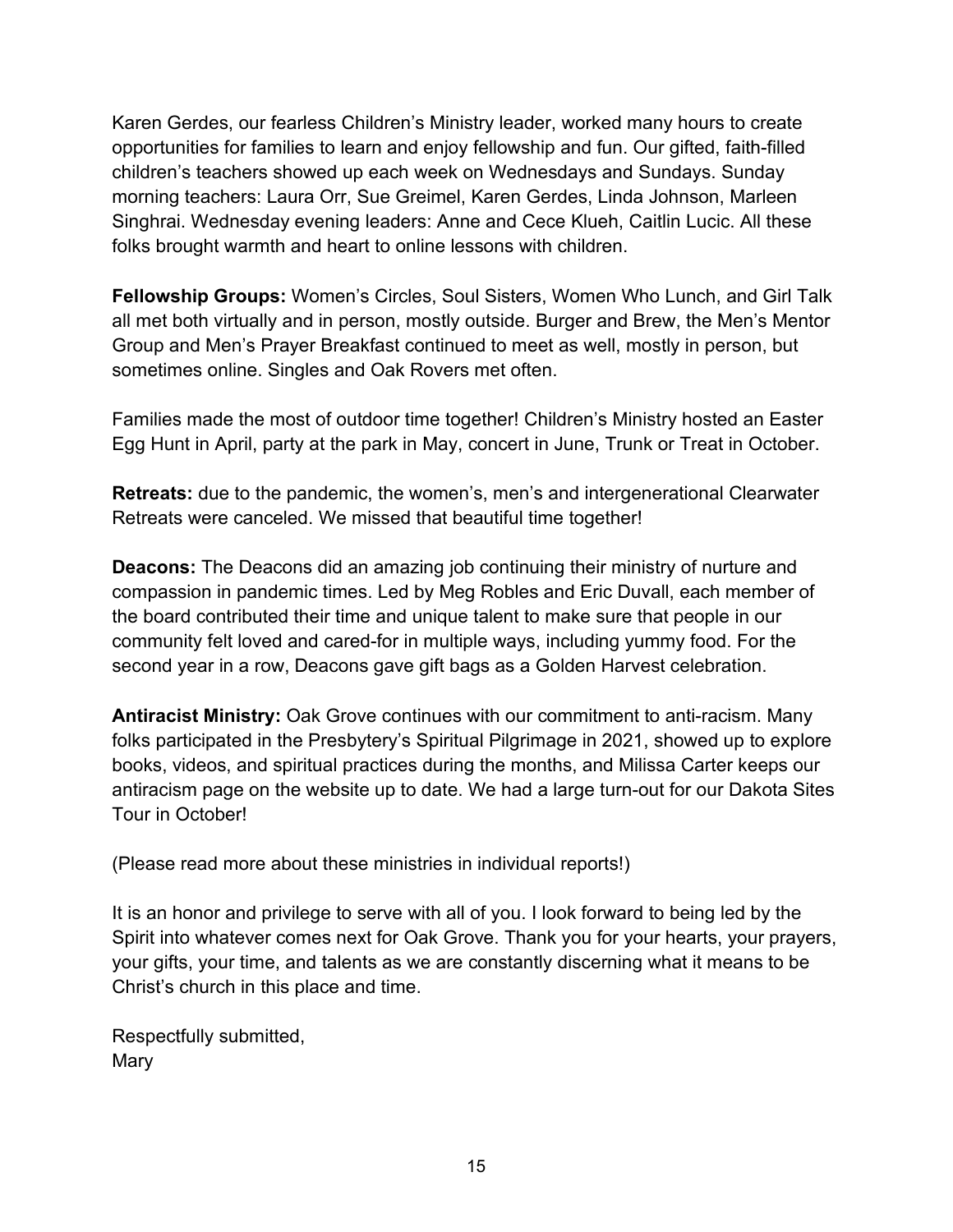#### **Youth & Young Adult Ministries Coordinator** Manusconnel Mate Lindberg

2021 has been what feels like an incredibly long year, yet time feels warped and stollen from us in some ways as well. I have a hard time believing that I was welcomed to serve the Oak Grove community as the Youth & Young Adult Ministries Coordinator in August, almost half a year ago! That being said, I will kindly direct you to the Youth Committee report for a more complete picture of the year for our youth ministries. This report will cover the five months I have been at work here.

This year has felt challenging in many ways, and in even more ways, I feel myself practicing gratitude on a regular basis. These five months at Oak Grove have been anything but ordinary, planned, or expected. We've all been pushed to what feels like our limits, yet we find the strength and the courage to keep going, to stretch further, to try one more time. Our tried-and-true Youth Committee, Anne Klueh (chair), Amy Zsohar, Chad Acker, and Vaughn Sheff, have dedicatedly shown up fully and authentically for our youth. During our youth committee meetings, we have typically opened them up with a short excerpt or two from a book of poetry and prose called *Watering the Soul* by Courtney Peppernell. I'd like to share a few of such readings with you as we contemplate the year where we may have felt unmotivated, inadequate, or unproductive.

The way the moon does not rush from behind the clouds but merely waits for them to pass. Be that with your thoughts. Let your mind breathe.

And I had finally arrived, at the moment of true clarity. I was surrounded by beautiful old trees, reaching for the sky and the stars, every line and every mark filled with old wisdom.

And they were whispering to themselves and whispering to me that it is important to go about life slowly. To grow with purpose. To take in every thought and action with a deep sense of empathy.

The leaves do not stop moving, even when the wind is soft; a mere whisper, they still move, much like our thoughts. Our minds can be empty, or our minds can be full, and in both we are still worthy.

#### Youth Ministry in a Pandemic

~~~~~~~~~~~~~~~~~~~

~~~~~~~~~~~~~~~~~~~

Youth ministry is consistently changing in many aspects all the time. Youth ministry in a pandemic simply becomes unpredictable as with everything else in the world. That has proven most certainly true in the past several months as we stay being "prepared to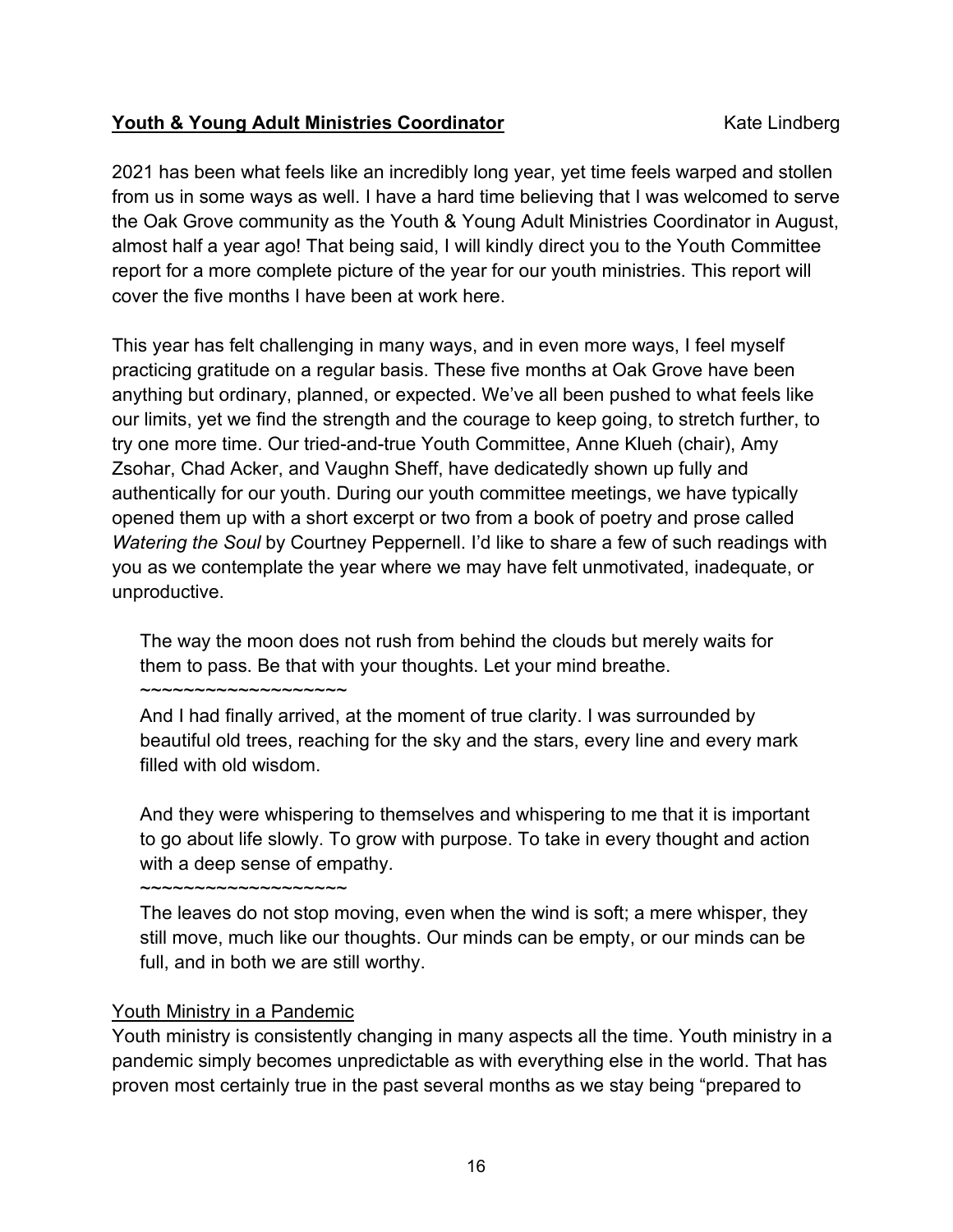pivot". While taking advantage of the fall weather, both our Confirmation experience and the senior high youth group were meeting together as a large group in the Acker's backyard. We stayed outside as long as we were able and until the re-entry committee provided guidelines for which we could return inside. We had been consistently seeing 10–12 students showing up for Wednesday nights. During peak times, or second, and third waves, we moved to being back on Zoom. We also transitioned to being a hybrid model so even if we were meeting in person, youth who were unable to attend or not comfortable attending in person were able to join us virtually every week.

#### Spiritual Growth and Faith Building

**The Confirmation Experience and Senior High Youth Group:** We continued with Britta's mission statement from last year, "due to the added challenges and stress of the pandemic to already very overwhelmed teenagers, we chose to prioritize consistent support and caring community over content when things got extra tough and busy. Our goal was to make each and every experience with our ministry meaningful, no matter how often, or infrequently we see our youth. This goes for their encounters with us, with each other, and with Jesus. We chose to go deep when we couldn't go wide! They are a group of incredibly caring, inquisitive, and justice-driven youth, and it is a privilege to walk with them through the ups and downs of their lives."

**Sunday Morning Faith Formation:** Sunday morning Bible studies have been on a continued pause for our youth in order to encourage participation on Wednesday nights without overwhelming their calendars and our leaders.

**Young Adult Fellowship:** At the end of August, Britta and I were able to go mini golfing with some of our awesome young adults. Since then, we have stayed in communication via a group text where many of them share the comings and goings of their days and provide such gracious support to one another.

#### Creative Community

**Outdoor Fun:** Socially distanced bonfires and backyard activities were on our calendars this fall for our Wednesday night programming!

**Online Hangouts:** We made the most of our technology! From using Zoom for regular Wednesday nights, or for online game night, we've had a great time "seeing" each other in each little square.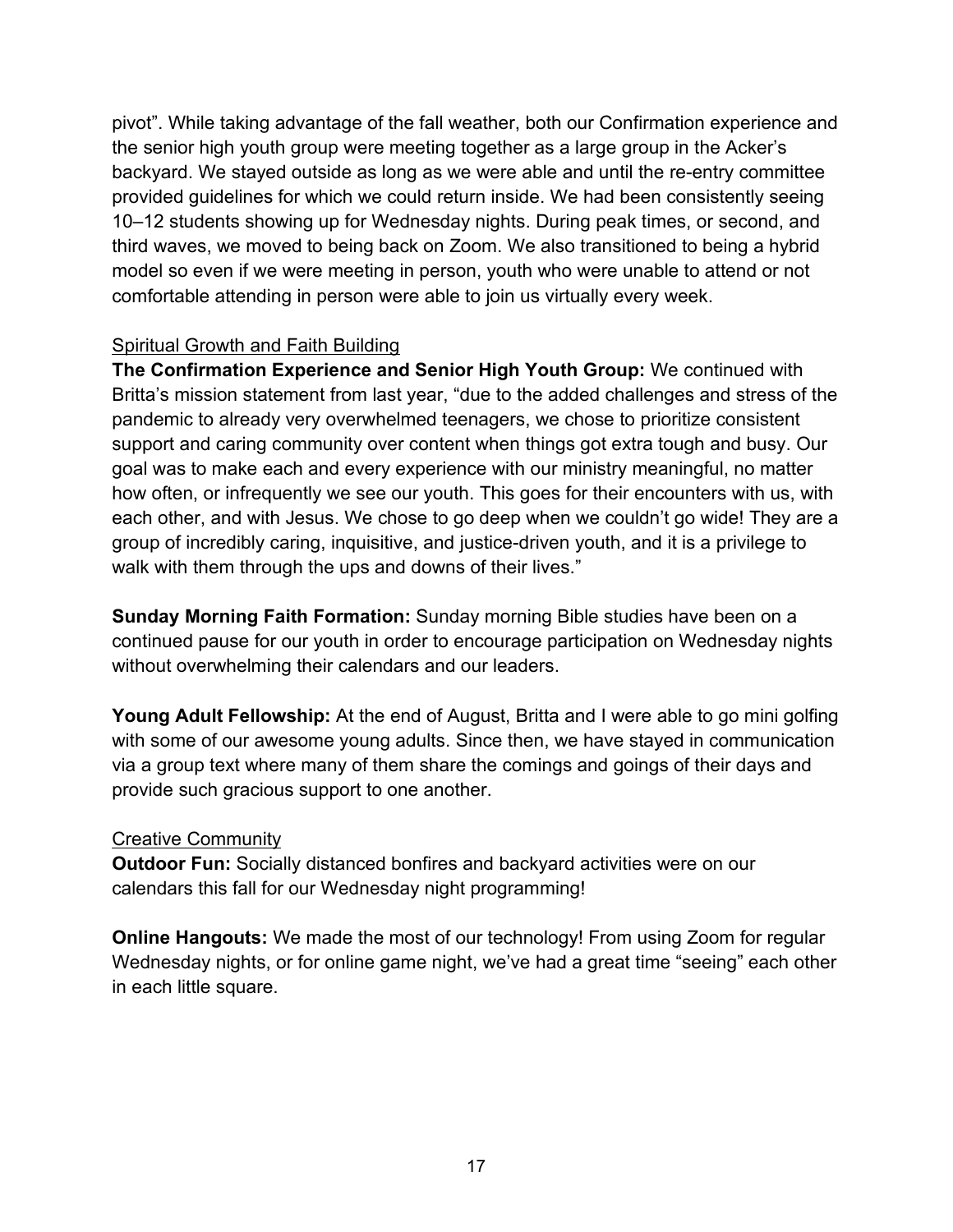**Service:** Throughout the struggles of the pandemic, we were able to participate in at least one service opportunity each month. In September, our youth showed up for Oak Grove's "Day of Service", where they collected supplies and assembled birthday bags for VEAP. A project truly appreciated that Pastor Mary and I were able to experience first-hand when we dropped off all of the beautiful bags. In October, we had two service opportunities on the same day! We have some youth head on up to woodcutting at Clearwater Forest' with Chad Acker, while some stayed local and provided a set of helping hands with me at the EV Expo. In November, we intentionally planned two nights at Loaves & Fishes during homelessness and hunger awareness week. What an honor to see our youth show up with helping hands and gracious hearts. This brought us to December, where the youth truly knocked the socks off the folks at Arc Village! We spent a Saturday helping out with Thriftmas, and my oh my, did our youth deliver!

**Fundraisers**: We are looking ahead to planning another shredding fundraiser in April of 2022 and perhaps a pancake breakfast around Palm Sunday!

While acknowledging the baseline of anxiety, stress, and exhaustion that our whole world is living with, it is truly a blessing to be welcomed into a space as safe as Oak Grove and it is my deepest prayer that we are continuing to show up in community and support for the young people in our midst. May we all help keep their lights shining.

In peace, Kate Lindberg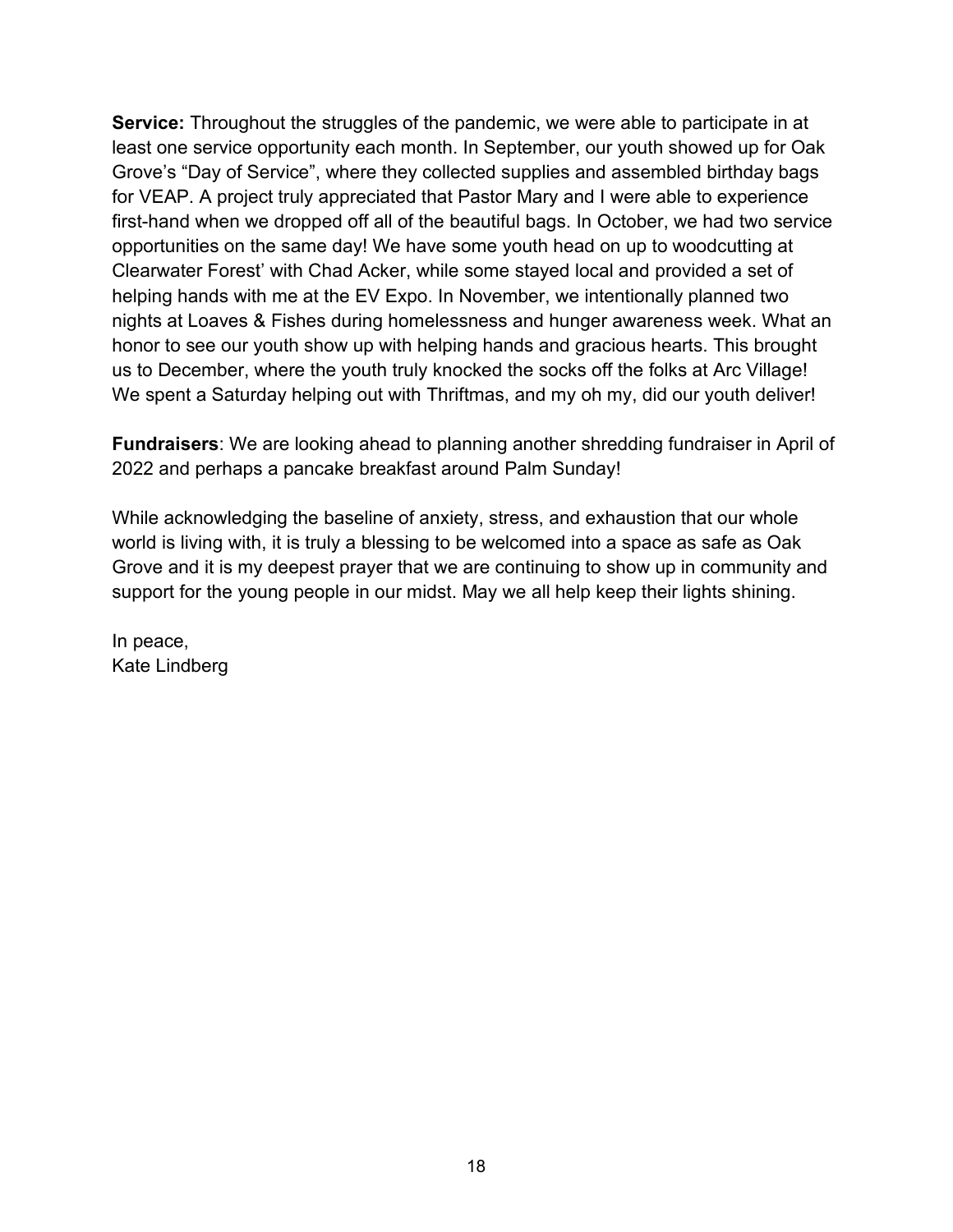#### **Director of Music Director of Music Judy Cooper**

I can begin this report the same as last year, "this is not the annual report I expected to be writing this January". After the events of March 2020 (pandemic shut down) and March 2021 (flooded downstairs), I timidly approach this March.

I really expected and hoped choir would be meeting all together and singing in worship again. Alas, that has not happened. We did meet outdoors this summer and sang at the outdoor services… that was wonderful!!

Now that we're indoors, we're rehearsing in sections (Sopranos/Altos at one time and Tenors/Basses at another) when we can.

The big hiccup in March 2021 was the burst water pipe resulting in the music area being under four feet of water. It destroyed the music area and a majority of its contents. I have been officing in the Dakota room upstairs surrounded by boxes of dry and saved music. Thankfully, my computer was fine. The restoration company whisked it out immediately and were able to save all the information.

The music area downstairs has now been painted; carpet to be installed sometime this month, I hope. Sometime in the next weeks, I'll be able to slowly start moving things back in.

Through all that has occurred, there are so many encouraging, helpful folks. I am so thankful for all the musicians who have volunteered their time and talent to keep music at our services so inspiring and meaningful.

Above my computer in my makeshift office hangs a plaque that says, "*Without music life would B flat*". I look at that often and smile!

As always, the support of, and opportunity to work with Bart, Mary, Nancy, Sue, Kate and Laura uplifts me weekly!

Gratefully, Judy Cooper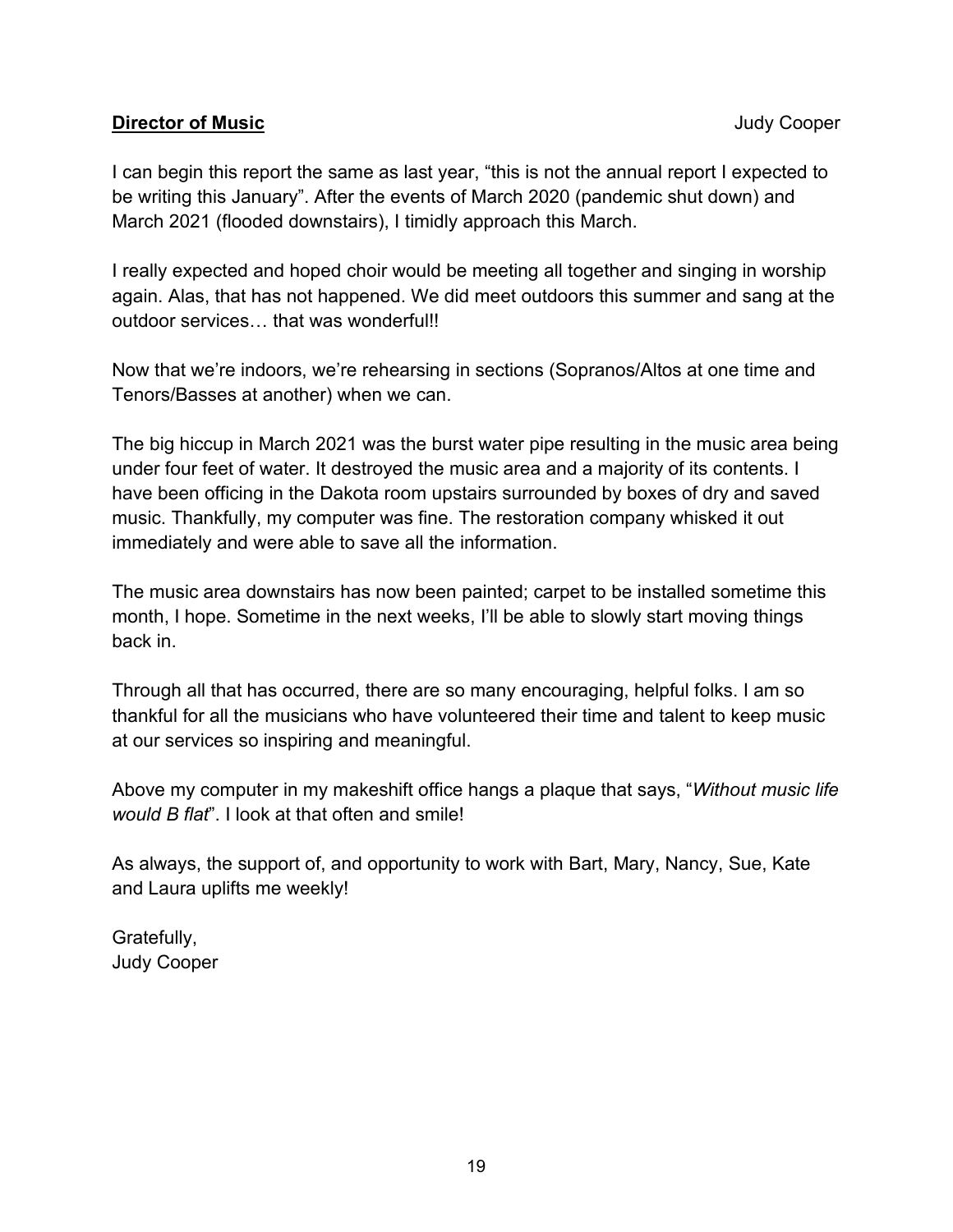## **Reports from Session Committees**

#### **Adult Faith Formation (AFF)** Mark Pridgeon, Chair

The AFF team focuses on multiple goals: to provide opportunities and resources for lifelong faith development (speakers, Bible study, lessons on spiritual practices, book studies), to encourage community, to promote life-long learning and the application of knowledge to daily life. We seek to work collaboratively with staff and other committees of Oak Grove. In addition, this year AFF classes have been held 100% virtually.

The primary AFF offerings happen Sunday mornings and Wednesday evenings.

#### **2021 Sunday morning highlights:**

The year was full of excellent speakers covering a variety of topics. Below is a brief look at the variety we enjoyed:

- January: Covid 19 vaccine updates from Andy Snyder; Rural Renewable Energy Alliance of MN talked about renewable energy in rural areas of Minnesota; the Mission Committee gave us an update on their ministry, Supportive Housing hosted Tashia Pomroy to talk about affordable housing and Aeon, and we heard more about Oak Grove and Restorative Giving from the Social Justice committee.
- February: VEAP update from Joe MacDonald, Anna Kendig reported on the Presbytery of the Twin Cities Anti-Racism Task Force, The Mission committee spoke to their goals and accomplishments and Bill Davnie presented "Ferment in foreign policy opinion in the US."
- March: Hadija Steen Mills talked to us about Covid inequities among BIPOC folks and the LGBTQAI community, Re-entry and technology was due to provide an update but was postponed due to the emergent needs of the flood! We heard from Cathy Maes about Loaves & Fishes, and a Palms and Pancake Youth fundraiser Drive Thru.
- April: The Green Team presented, "Climate Reality and our Future," with speaker Bill Middlecamp showing us The Climate Reality Project, followed by "Policy Solutions to Climate Change." Nicole Mills offered us an update from Oasis.
- May: Timothy DenHerder-Thomas spoke on socially just climate solutions, we had a report from people who had participated in the year-long Antiracism Spiritual Pilgrimage with the Presbytery, and learned about Urban Homeworks from AsaleSol Young, Executive Director, and our own Emily and Azad Lassiter. We rescheduled the Re-entry/Technology update from March.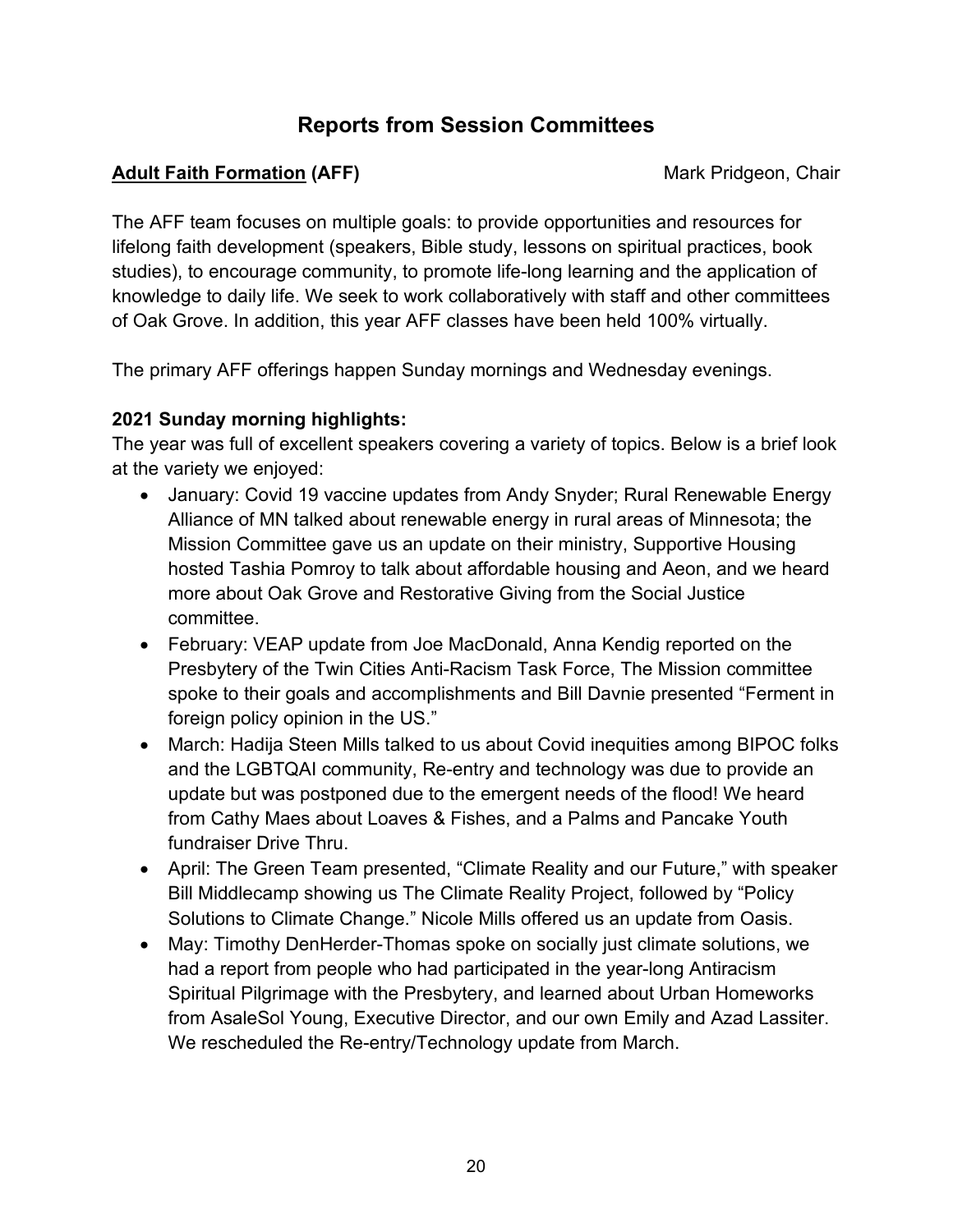- September: Minnesota Council of Churches Division Director of Refugee Services helped us understand the current and anticipated realities of resettlement in the U.S. and Minnesota, we received an update about the International Village Clinic in India from Dr. Abul Sharah and heard from our Mission committee.
- October: Reverend Emily Meyers introduced us to the Ministry Lab at United Seminary and its resources, Bill Davnie returned to give us an update on the current state of foreign affairs in the US, John Crampton offered us a look at the Dakota Sites tour that he and Jeff Williamson planned later in the month and Jim Koon talked about responsible investing.
- November: Tai Chi teacher Linda Thompson led us through a chair Tai Chi practice and talked about its benefits, we had a Town Hall meeting from our Covid / Re-entry Team, and Dr. Bruce Forbes taught us about pilgrims and puritans.
- December: Dr. Bruce Forbes led a class on the history of nativity sets, Bart Roush filled us in on the Matthew 25 initiative of the PCUSA, and Rev. Emily Meyers talked to us about grief during the holidays.

Wednesday night WoW, led by staff and Parish Associate Mary Pol, offered a lot of variety: In the winter and spring: A Bible study on the Gospel of Mark, a book discussion on Life of the Beloved by Henri Nouwen, led by Anne Fisher, a series on antiracism spiritual practices including a movie viewing, mapping prejudice and meditation. In the fall, Bart Roush led a book study on Anxious to Talk About It: Helping White People Talk Faithfully about Racism by Carolyn Helsel, we watched and discussed a variety of TED talks centered on Black voices, and ended in Advent with a four-part video series, "A Weary World: Reflections for a Blue Christmas" by Kathy Escobar. In addition, the pastors started a weekly Bible Study via Zoom every Thursday from noon to 1 pm starting in October. The Presbyterian Women mey during the year for Bible Study.

2021 Committee Members: Becky Dop, Iris Karow, Mary Pol, Mark Pridgeon (Chair) and Mary Koon (staff resource). The History Sub-Committee was composed of Jim Goodermont, Candy Williamson, Jeff Williamson (Chair) and Mary Koon (staff resource).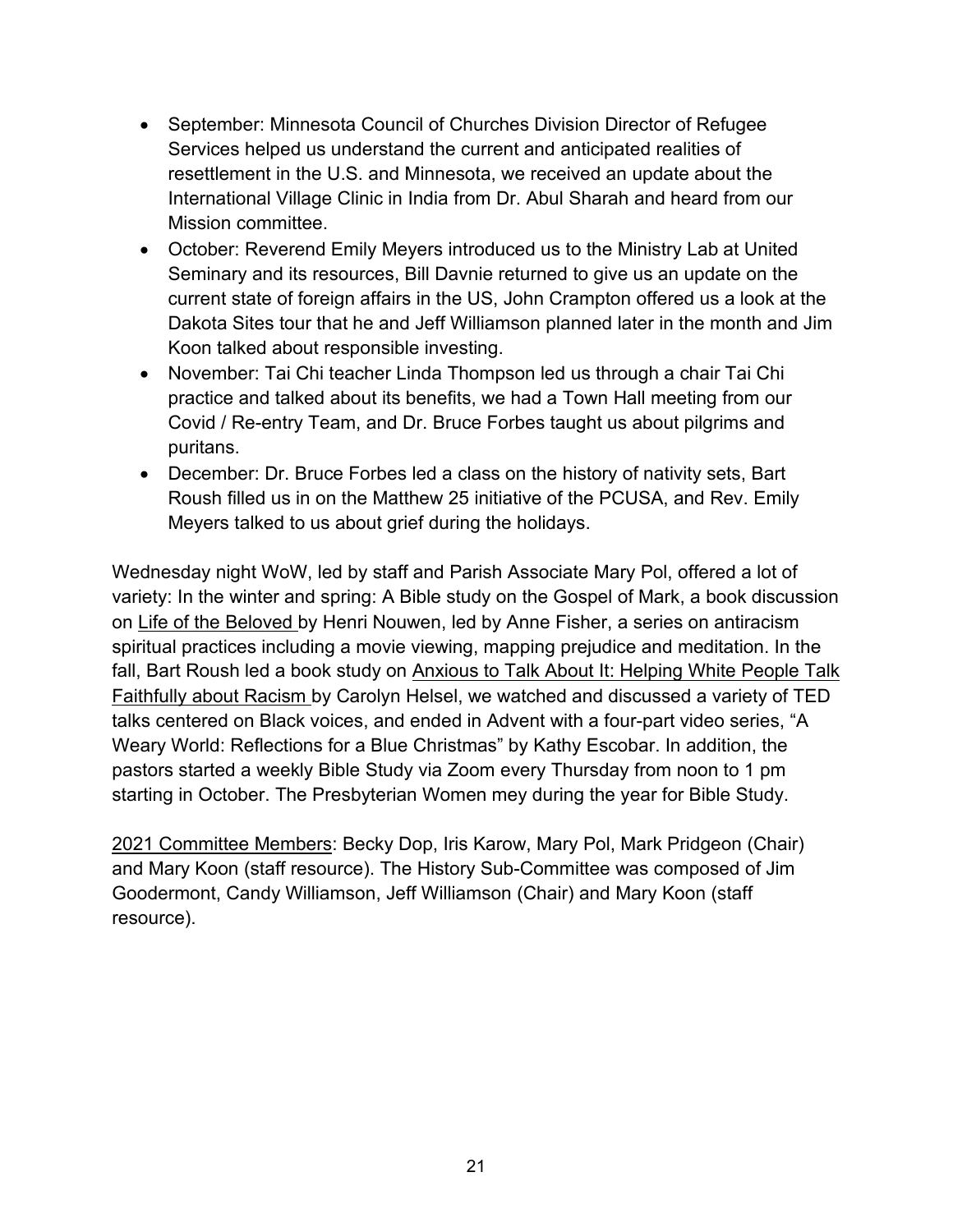#### **Budget & Finance Committee (B&F)** Karen Alonzi, Chair

**Purpose:** To ensure the financial health and integrity of the Oak Grove Presbyterian Church in support of the mission and ministry of the congregation through effective accounting policies and fiscal management systems.

#### **Accomplishments and Highlights**

The B&F Committee survived during another year of loss, from COVID-19 to the basement flood to the early retirement of Anne Swenson. We were so sad to see her go, but thankful that Laura Nemcek answered our call. And thankful that our insurance covered virtually the entire basement restoration effort! Thanks again to the congregation for your continued generosity during these difficult times, we collected 100.1% of our pledged income! And thanks to the Committees for careful spending, we ended the year \$37,670 better than expected. While this is still a deficit of \$42,543, our Operating Reserve remains over \$239,500. In addition, we were able to support \$73,869 of Special Projects!

Highlights of the year included:

- Allocating Special Funds: \$25,000 AEON/St Olaf Church, \$13,982 Technology Pan & Tilt Cameras, \$10,000 Columbarium Landscaping, \$7,500 Marimba, \$8,836 Senior High Air Conditioner, \$8,552 Gutters
- Establishing the 2022 Budget (1% increase in Mission Giving)
- Moved 15% of Oak Grove's investments to Diversity, Equity, & Inclusion Funds within New Covenant Trust Company
- Came up with funding plan for Restorative Giving proposal

Thank you to Iris Karow and the Sunday morning counters (Mark Pridgeon, Ed Schmidt, Jody Milton, Julie Andert, Diane Baumgartner, Lisa Pomroy, and Mac Davis), and Maureen Switzer for office assistance. We appreciate your help and can't wait to see you again!

#### **Plans for 2022**

Recruit more members!

2021 Committee Members: Karen Alonzi (Chair), Sue Greimel (Treasurer), Karen Amato, Jim Koon, Lisa Pomroy, Bart Roush (staff resource), Anne Swenson (Accountant – retired Nov 30), and Laura Nemcek (Accountant – started Dec 13).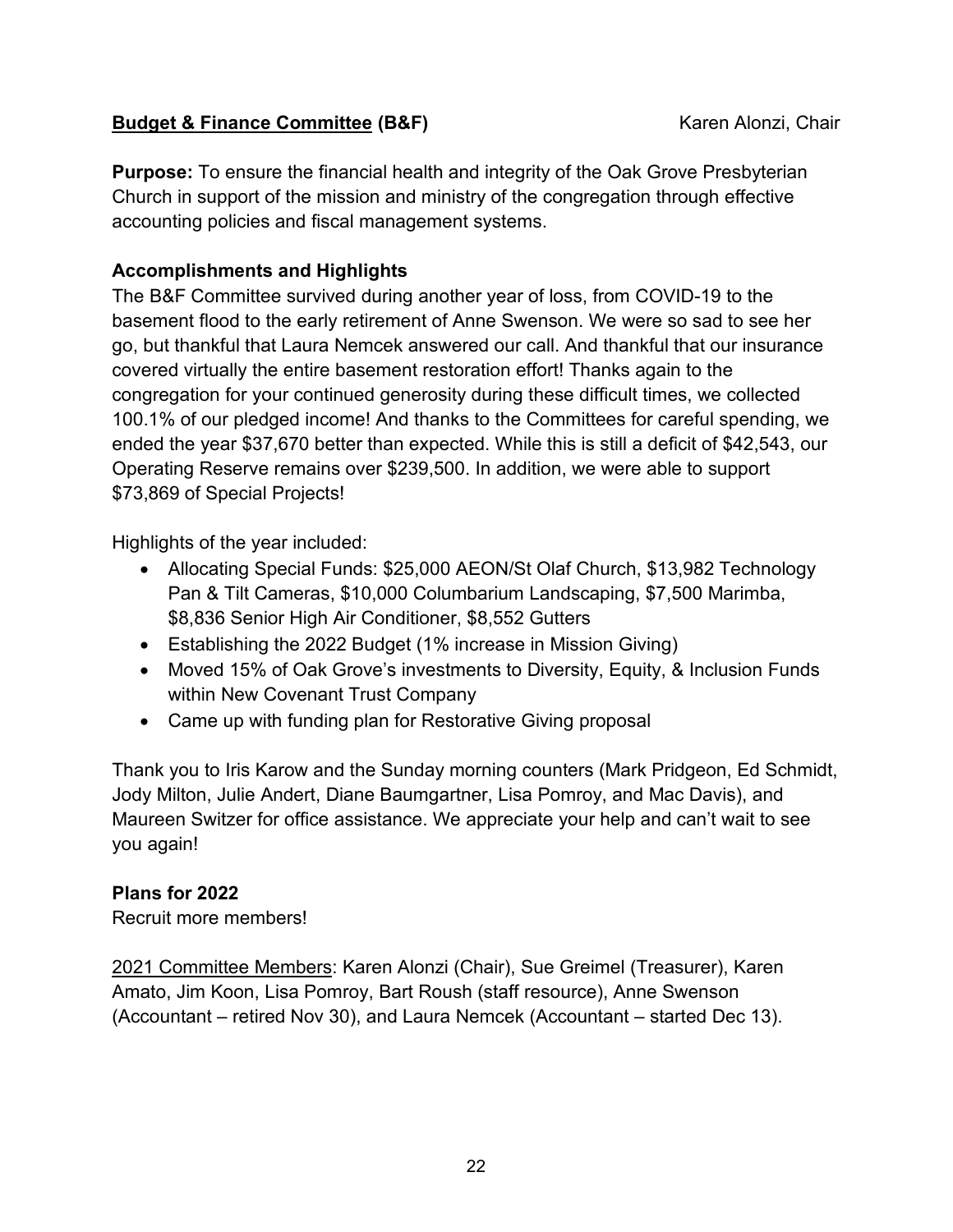#### **Building & Operations Committee Bob Heise, Chair Committee Bob Heise, Chair**

**Purpose:** Building and Operations is charged with keeping our church building in good repair and the grounds well maintained and providing a safe, comfortable and secure environment for all who enter Oak Grove Presbyterian Church.

It has been an interesting and busy year for Building & Operations. On Sunday, March 14, 2021, a plug in a section of the fire suppression sprinkler system came out. For the next 10 hours, water gushed out into the "water" room adjacent to the choir storage room. The water pressure broke a hole in the wall into the storage room and broke open the door into the choir practice room. All told, approximately 130,000 gallons of water made the basement look like an Olympic swimming pool. The cost of the damage and associated rebuilding of the basement exceeded \$500,000. Currently the rebuilding is continuing, with an anticipated completion date of March 2022.

The Building & Operations Committee is continuing to work closely with Lindstrom Restoration, the company hired for the clean-up and rebuilding in the entire process.

#### **Accomplishments & Highlights:**

- Fifteen trees along the north side of the north parking lot were removed. These trees were cut to fireplace lengths and made available to parishioners. The wood was removed quickly.
- The hedges outside of the church office were removed to improve drainage away from the foundation.
- Gutters and downspouts were added to the railroad side of the building to carry water away from the foundation.
- About five yards of dirt were added to the grounds along the railroad track side of the building to improve drainage.
- Several breaks in the lawn sprinkler system were identified and repaired.
- Air conditioning was added to the Senior High room, making that space available for comfortable use during the summer.
- Two windows along the Penn Ave. side of the Education Wing were replaced because of vandalism.
- Prior to March 14, many items were removed from the main storage room. These items were made available to anyone willing to carry them away (free will offerings were accepted).
- Offices were painted with colors other than Dover White for the first time in 20 years.
- Areas of the Narthex have been painted, again a different color than we've seen in a long time.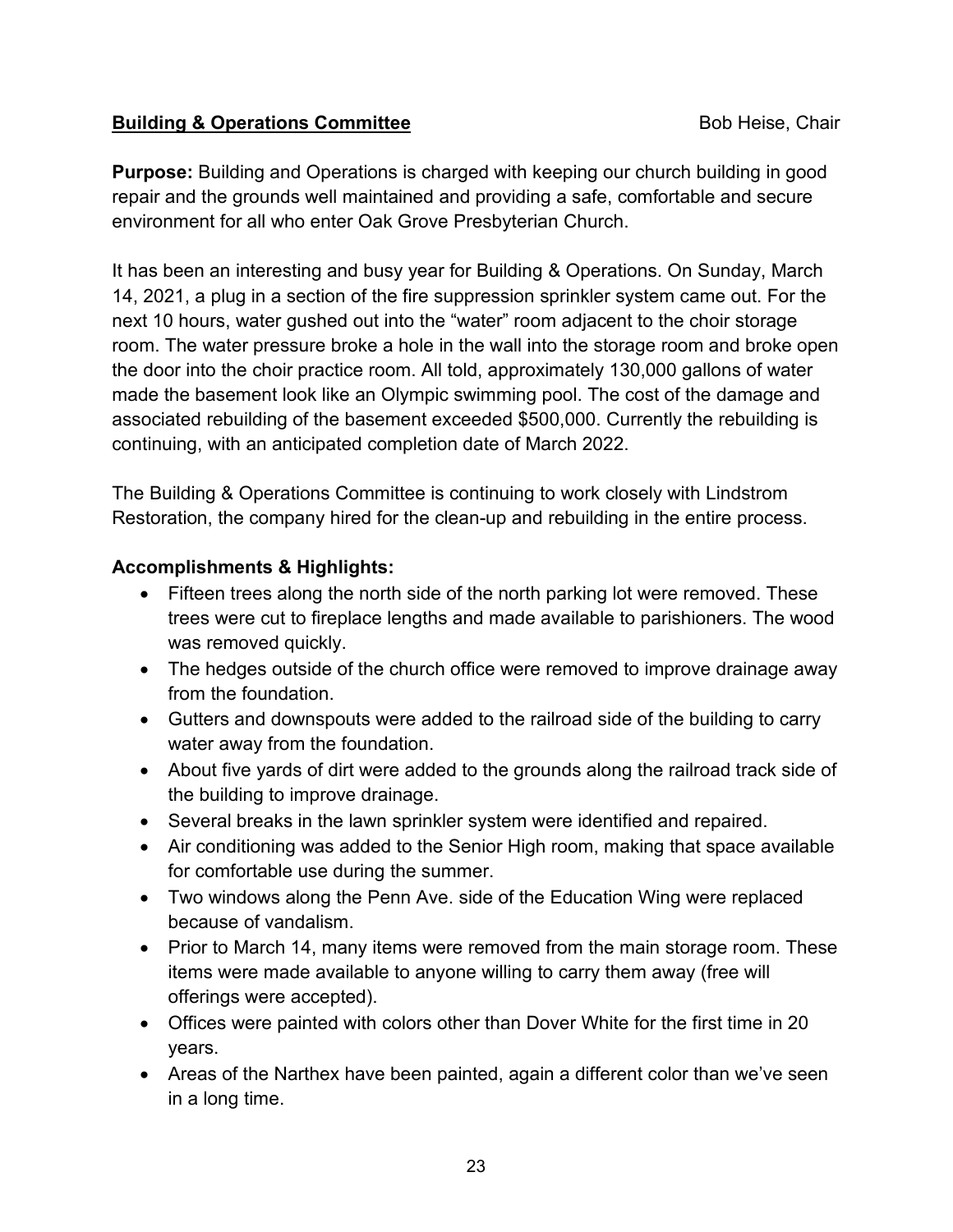#### **Responsibilities:**

- Oversight of maintenance contracts (custodial, snow removal, lawn care) and building insurance
- Meeting state and city safety inspections
- Managing HVAC and lighting systems to maintain high efficiency

2021 Committee Members: Don Alman, Bob Gerdes, Al Greimel, Bob Heise (Chair), Don Latourelle, Gene Morris, Rory Scott, Bob Sorensen, Frank Uvodich, Pastors Anne Fisher and Bart Roush (staff resources).

#### **Children's Ministries Chair Children's Ministries Karen Gerdes, Chair**

**Purpose:** To nurture Christian faith formation of children through creative forms of education, fellowship, outreach and music. To provide a safe environment that is loving and accepting of all children.

#### **Accomplishments:**

- February: Family Sliding Party at Brookside Hill was well attended by many families, a fun time to reconnect!
- Zoom WoW concert with Elder Emma Wasko! The highlight was Emma singing "Let it Go" while children and grown-ups alike rocked out!
- April: Easter Egg Hunt; a beautiful day and many families attended.
- May: We had an "end of Children's Faith Formation" gathering/picnic at Moir Park where families had an opportunity to not only see each other but also to meet and greet with Pastor Bart. Again, it was so heartwarming to see friends running around and playing together.
- June: we held a concert in the parking lot with the fantastic vocals of Emma Wasko, Jessi McKinnon, Cece Klueh and Jane Samsal, all accompanied by Judy Cooper.
- During the summer Milissa Carter organized children working on surprises for honoring Pastor Mary in September.
- October's excitement was that we once again held our "Trunk or Treat" in the Oak Grove parking lot. It was attended by many families, and all had a fantastic time.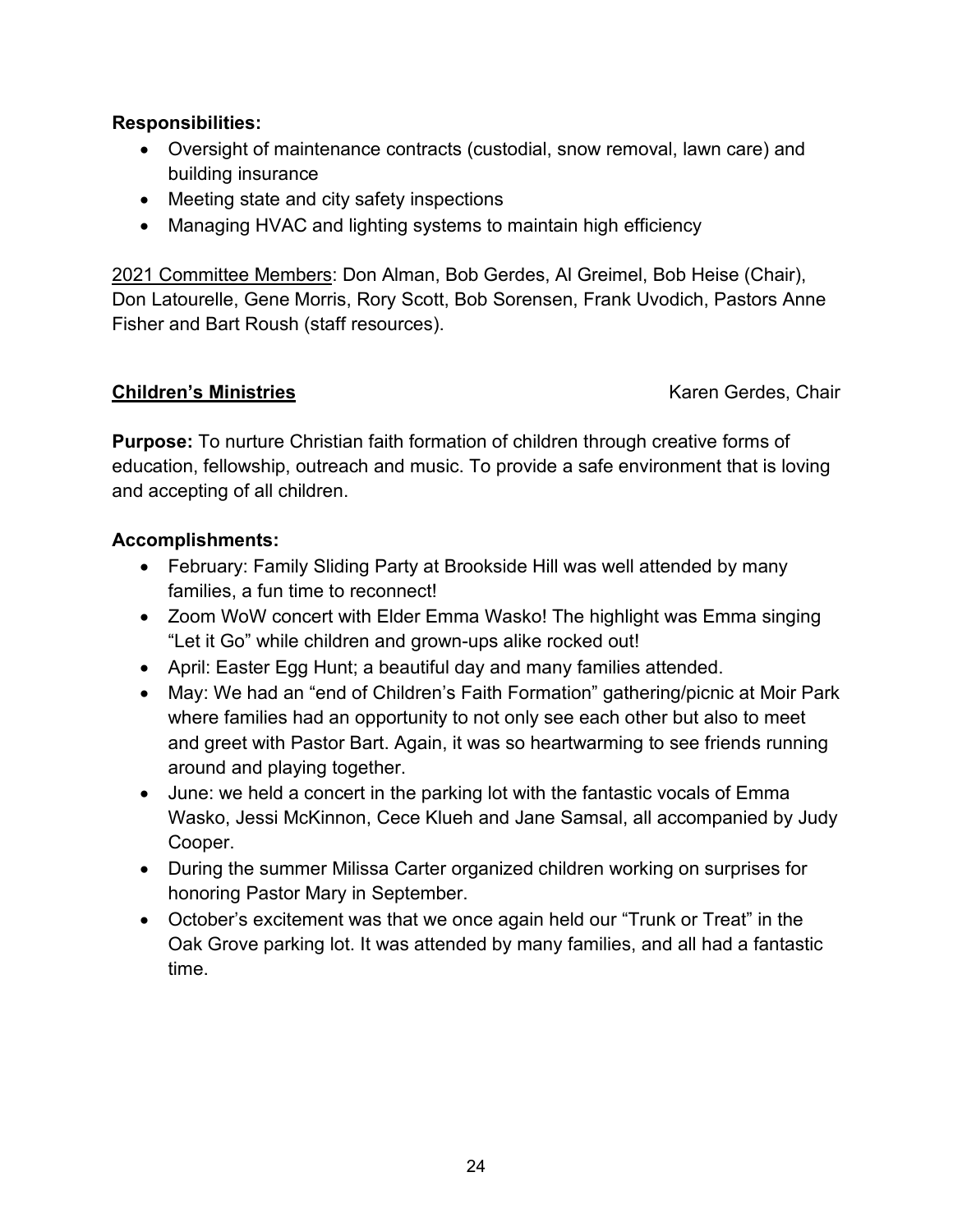#### **Sunday Faith Formation (via Zoom):**

- Preschool (3–5-year-olds) led by Karen Gerdes, Linda Johnson and Marleen **Singhrai**
- Elementary classes (Kindergarten– $2<sup>nd</sup>$  grade) led by Laura Orr. Laura again led Faith Formation for Preschool–5<sup>th</sup> grade throughout the summer.
- $\bullet$  3<sup>rd</sup>–5<sup>th</sup> grade led by Sue Greimel

**Wonderful Wednesdays (WoW!)**: During the school program year, Caitlin Lucic, Anne Klueh and Cece Klueh facilitated all ages in story, song, prayer and games.

**Birthday Card Ministry:** Sue Powers (thank you to Sue) and Linda Johnson

Thanks to all who actively support children and young families with time, prayers, friendship and financial gifts. Each of our volunteers gives countless hours to make our children's experience of God and church one that is filled with joy and love.

2021 Committee Members: Karen Gerdes (Chair), Mattie Hawley, Emma Wasko, Mary Koon (staff resource), our teachers/leaders and all the parents who help us determine what our programming will be. We are ever grateful to all of you for your participation.

#### **Friendship Committee Jane Propsom, Chair**

**Purpose:** To share the good news of Jesus Christ through fellowship and outreach.

#### **Functions:**

- to provide a welcoming and safe environment for visitors
- to support personal evangelism through adult and youth education
- to facilitate and coordinate opportunities for fellowship among members and friends of Oak Grove

#### **Accomplished:**

- Hosted a going-away drive-thru party in May for Transitional Pastor Anne Fisher.
- With Deacons, helped coordinate numerous small group gatherings to welcome Pastor Bart Roush.
- Coordinated the box-lunch picnic at Moir Park after outdoor worship in August
- Facilitated one new member inquiry class in November/December, welcoming 8 members to Oak Grove!
- Creative Arts Camp met at Clearwater in the summer.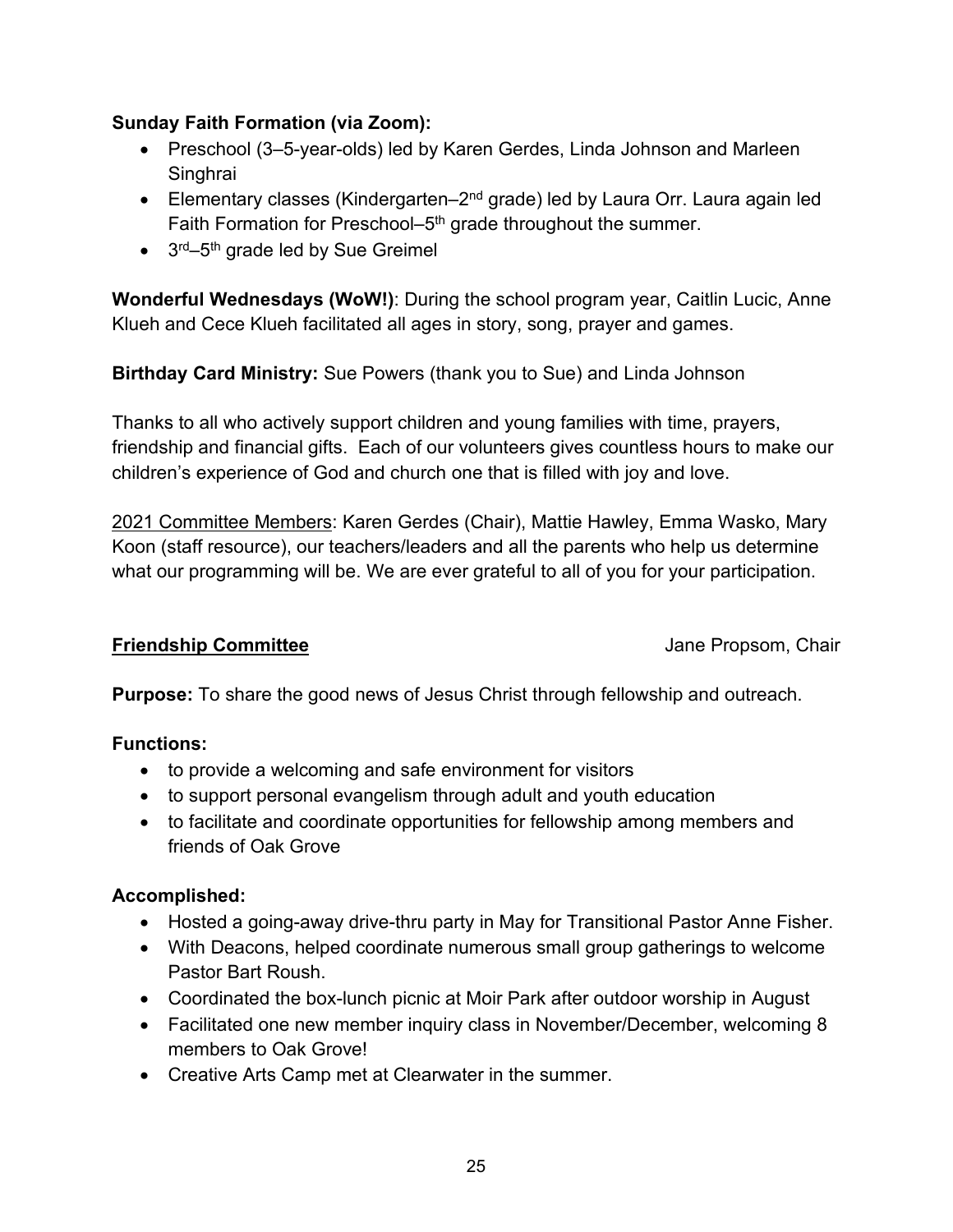• Several fellowship groups met throughout the year: Men's Prayer Breakfast, Burgers 'n Brew, Oak Rovers, Men's Mentor Group, Singles, Soul Sisters, Women Who Lunch, and Girl Talk. While the Friendship Committee does not organize these groups, they are designed for connection and community.

Ron Dubis and Sandy Crum continued as our official greeters during outdoor worship. They continue to reach out and help all our visitors (and members) feel special as they enter the worship space.

2021 Committee members: Ron Dubis, Marilyn Eidem, Larry Pearson, Jane Propsom (Chair), Bea Sorenson, Kathy Tominski, Don Wagner, Candy Williamson, Mary Koon (staff resource) and those who so graciously are always willing to help when extra hands are needed!!

#### **Gifts & Gratitude Committee Karen Alonzi, Chair Karen Alonzi**, Chair

Our annual stewardship theme was based on Jeremiah 18:3–6 "…So I went down to the potter's house, and there he was working at his wheel. The vessel he was making of clay was spoiled in the potter's hand, and he reworked it into another vessel, as seemed good to him. Then the word of the LORD came to me: Can I not do with you, O house of Israel, just as this potter has done? says the LORD. Just like the clay in the potter's hand, so are you in my hand, O house of Israel."

As life in a pandemic continues to change our habits, it is useful to remember that change can mold us into something new and more pleasing to God's eyes. As we continue to watch the changes in our church community unfold, we faithfully reflect on this passage and celebrate the high points from the past year.

Oak Grove continues to be an active and generous church. We are grateful for Bruce Ervin, Sue Powers, and Sue Greimel who gave inspiring Faith Talks in October. We are grateful we were able to accept pledges not only online this year, but also in person at outdoor services (complete with eagles soaring overhead). As of mid-December, we received 190 pledges totaling \$640,146.

We are grateful for the \$8,538 given by Oak Grove members in 2021 to help pay our \$17, 849 Per Capita charge, a new record in Per Capita gifts! Our thanks to Karen Diller and Bethany Lagani and their families, who made enthusiastic videos and posters proclaiming the feats that our Per Capita dollars help accomplish.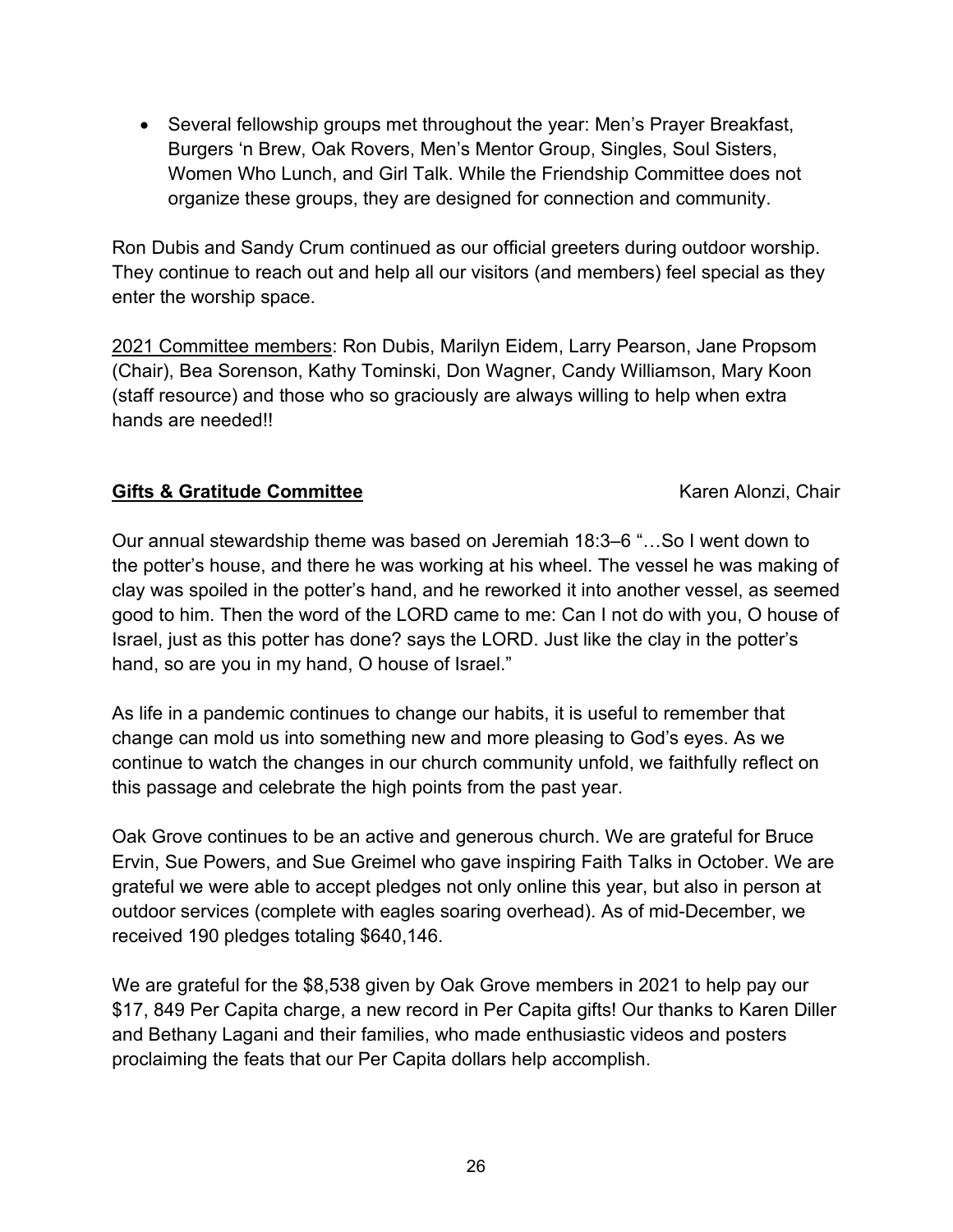We are so grateful for all the joyful and giving hearts of our Oak Grove Congregation. And thanks to everyone involved in our 'small but mighty' committee for helping us through a challenging 2021!

2021 Committee Members: Karen Alonzi (Chair), Karen Diller, Bethany Lagani, Bill Pomroy and Bart Roush (staff resource).

**Green Committee Committee Committee Committee Committee Committee Committee Committee Committee Committee Commit** 

Photo Gallery:<https://www.oakgrv.org/green-committee-photo-gallery/>

**Purpose:** To conserve water and to make Oak Grove net-zero / carbon-neutral (to produce more clean energy than we consume) through conservation, purchasing or producing clean energy for 100% or more of our electricity, and offsetting carbon emissions of our natural gas and other fossil fuel use.

Oak Grove's Green Committee worked hard in 2021 to help our church mitigate the Climate emergency threating God's Creation. We welcome any members, young or old, who want to join us. We meet on the first Tuesday night of the month via Zoom and hopefully, when Covid eases up, we will again meet in person.

We focused on several major projects in 2021.

**EV Expo on October 9, 2021:** Oak Grove put on an electric vehicle Expo on October 9th that drew an estimated 600 visitors to our church. It included 22 EVs and their owners, five EV dealers providing over 75 test drives/test rides for people. It included electric bikes, e-scooters, e-mowers, e-snow blowers, and an electric transit van. It featured a variety of expert speakers talking about EVs and electric school buses. Because of Covid concerns, the entire event was staged outside in our parking lots.

Pdon Pinkham and John Crampton lined up EV owners and test drive vehicles. The Gerdes tent was graciously donated for presentations. Leaders included Pdon Pinkham, John Crampton, Bob Gerdes, Al Greimel and Patty Nail. We owe a lot of our success to Ruth Dukelow and Sue Gjerset who did a great job with social media and graphics.

Volunteers included Karen Gerdes, Mary Crampton, Matt Carter, Ron Nail, Anne and Larry Klueh, Randy Dop, Bart Roush, Gar Nordin, Rod Myers, Nancy Scott, Marsha Pridgeon, Bob and Sandy Crum, Laura and Eugene Orr, Ron Dubis, Kate Lindberg, Bill Pomroy and many others. Other partners included the Interfaith Creation Care group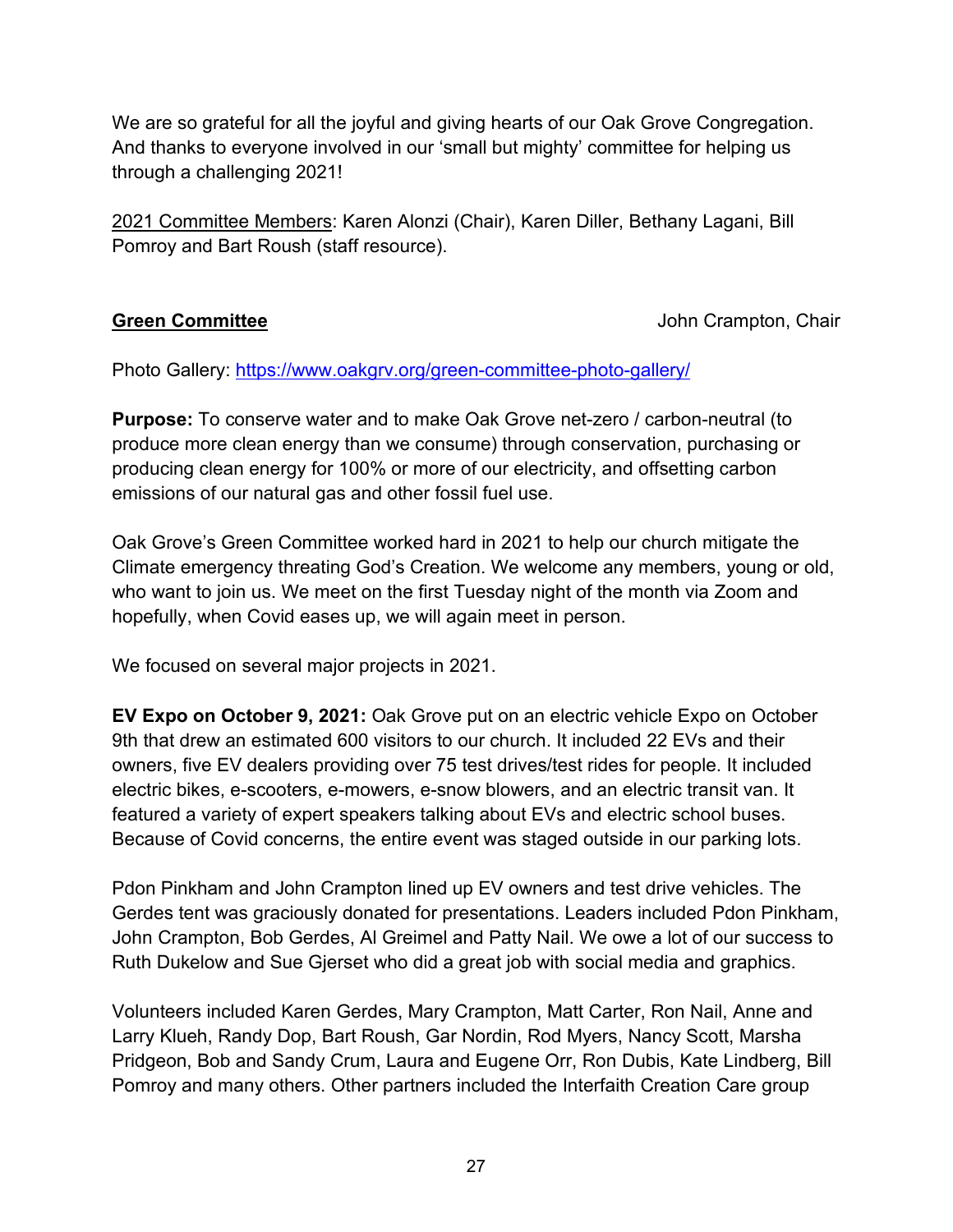from Dakota/Scott Counties, Minnesota EV Owners Circle, Jukka Kukkonen and Shift2Electric, American Lung Society, City of Bloomington Sustainability Commission, Bush Lake and McCabe Izaak Walton Chapters, Nine Mile Creek Watershed District, Power Sports, Pedego and Jerry's Our Own Value Hardware

Pdon and Bob Gerdes also helped House of Hope and Unity Unitarian Churches in St. Paul put on an EV Expo of their own. Great job all!

**Insulation Project:** The goal is to insulate the attic spaces and heating pipes and to seal/caulk the openings where heat is leaking, as shown by a professional thermography study we did in 2020. This included:

- Insulating all the hot water pipes
- Tuning up and insulating the boiler in the Education Wing
- Fabricating and installing dampers so we aren't leaking warm air out of the church. This includes adjusting dampers on fans in the bathrooms that were running for long periods of time.
- Pulling out a great deal of left-over materials from the Ed Wing attic including an inflatable swimming pool, a "Swedish Jesus" (blonde, blue eyed) nativity scene from the 1950s, broken wooden chairs, tables and bookcases etc.
- Caulking/sealing all the joints between the ceiling and the joists and the junctions of major beams.
- Sealing up lighting boxes, sprinkler heads and recessed light fixtures
- Caulking windows throughout the church
- Sealing up leaks around and through window air conditioner units
- Doing a blower test of the Education Wing.
- Adding 8–10 more inches of cellulose insulation to the Education Wing attic.

We volunteered hundreds of hours to this project so far, and we still have quite a ways to go in 2022. When completed we will cut our natural gas consumption and CO2 emissions considerably, and it will make it more comfortable to work in many areas of the church. We estimate that, if we paid an outside contractor to do this work, it would cost \$30,000–\$40,000 for the same work we are doing for less than \$5,000. The volunteers include Pdon Pinkham, Bob Gerdes, Al Greimel and John Crampton.

**Heat Pump in Senior High Room:** Working with the Building and Ops Committee, we recommended the installation of a heat pump in the Senior High School Room that is temporarily being used by the Oasis program for homeless youth. The heat pump uses clean energy electricity to heat the room during cold weather and to keep it cool during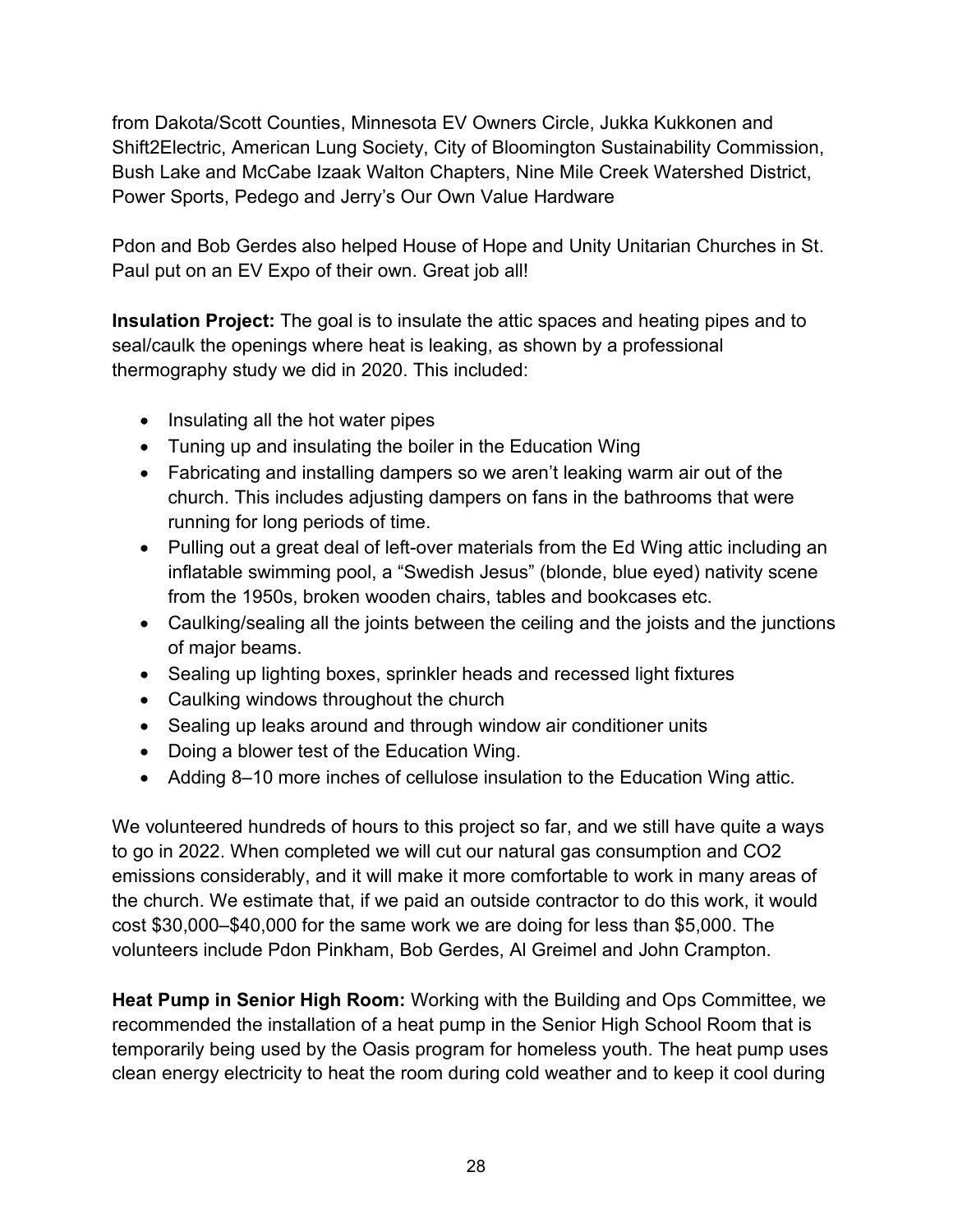warm weather. We are evaluating this new mini split heat pump technology for possible use in other areas of the church.

**Great Flood and ReUse and Recycling:** Our insulation work was interrupted by the Great Basement Flood of March 2021. We moved all the insulation bundles out to a storage trailer in the parking lot. We also recycled cabinets, tables, windows, wooden doors, cardboard, metal, wooden pallets and many other items that Lindstrom Restoration threw into the dumpster. We took items to Habitat for Humanity Restore and to the Amish community in LaCrosse, Wis. We made sure that everything that could possibly be reused or recycled was not thrown away. This is in addition to our frequent trips to the compost collection sites for Loaves & Fishes and church compostables.

**Education:** The Green Committee conducted four Faith Formation programs during 2021. We also did an educational zoom program for House of Hope Presbyterian in St. Paul talking about our Green Committee's work at Oak Grove.

**Advocacy:** We wrote and submitted comments, approved by the Session, to the Administrative Law Judge for Minnesota to adapt Clean Car rules permitted by the Clean Air Act that compel manufacturers to provide more low emissions vehicles (LEVs) and zero emissions (ZEVs) for auto dealers' lots and showrooms. The Minnesota Clean Car Rules were adapted, thus putting Minnesota in the company of 14 other states and DC who are turning to electrification to dramatically cut emissions from transportation, which is the biggest source of CO2e emissions in the US.

**Solar and Wind Production:** in 2021 Oak Grove got approximately 30–35% of its clean energy electricity from our rooftop solar panels on the Education Wing. In addition, we also produce 65–70% of our electricity through our subscription in the St. Cloud Community Solar Garden near the St. Cloud Reformatory.

In addition, we subscribe to produce the equivalent of all the electricity we consume from wind farms in Western Minnesota through Xcel's WindSource program. Quick calculations indicate that our solar and wind electricity offsets most of the carbon emissions caused by our natural gas usage. And we do this for approximately the same cost we used to spend for fossil fuel electricity back a few years ago.

Our next step is to look at battery storage behind the meter to help reduce the demand charges we pay to turn on the lights on Sunday mornings, charges that constitute 45% of our electrical bills.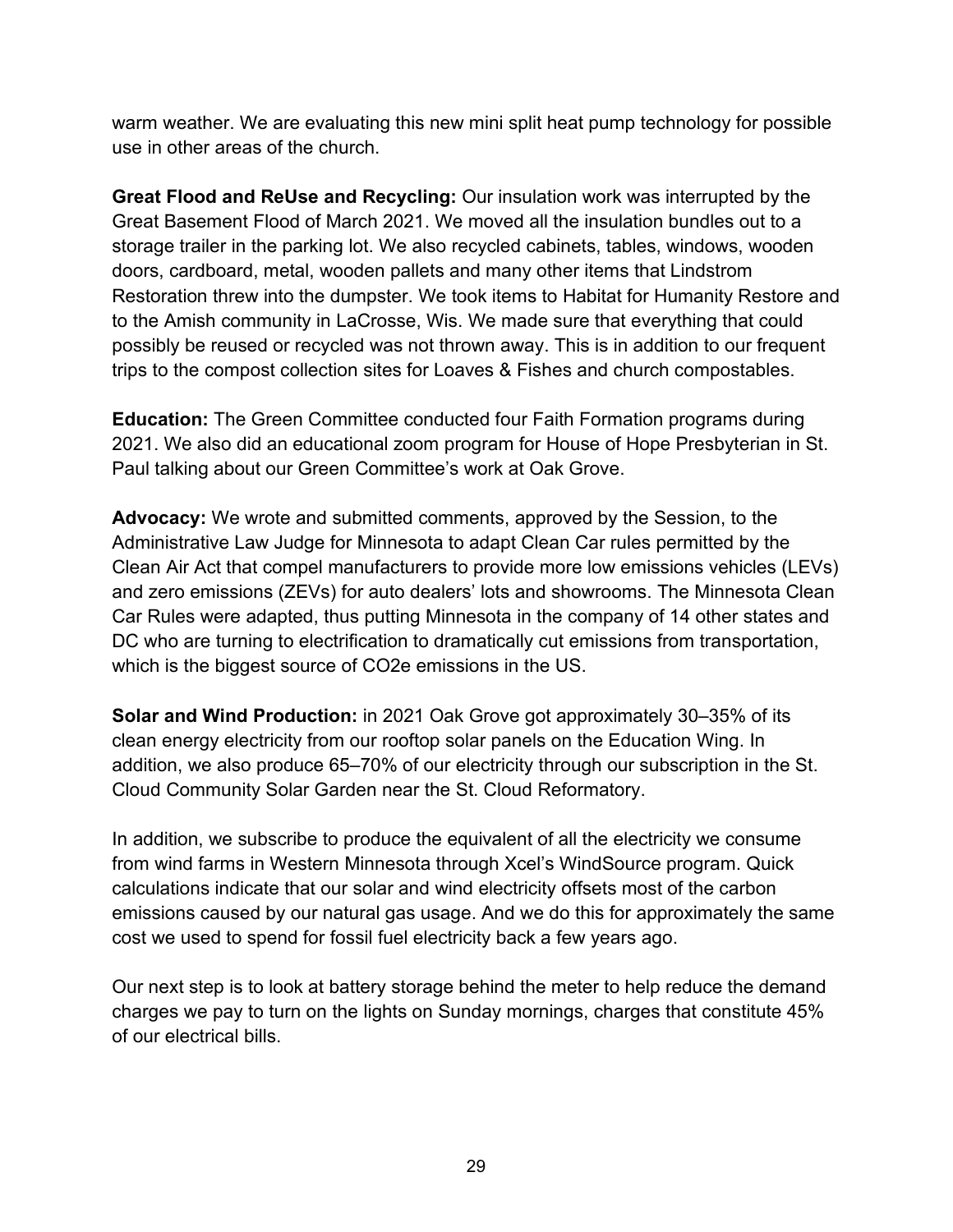**Certification:** Oak Grove was recertified for 2021 as an Earth Care Congregation by the PCUSA. Al Frechette has taken the lead in getting and keeping us certified.

#### **2022 Plans:**

- Finish the insulation work in the Education Wing.
- Work with other Oak Grove committees and staff by providing a climate and environmental justice perspective.
- Lead 4–5 Adult Faith Formation Classes throughout the year.
- Put on the biggest and best EV Expo ever in the fall of 2022. Help other churches and groups do EV Expos in their communities.
- Work with other churches and environmental groups to put on a Clean Energy Expo focusing on solar, wind, battery storage, and heat pumps.
- Engage Oak Grove members in climate and environmental justice advocacy.
- Do outreach campaigns on inexpensive climate solutions like "LEDs for All"

Join us on the Oak Grove Green Committee. We have more fun and get stuff done!

2021 Committee Members: Matthew Carter, John Crampton (Chair), Al Frechette, Bob Gerdes, Al Greimel, Patty Nail, Pdon Pinkham and Bart Roush (staff resource).

**Mission Committee Mark Pridgeon, Chair** Mark Pridgeon, Chair

**Purpose:** To restore God's creation by using our congregations' resources and talents in service to our community and the world.

#### Matthew 25:35

*For I was hungry, and you gave Me food; I was thirsty, and you gave Me drink; I was a stranger and you took Me in.*

In order to realize our vision:

- We support a diversity of people and organizations, both locally and globally.
- We incorporate mission in our worship and educational opportunities.
- We encourage fellowship activities to have a mission component.
- We offer our facilities for a wide variety of uses.
- We support denominational mission efforts.
- Through prayer, we seek God's guidance, blessing and support for all aspects of mission.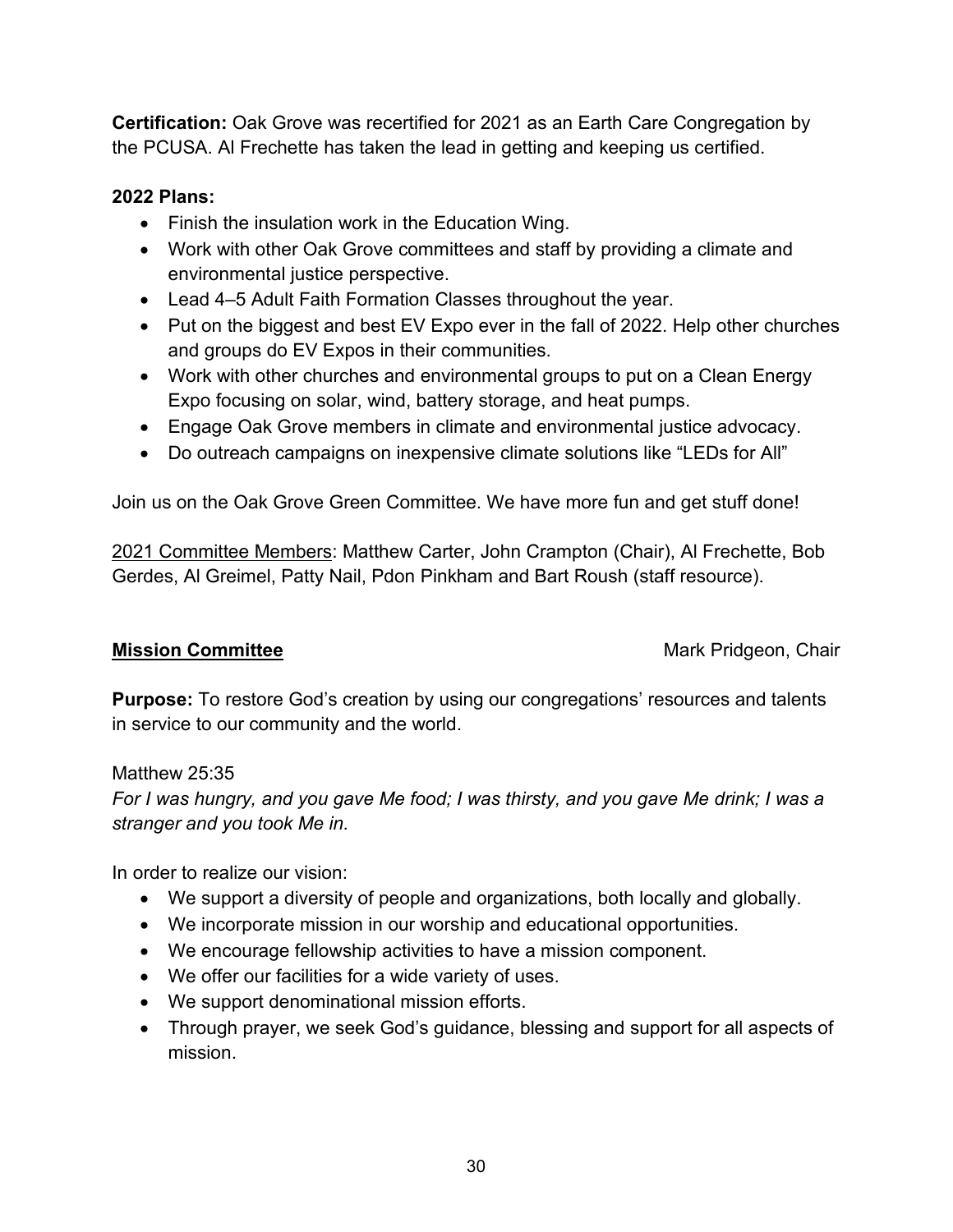*"Life's persistent and most urgent question is, "What are you doing for others?"* – Martin Luther King

Oak Grove is an amazing church! One reason is its commitment to mission. Where there's a need, Oak Grove has challenged themselves to respond. With a 2021 budget of \$134,430, below is a summary of the many and varied organizations supported by Oak Grove.

| Organization                              | <b>Amount</b> |
|-------------------------------------------|---------------|
| <b>General Mission Pledge</b>             | \$41,780      |
| 21 <sup>st</sup> Century Academy          | \$1,000       |
| <b>Bridging</b>                           | \$1,000       |
| <b>Clearwater Forest</b>                  | \$5,000       |
| Cornerstone                               | \$3,000       |
| <b>Every Meal</b>                         | \$10,750      |
| <b>Green Valley Samaritans</b>            | \$2,000       |
| <b>Homework Connection</b>                | \$1,500       |
| <b>International Village Clinic</b>       | \$9,000       |
| Loaves & Fishes                           | \$7,745       |
| <b>Meals on Wheels</b>                    | \$3,000       |
| <b>NAMI</b>                               | \$1,000       |
| Oasis                                     | \$3,000       |
| PDA Kentucky tornadoes                    | \$850         |
| Presbyterian Disaster Assistance          | \$3,000       |
| San Lucas Mission (Guatemala)             | \$5,000       |
| <b>Schools for Peace</b>                  | \$5,000       |
| Senior High Mission Trip                  | \$1,000       |
| <b>Simpson House</b>                      | \$1,400       |
| <b>SLT Scholars (Guatemalan students)</b> | \$1,000       |
| <b>Supportive Housing</b>                 | \$15,150      |
| <b>Syrian Medical</b>                     | \$3,000       |
| <b>Urban Homeworks</b>                    | \$2,250       |
| <b>VEAP</b>                               | \$7,000       |
| <b>Water Project</b>                      | \$1,500       |
| <b>TOTAL =</b>                            | \$135,925     |

In December, the Alternative Christmas Marketplace was held. The proceeds were: \$19,391, an extraordinary amount in ordinary circumstances, astounding in ours!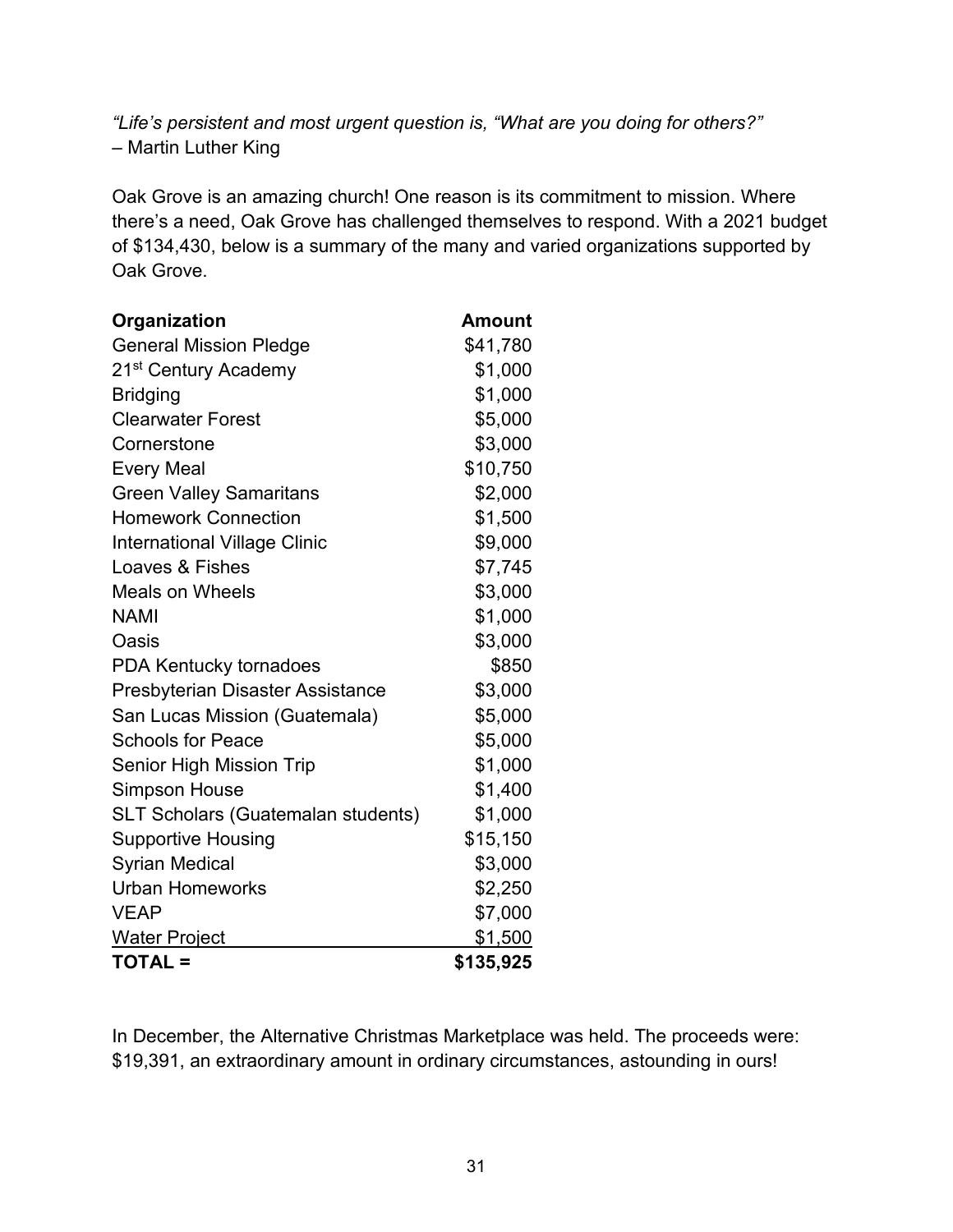| Breakdown:                                   |         |
|----------------------------------------------|---------|
| <b>KIVA</b>                                  | \$1,975 |
| <b>SLT</b> scholarships for Guatemala        | \$1,750 |
| <b>Clearwater Forest Capital Campaign</b>    | \$2,955 |
| Minn. Council of Churches (Refugee Services) | \$3,025 |
| Olive Oil & Herbs                            | \$350   |
| Coffee                                       | \$220   |
| <b>Presbyterian Mission Agency</b>           | \$9,116 |

Oak Grove is very generous! The wider church has noticed our Alternative Christmas marketplace: see the story in the Presbyterian News Service:<https://bit.ly/3A6ahl4>

In addition, in 2021 we committed to cosponsoring an Afghan refugee family, working with the Minnesota Council of Churches (MCC). Oak Grove members stepped up to become our leadership team, completing training with MCC in December. (As you know, our partner family did arrive in the Twin Cities on Jan. 7, 2022, and all of our congregation has the opportunity to support this family's hard work toward flourishing here, in their new home!)

Every year, PC(USA) sponsors four major offerings. Oak Grove's generous response in 2021:

| One Great Hour of Sharing       | \$4,351 |
|---------------------------------|---------|
| <b>Pentecost Offering</b>       | \$1,285 |
| Peace & Global Witness Offering | \$3,055 |
| Christmas Joy Offering          | \$2,843 |

All during the year, Gar Nordin managed the Kiva account for Oak Grove. Here is his report:

Kiva is an international nonprofit, founded in 2005 and based in San Francisco, with a mission to connect people through lending to alleviate poverty. Kiva supports people looking to create a better future for themselves, their families and their communities. The Kiva funding model is simple… choose a borrower, make a loan, get repaid, repeat… a constant roll-it-forward model

In December 2014, the Mission Committee established an account with Kiva. Monies that go into Oak Grove's Kiva account are from donations by individuals and not from the Mission Committee's budget. The Mission Committee administers Oak Grove's Kiva account each month where current loans are reviewed, and new loans are made.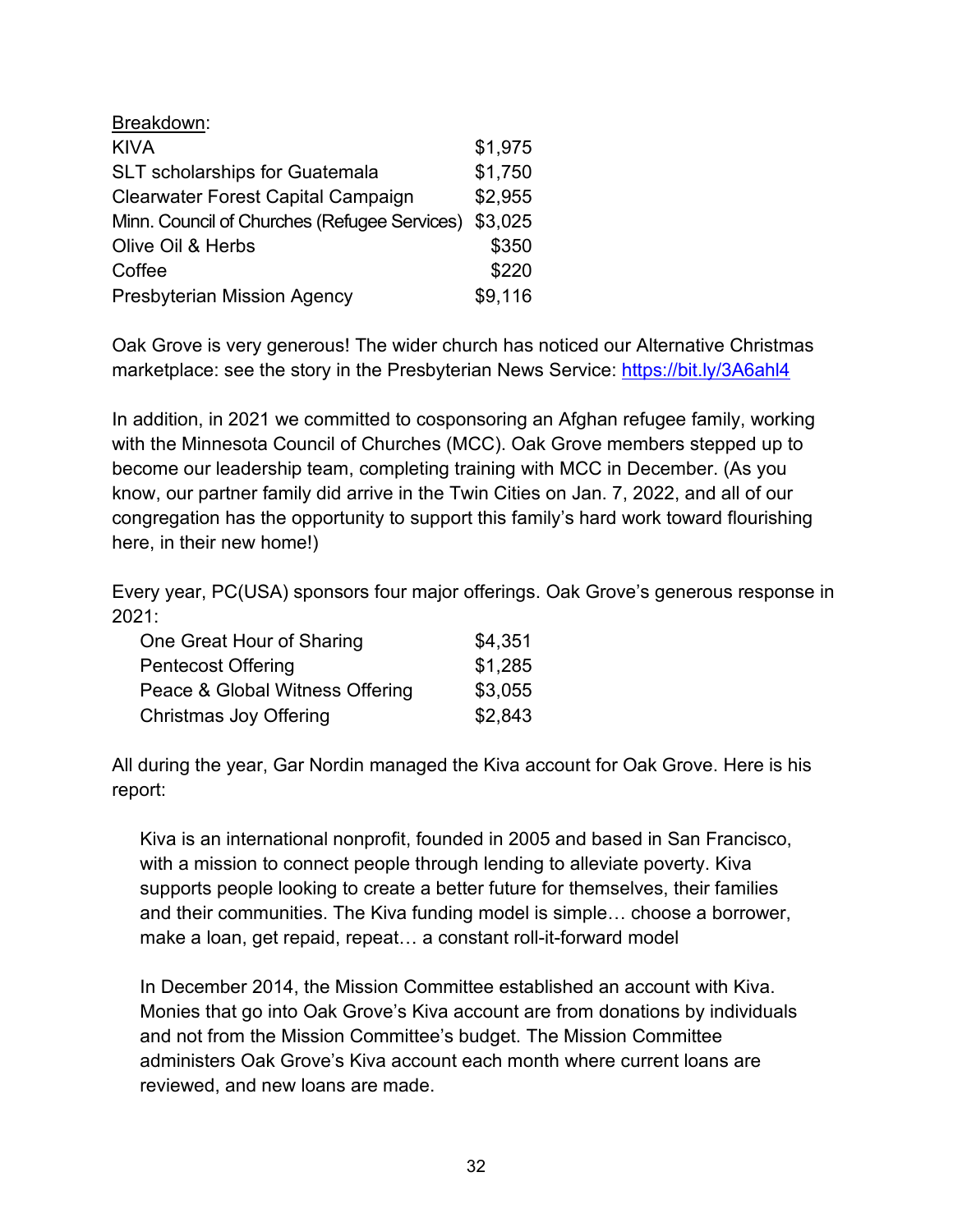**In 2021**, Oak Grove's Kiva account made 2**4** loans to 28 borrowers (some loans went to more than one person) totaling **\$7,100** in **7 new countries** we hadn't supported before.

Since the establishment of Oak Grove's Kiva account in 2014, the account has now made **195 loans** totaling **\$47,875** in **53 countries** around the world! We thank all of you who have made contributions to Oak Grove's Kiva account. To learn more about Kiva, go to [www.kiva.org,](http://www.kiva.org/) or talk to any member of Oak Grove's Mission Committee.

Together, we are changing lives. **Dreams are universal, Opportunity is not.** Thanks to the entire congregation for their support during 2021!

2021 Committee Members: Lucy Clyde, Sara Egan, Kathy Howell, Greg Johnson, Stephen Jones, Cecelia Laurie, Sharon Nolte, Gar Nordin, Sue Powers, Mark Pridgeon (Chair), Pastors Anne Fisher and Bart Roush (staff resources).

#### **Supportive Housing Committee (SHC)** Sue Powers, Chair

(sub-committee of Mission)

#### **Purpose**

- To support individuals/families in unstable housing situations.
- To become skillful advocates for the growing need of affordable housing for low-income earners in our communities.
- To inform members of Oak Grove about the affordable housing crisis in our communities and ways to prevent the loss of existing affordable housing to developers who wish to gentrify the apartment complexes and then charge market rate rents. Thus, these apartments are no longer affordable to lowincome workers.
- To support non-profit housing organizations whose goal it is to PRESERVE existing affordable housing, PREVENT displacement of low-income earners and their families from housing being threatened by gentrification and PROVIDE new housing where needed.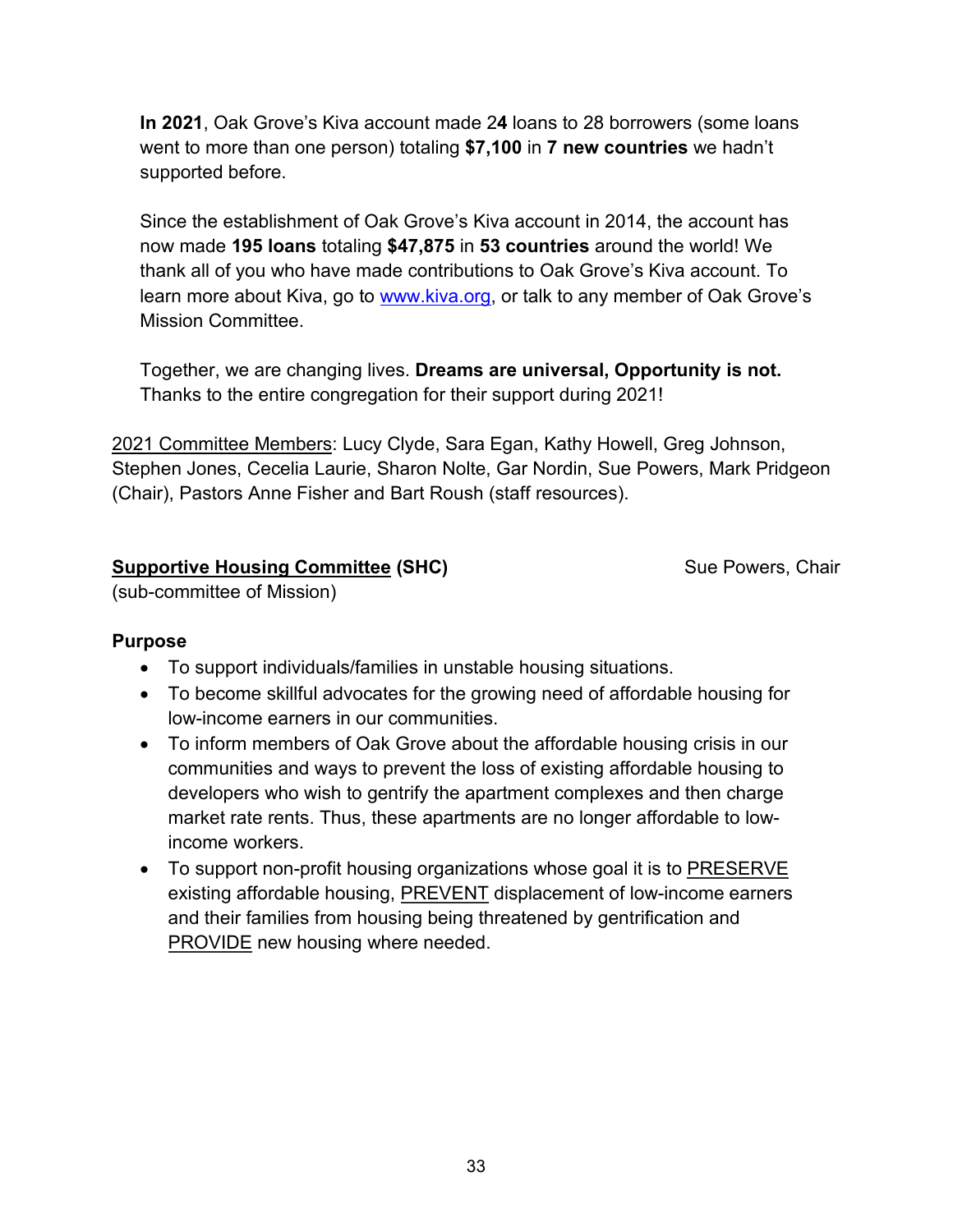#### **How Do We Do This?**

- Learn about the issues surrounding homelessness and affordable housing.
- Attend training sessions and educational seminars sponsored by organizations such as Jewish Community Action (Jewishcommunityaction.org) and Minnesota Homeless Coalition (mnhomelesscoalition.org), a non-profit that trains advocates about how to speak to their respective legislators during "Homeless Day on the Hill."
- Support non-profit organizations (i.e., Oasis, VEAP, Aeon) that provide supportive services to the homeless and precariously housed.
- Invite guest speakers to present Adult Faith Formation (AFF) sessions to inform Oak Grove's congregation about issues surrounding homelessness and the desperate need for affordable housing.
- Send SHC members to the meetings of community organizations whose mission it is to influence government organizations to increase the number of affordable housing units and preserve those already in existence in Minnesota communities.

#### **Organizations We Support**

- Oasis for Youth began as a drop-in and resource center located right here at Oak Grove in July of 2010. They continually expand their services of support for homeless and precariously housed youth. The SHC uses part of the funds received from the Mission Committee to provide support for the scattered-site housing program specifically focused on youth who may be attending school and/or have employment but do not make enough money to pay the full cost of renting an apartment that provides safe and stable housing.
- Aeon (aeon.org) is a non-profit organization dedicated to creating and keeping affordable housing through preservation, rehabilitation and new construction. The SHC is committed to working with Aeon as volunteers to help with projects at the Seasons Park apartment complex in Richfield. Thanks to Aeon, this property was preserved as affordable housing rather than being sold to a developer who was interested in rehabilitating the property and renting these units at market rate.

#### **Activities**

Because our church has remained closed due to the Corona virus, the committee was not able to sponsor the "Giving Tree" which we have done in years past in the narthex. As we did last year, the SHC asked Oak Grove members to drop off at church the 2022 calendars they would not need as well as extra Christmas greeting cards so that residents in one of Aeon's complexes for seniors could send these cards to friends and family. The results of our efforts were well received by the senior residents.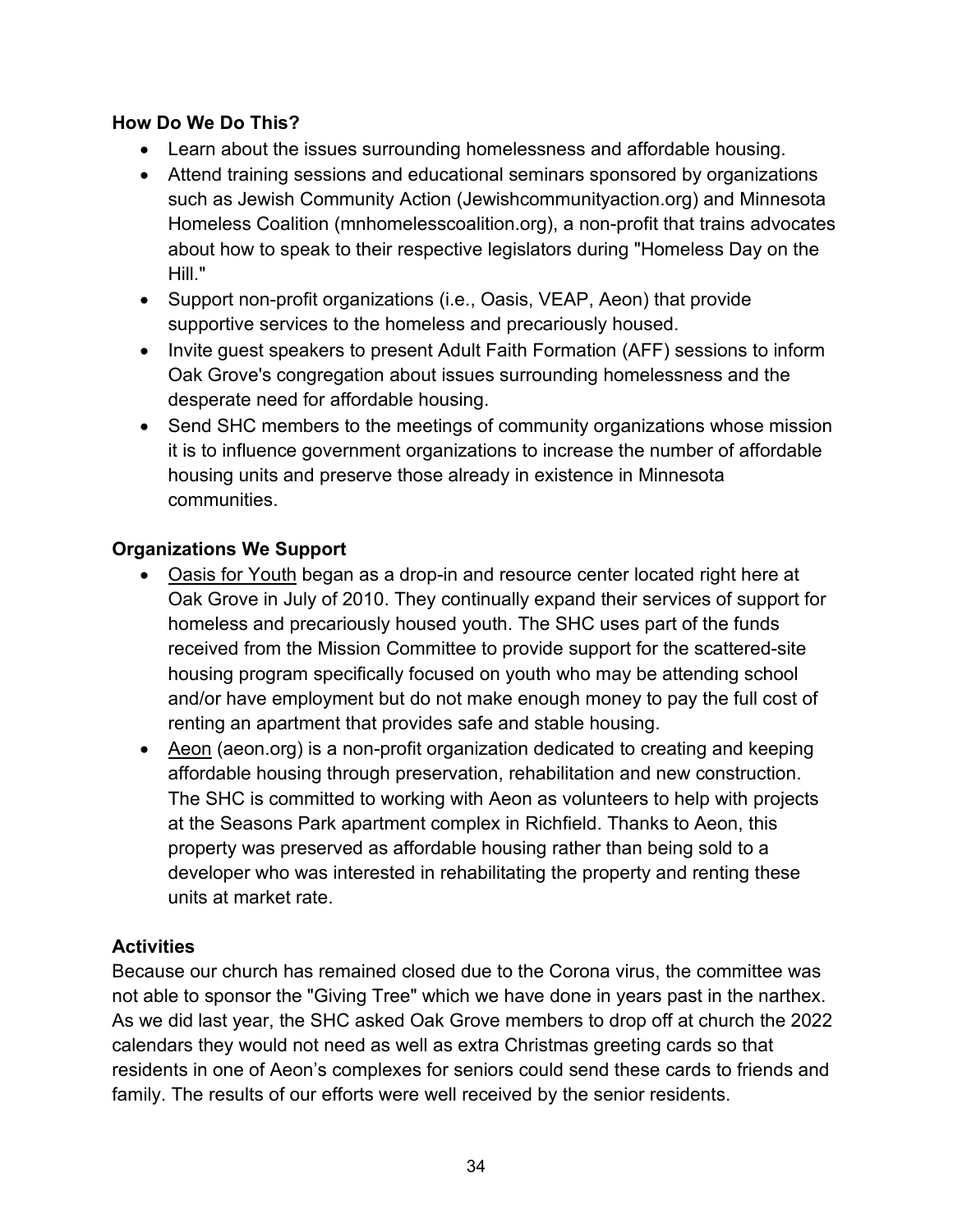This summer Oak Grove's middle schoolers, along with several adults, gathered at the Seasons Park Apartments to help clean up an area of the complex that was in need of having weeds and trash removed. The maintenance supervisor for Seasons Park was there to assist and provide guidance and tools needed to complete the project. The youth as well as the adults worked very hard.

In December we organized a donation drive for VEAP to be held in conjunction with the Carols, Cookies and Care event held in the church parking lot on Saturday, Dec. 11. It was a beautiful day with 14 inches of new snow. The generous donations yielded a total number of 1,947 individual diapers, 3873 baby wipes and 505 rolls of toilet paper. Thanks so much for your support.

Other activities that were being considered had to be delayed for 2021 due to COVID.

2021 Committee Members: Nancy Hauser, Azad Lassiter, Carol Long, Joey Oslund, Carol Osweiler, Lisa Pomroy and Sue Powers (Chair).

#### **Nominating Committee Karen Alonzi, Chair Karen Alonzi, Chair**

The Nominating Committee nominated a strong class of officers for the Class of 2024 as well as two other nominees to fill early expiring terms. There were many challenges between health concerns and remote vs. in-person meetings, but both the committee and the congregation shined in their efforts to make this year's work a success.

#### **Officer Nominations in 2021**

Elder Nominees: Jeri Anderson, Chris Diller, Greg Johnson, Cece Klueh, Cecelia Laurie, Kylie Borchardt (Youth Elder, 1-year term) and Larie Ann Schmidt (2-year term).

Deacon Nominees: Chad Acker, Iris Karow, Jim McCarl, Jennifer Pol, Candy Williamson and Kevin Muur (2-year term).

Nominating At-Large Members: Mary Crampton, Linda Johnson, Rod Myers, Patty Nail, Darlene Throndson and George Wasson.

2021 Committee Members**:** Karen Alonzi (chair), Sandy Crum, Bev Heise, David Johnson, Larry Klueh, Judy Moynihan, Patty Nail, Gar Nordin, Sue Powers, Emma Wasko and Bart Roush (staff resource).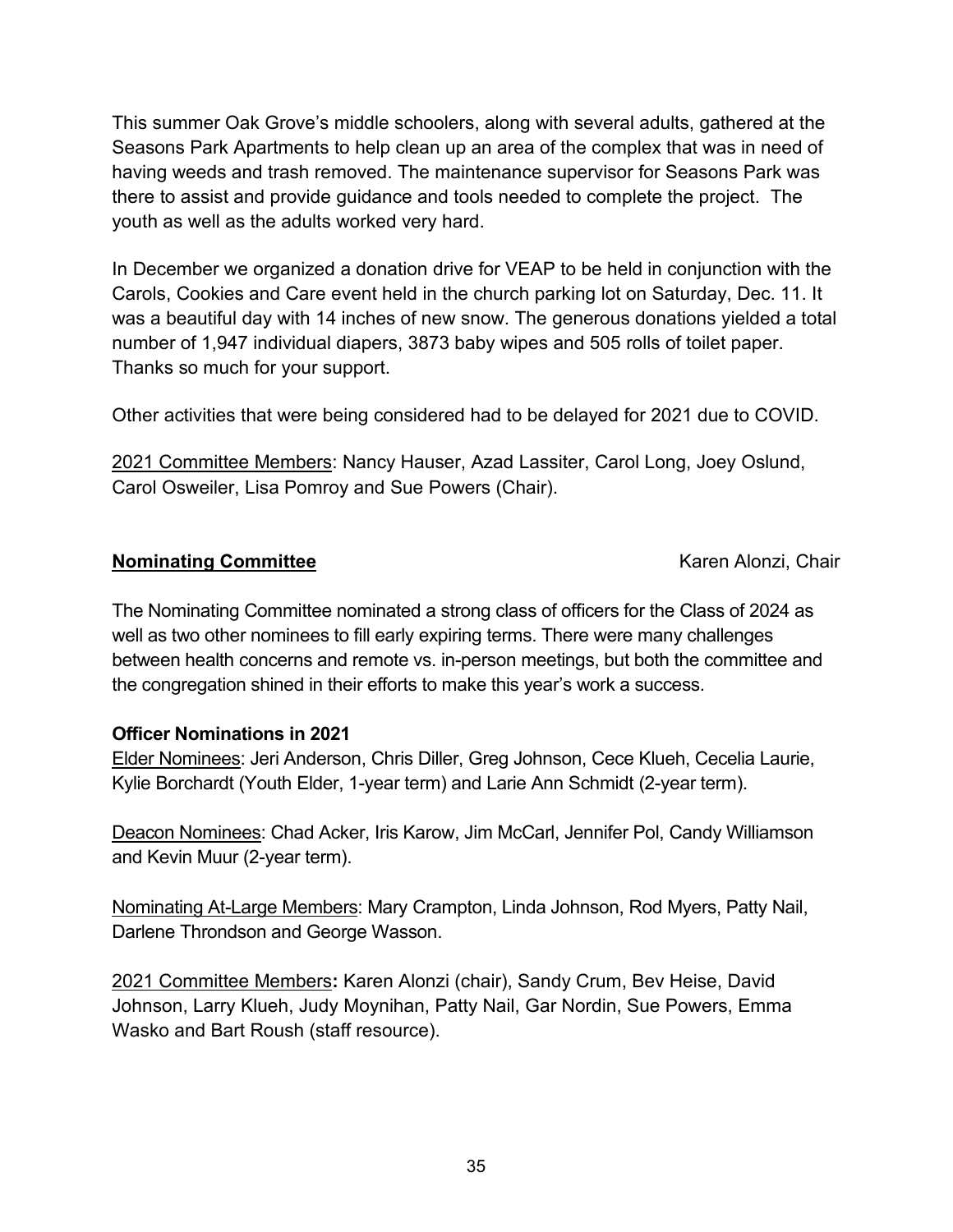#### **Personnel Committee Bill Pomroy, Chair**

**Purpose:** To ensure a caring, nurturing and collegial work environment for church staff, and perform various personnel management functions on behalf of Oak Grove Presbyterian Church.

The Personnel Committee provides Oak Grove staff with a church member liaison to facilitate issue resolution and annual performance reviews.

The Personnel Committee is responsible for maintaining and updating personnel policies and job descriptions, assisting in the conduct of annual performance reviews, putting forth salary & benefit recommendations to Session, preparing and submitting a personnel budget to the Budget & Finance Committee, organizing special recognitions/gifts for staff, and providing assistance and recommendations relating to job searches, disciplinary actions, hiring, and terminations.

#### **Accomplishments & Highlights for 2021:**

- Submitted a comprehensive update of the Personnel Policies to Session for review and approval.
- Implemented an entirely new system for staff annual performance evaluations, including associated instructions and forms.
- Organized a special service of thanks and recognition for Rev. Anne Fisher, our Transitional Pastor who departed Oak Grove in the spring of 2021.
- Organized a special service for Rev. Mary Koon in recognition of, and appreciation for her 10 years of faithful service to Oak Grove.
- Assisted with recognition service for Britta Augdahl, Youth & Young Adult Ministries Director who departed Oak Grove in the fall of 2021.
- Recognition and gifts were presented to volunteers who devoted countless hours to dealing with the basement flood and its impacts.
- Reviewed current staff salaries and recommended increases for 2022.
- Reviewed staff benefits, job titles and job descriptions, and implemented changes as appropriate.
- Monitored the effect of the pandemic on staff performance, working conditions, work hours, work from home, isolation/quarantine, and related issues.
- Developed and submitted 2022 personnel budget, including salaries, benefits, and work hours.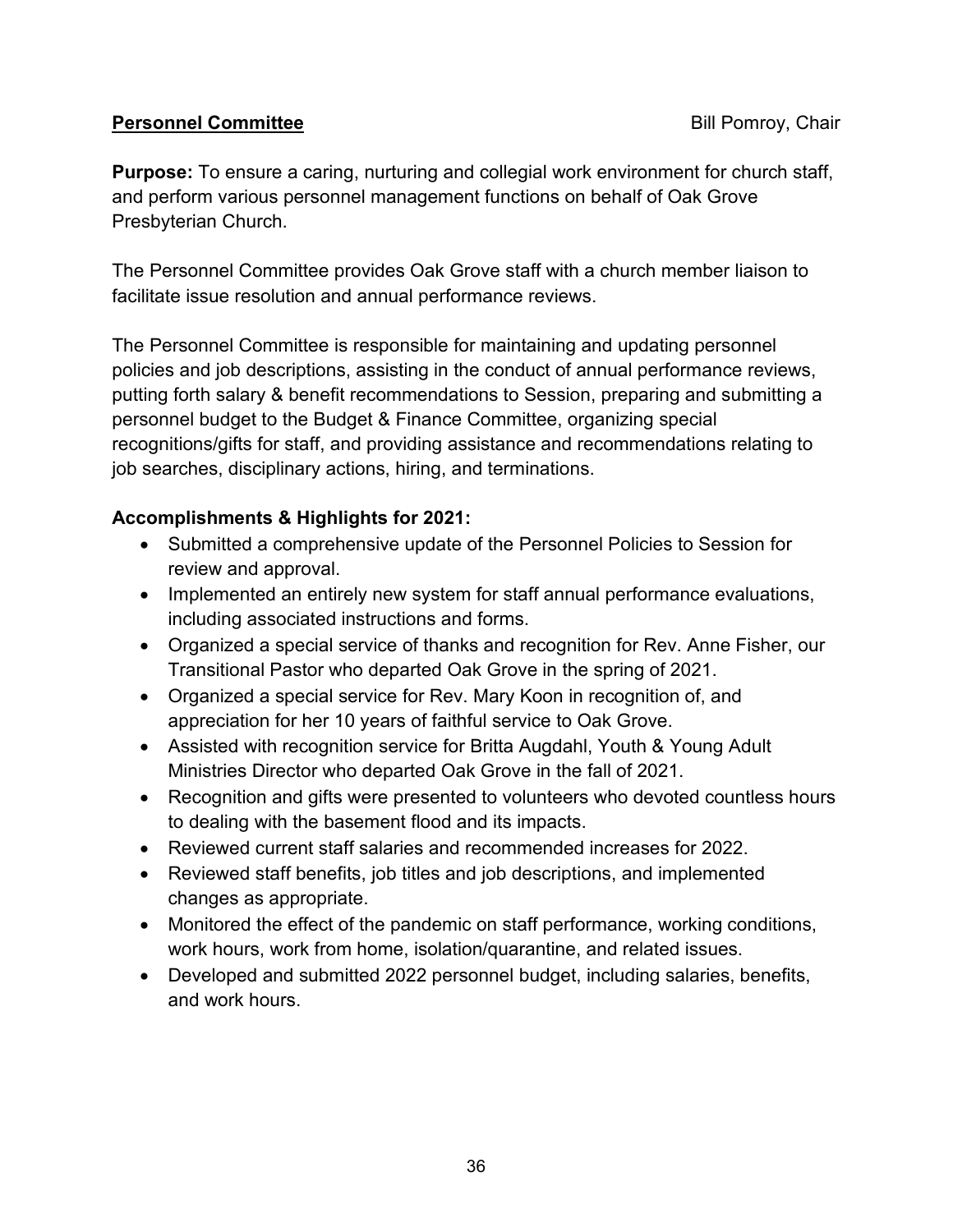• Provided support and assistance to the Pastoral Nominating Committee, the Youth Committee and the Budget and Finance Committee to help facilitate the hiring of Rev. Dr. Bart Roush, Pastor/Head of Staff, Kate Lindberg, Youth & Young Adult Ministries Coordinator, and Laura Nemcek, Accountant, respectively.

#### **Plans for 2022:**

Continue all of the basic functions of the Personnel Committee as described above. Specific plans for 2022 include:

- Hire a Sunday morning and Wednesday evening custodian (timing may be significantly affected by pandemic-related restrictions on church attendance, use of the church building, etc.).
- Hire Sunday morning and Wednesday evening childcare staff (lead worker and assistant; timing may be significantly affected by pandemic-related restrictions on church attendance, use of the church building, etc.).
- Review and implement a personnel records retention policy as a part of the on-going process of updating the Personnel Policies manual.
- Coordinate with other staff, committees and volunteers to develop and implement a policy/process/practice for recognizing and expressing gratitude to long-time volunteers when they "retire" from their duties

2021 Committee Members: Mary Bowen-Eggebraaten, Pierce Flanagan, Bill Pomroy (Chair), Maureen Switzer, Pastors Anne Fisher and Bart Roush (staff resources).

**Rainbow Fellowship** Marsha Pridgeon, Chair

Rainbow Fellowship did not meet during 2021 due to the pandemic. It seemed that there were too many other things going on to try to do one more meeting.

After Christmas, the group hopes to reconvene and will draw on new energy, particularly from youth elder Kylie Borchardt. Keep a look out in the newsletter and the bulletin for opportunities to meet and plan again. Hope all is well with everyone!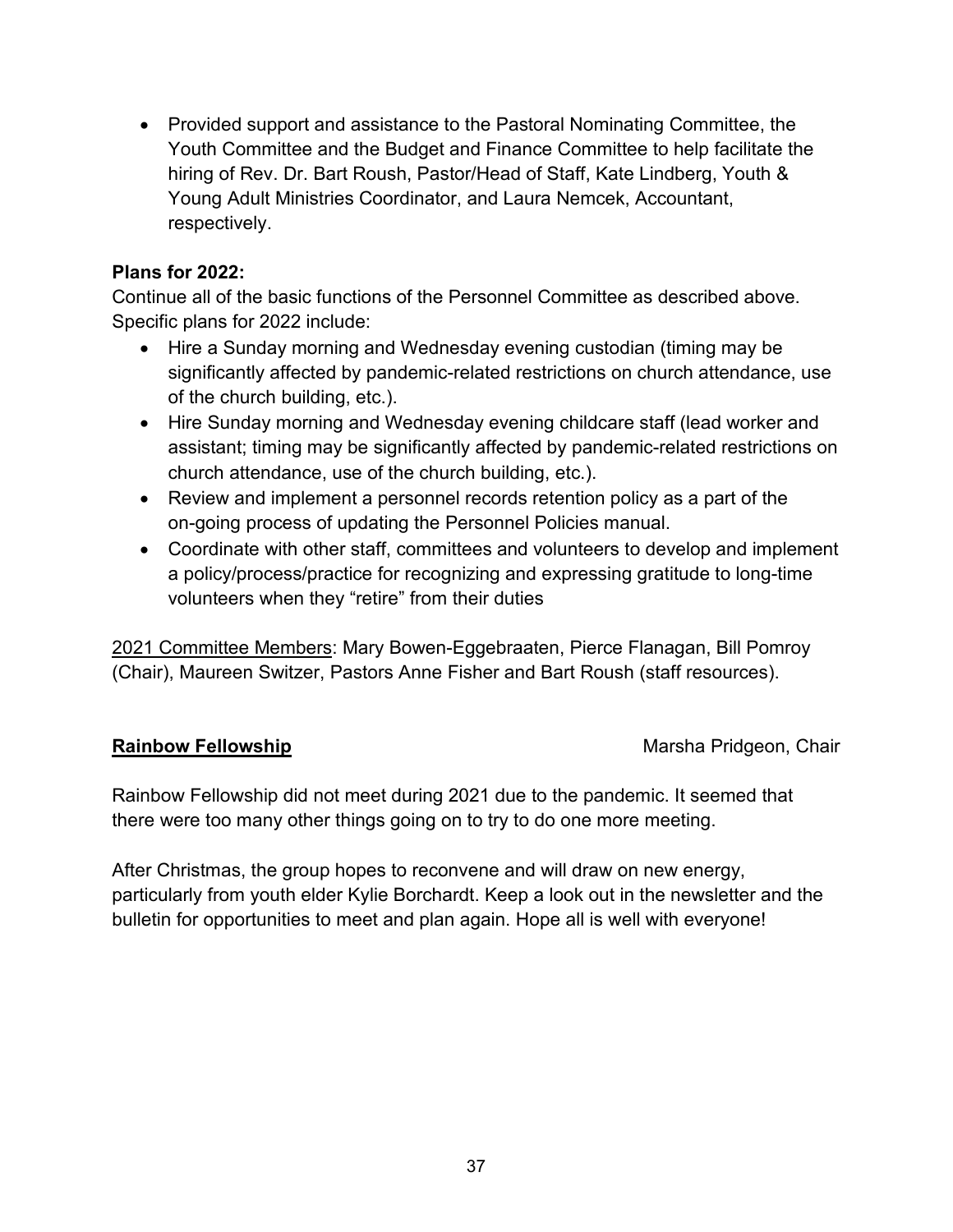#### **Social Justice Committee** Carol Frechette, Chair

**Purpose:** To promote social justice, the concept of fair and just relations between the individual and society.

#### **Accomplishments & Highlights:**

- Held nine Zoom meetings: January, February, March, April, May, June, September, October, November and December.
- Donated \$500 to support Homeless needs through St. Stephen's homeless program.
- Restorative Justice Article in Oak Leaves on project with Shakopee Mdewakanton Sioux Community museum: [\(Oak Leaves February Page 3\)](https://www.oakgrv.org/wp-content/uploads/2021/01/Feb-2021-Oak-Leaves.pdf).
- Article in March Oak Leaves on Wendy's Boycott: [\(Oak Leaves March Page 3\)](https://www.oakgrv.org/wp-content/uploads/2021/02/March-2021-Oak-Leaves.pdf).
- Article in March Oak Leaves on Voter Suppression and the PC (USA) position: [\(Oak Leaves March Page 4\)](https://www.oakgrv.org/wp-content/uploads/2021/02/March-2021-Oak-Leaves.pdf).
- Article in April Oak Leaves on different political tactics used to suppress minority votes: [\(Oak Leaves April Page 8\)](https://www.oakgrv.org/wp-content/uploads/2021/03/April-2021-Oak-Leaves.pdf).
- Article in the May Oak Leaves on how the Electoral College distorts presidential elections: [\(Oak Leaves May Page 7\)](https://www.oakgrv.org/wp-content/uploads/2021/04/May-2021-Oak-Leaves.pdf).
- Article in the June Oak Leaves on the For the People Act HR 1 and how it would help restore voting rights [\(Oak Leaves June Page 7\)](https://www.oakgrv.org/wp-content/uploads/2021/05/June-2021-Oak-Leaves.pdf).
- Article in the July Oak Leaves on the "For the People Act", HR 1, who is opposing it and why: [\(Oak Leaves July Page 7\)](https://www.oakgrv.org/wp-content/uploads/2021/06/July-2021-Oak-Leaves.pdf).
- Article in the August Oak Leaves on the myth of voter fraud used to justify voter suppression laws in some states: [\(Oak Leaves August Page 7\)](https://www.oakgrv.org/wp-content/uploads/2021/07/August-2021-Oak-Leaves.pdf).
- Changed the name of the homeless bag program to "Agape Bags" and started using purchased drawstring cloth bags.
- Members donated 126 cloth Agape bags and 80 packs of "hot hands" for agape bags.
- Approved \$1,000 donation to Minnesota Council of Churches Truth and Reconciliation Project.
- Purchased Cub \$25.00 gift cards to distribute to needy.
- Approved \$1,000 donation to purchase (40) \$25.00 gift cards to be donated to Liberty Church's community support program.

### **Submitted Oak Leaves articles including:**

Submitted seven articles to Oak Leaves on voting rights and one on restorative justice.

2021 Committee Members: Milissa Carter, Emilie Christy, Ron Dubis, Allen Frechette (Secretary), Carol Frechette (Chair), Marsha Pridgeon and Mary Koon (staff resource).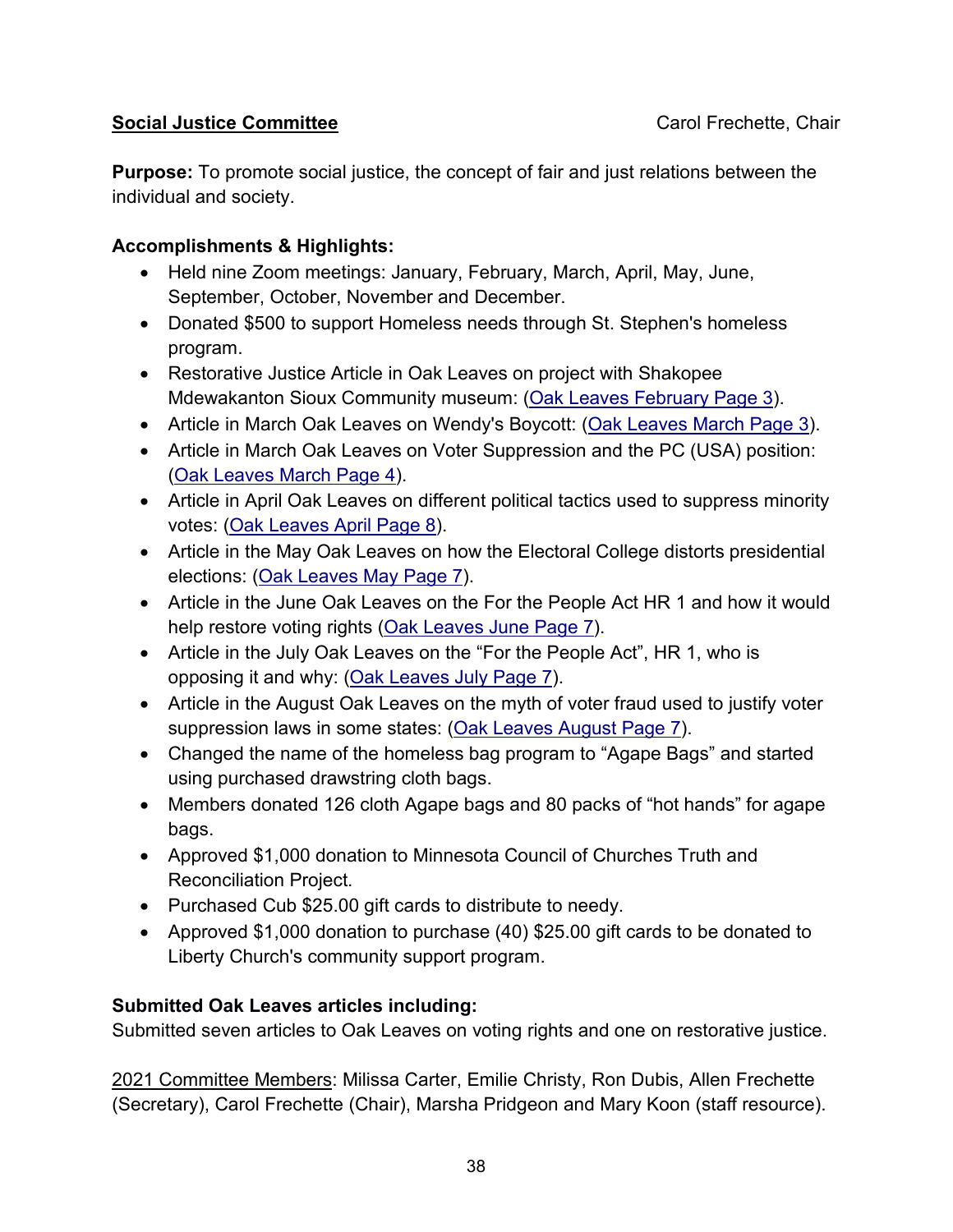#### **Racial Equity Committee** Kathy Howell, Chair

(sub-committee of Social Justice; renamed Antiracism Advocacy Team for 2022)

Antiracism work is something we are all called to participate in at Oak Grove as part of God's calling to justice and love. This committee has been a part of offering direct and networked opportunity for ongoing antiracism efforts by our congregation. We have coordinated opportunities in this year for all of us to help each other move forward in this journey and have included many invitations to listening/learning/doing possibilities. Here are some highlights.

#### **Accomplishments & Highlights:**

- Accountability Group (meets the fourth Thursday evening). This group met almost exclusively by Zoom, read and discussed several books including:
	- o *Decolonizing Wealth: Indigenous Wisdom to Heal Divides and Restore Balance* by Edgar Villanueva.
	- o *[Love is the Way: Holding on to Hope in Troubling Times](https://bookshop.org/books/love-is-the-way-holding-on-to-hope-in-troubling-times/9780525543039)* by Bishop Michael Curry.
	- o *My Grandmother's Hands: Racialized Trauma and the Pathway to Mending Our Hearts and Bodies* by Resmaa Menakem
	- o This fall the group moved to a 1½ hour format including body awareness/spacemaking practices, shared watching of a short video, discussion on that and our own questions/comments/feedback-seeking toward growth as an antiracist.
	- o This group informally shares opportunities via a 35+ person email list: plays, tv shows, speakers, marches, workshops. (In sum, options/opportunities for the good of the antiracism journey.) If you wish to be on this list, you are welcome to email your interest to Kathy Howell.
- Resources List on Oak Grove website is continually being reorganized and updated. Opportunities are posted here as well as recommended movies, podcasts, books and articles. Check out the list of businesses to support if seeking specifically to buy from our Black and Indigenous community members.
- Hosted Sunday afternoon movie conversations in the winter by Zoom.
- Encouraged congregation members' participation in our presbytery's Antiracism Spiritual Pilgrimage. Participating in 2020–2021 were: Britta Augdahl, Milissa Carter, Deb DeMeester, Ron Dubis, Kathy Howell, Mary Koon, Amy Zsohar. Our 2021–2022 pilgrimage folks are Judy Cooper, Becky Dop, Anne Klueh, Kate Lindberg, Bart Roush. This experience is a commitment for listening, learning and action. Thanks for your time and commitment!
- Twice met with Reverend Denise Dunbar-Perkins for accountability check-in and advising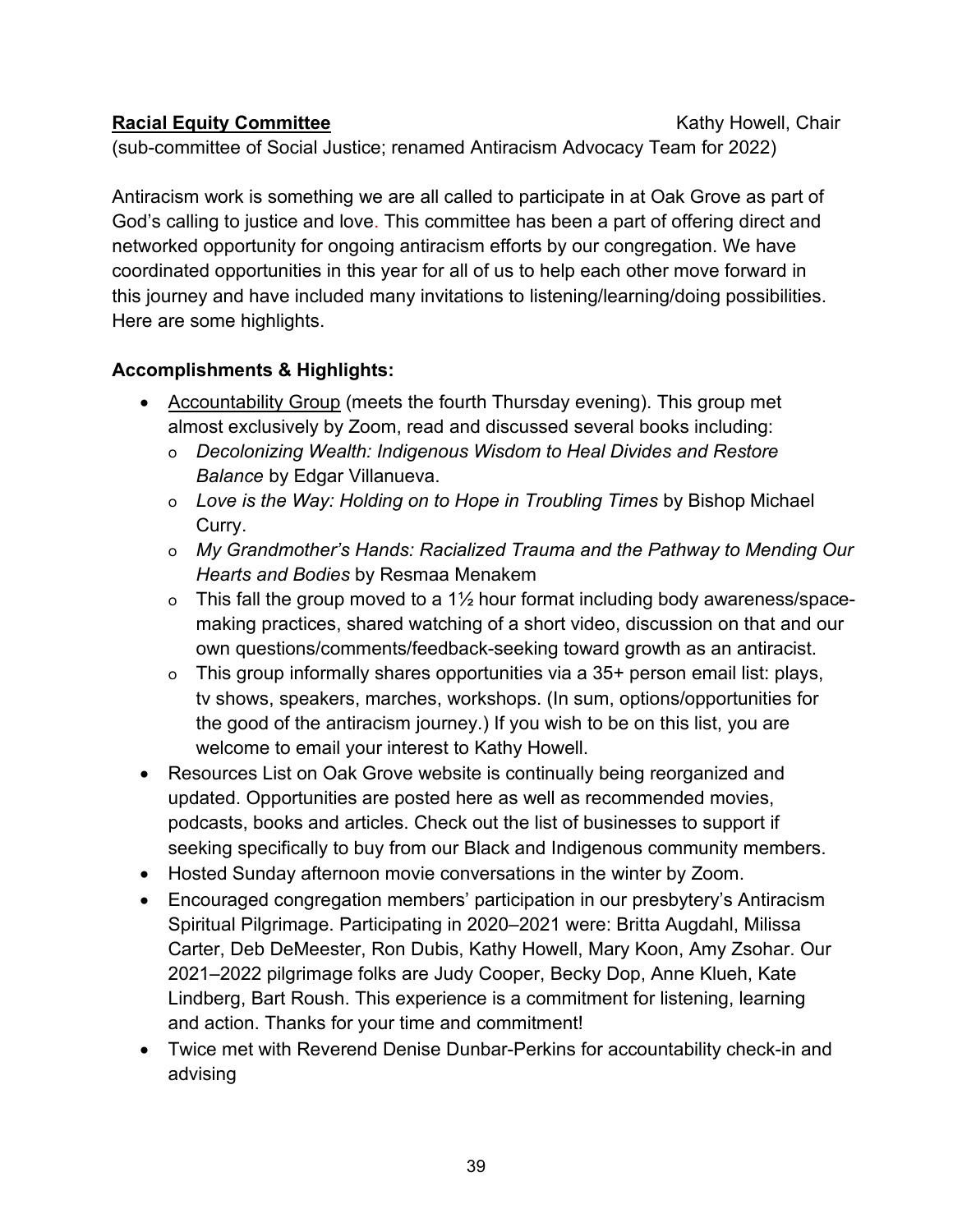- Information-sharing occurred during Adult Faith Formation, including: Overview training to participate in "Mapping Prejudice" project, shared sessions from NextChurch conference, TED Talk and conversations, Charles Eastman information & the movie, Ohiyesa, The Soul of An Indian, Spiritual Practices around Antiracism, Pastor Bart facilitated discussion of *Anxious to Talk About It: Helping White People Talk Faithfully About Racism* by Carolyn Helsel.
- Encouraged congregation members to light a candle and engage in 8 minutes 46 seconds of prayer each evening of the Chauvin trial. Quotes for guidance were published each day. Oak Grove held an outdoor Service of Lamenting and Remembrance, on May 25, the one-year mark since George Floyd's murder.
- Completed a short survey of elders to gain a sense how various elders perceived antiracism work and their committee's work.
- Amanda Fineran, John Crampton and Ron Dubis did research and worked on a Land Acknowledgement for Oak Grove. Because the heart of this acknowledgement is on-going relationship and advocacy, the implementation of the acknowledgment is on hold as we work to form relationships with indigenous people in our area.
- John Crampton and Jeff Williamson hosted an "Important Dakota sites Tour" featuring indigenous speakers, Corrine L. Monjeau-Marz, Syd Beane, and historians Dr. Bruce Forbes and Thomas Shaw
- The team read and discussed *The Sum of Us: What Racism Costs Everyone and How We Can Prosper Together* by Heather McGhee.
- We celebrate Session's commitment to Restorative Actions (a Social Justice Committee proposal).

As one digs into a full picture of history, it's easy to see that the journey to antiracism is for all of us, especially People of White who have traditionally held the power and made the (self-serving) rules. "For the common good" isn't common, YET. To follow Jesus is to work for that.

Thank you for the ways you have continued to hold space for learning truths that are not comfortable. Your choice to do so is an encouragement to our community to keep open hearts and thinking minds for this learning/growing, too.

And to paraphrase Pastor Mary, a follower of Jesus is an antiracist; there is no other workable choice. Without justice, there is no peace; Know Justice, Know Peace.

2021 Committee Members: Kathy Howell (Chair), Milissa Carter, Emilie Christie, Amanda Fineran, Emily Lassiter, Pastors Anne Fisher, Mary Koon and Bart Roush (staff resources).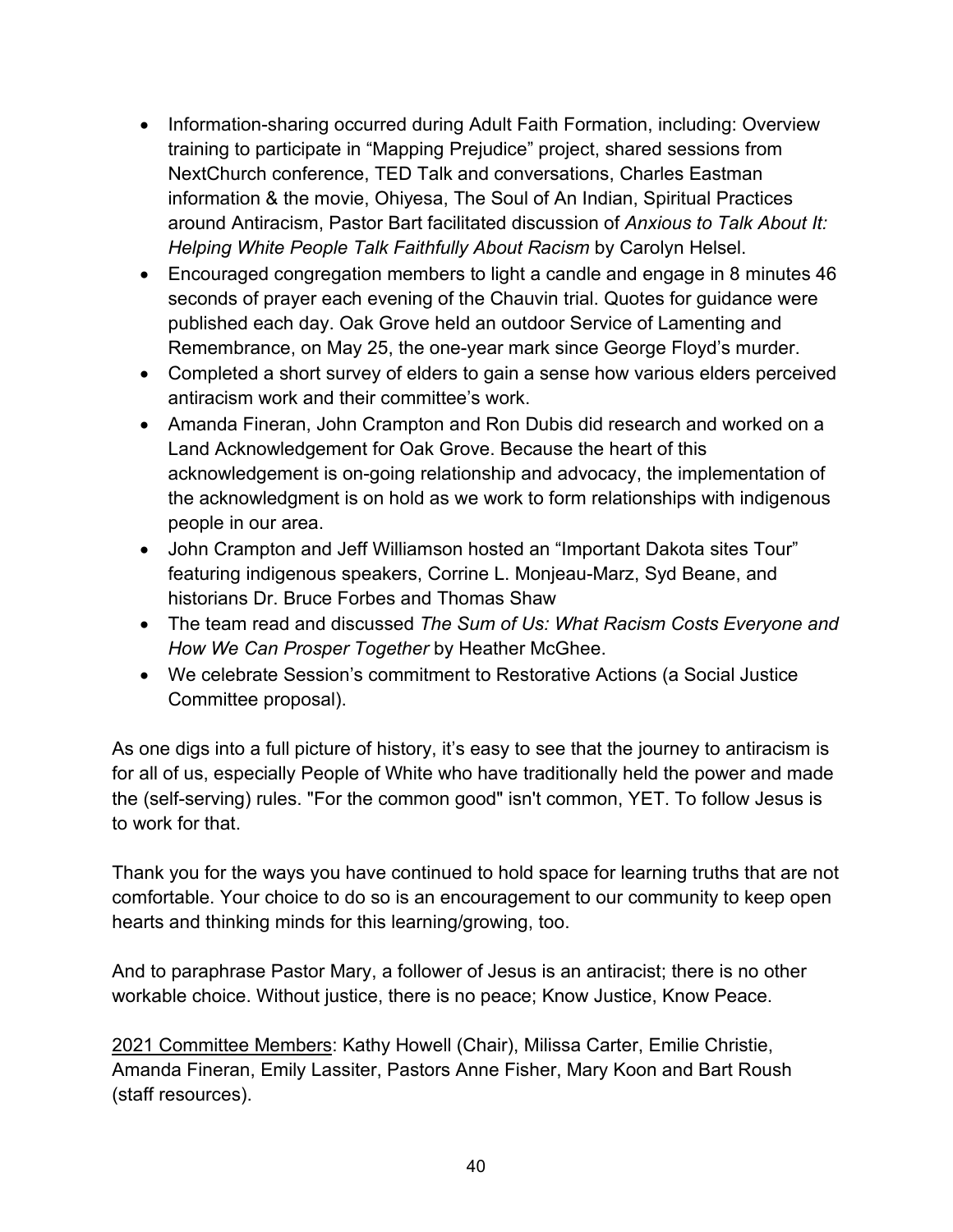#### **Technology Committee Pierce Flanagan, Chair**

**Purpose:** To create an environment using the website, computers, lighting, video, and sound technology, to enhance the worship experience and lives of Oak Grove members, staff and surrounding community. The scope of the committee includes purchasing and servicing office and staff computers and related office equipment, Wi-Fi and email capability, phone system, and sound, lighting and video (SLV) equipment and systems.

### **Accomplishments & Highlights:**

- In 2021 the technology committee continued to facilitate Oak Grove's online-only services, streamed live on Facebook and also available on the church website and in DVD format for home-bound members who do not have a computer, tablet device, or cell phone.
- The technology committee purchased and installed two new Sony PTZ "remote controlled" cameras and a Marshall Electronics controller, vastly improving the video quality of our Sunday streaming services and enabling us to remove the camcorders (and their tripods) from the pews.
- The technology committee purchased and self-installed a Black Magic ATEM Extreme video-streaming switcher, enabling us to run eight devices (presently two PTZ cameras, one/two camcorders, and two computer displays, including photos, videos, and slideshows) and seamlessly switch between them.
- Installed a Tally Light system so the pastors can tell which camera is "live".
- Continued Monday afternoon working tech team at OGPC to burn DVD's of the previous Sunday service, to address issues that arise during the week, and to interface with staff members.
- Implemented Microsoft 365 on all church PC's.
- Installed a new iMac for Judy Cooper.
- Ran sound for outdoor services.
- Continued to train new members for the SLV production team, typically a video technician + a sound technician + a camera operator for each Sunday service.

#### **Potential Projects in 2022:**

- Add additional members to the SLV production team.
- Install an improved microphone system for the organ, to improve the online sound quality.
- Implement the Restream system, enabling Oak Grove to simultaneously stream to multiple platforms including Facebook, YouTube, Instagram, Tik Tok, and more. This will both broaden the online availability of Oak Grove Presbyterian Church and make us less dependent upon Facebook.
- Install two new facility computers, per existing replacement schedule.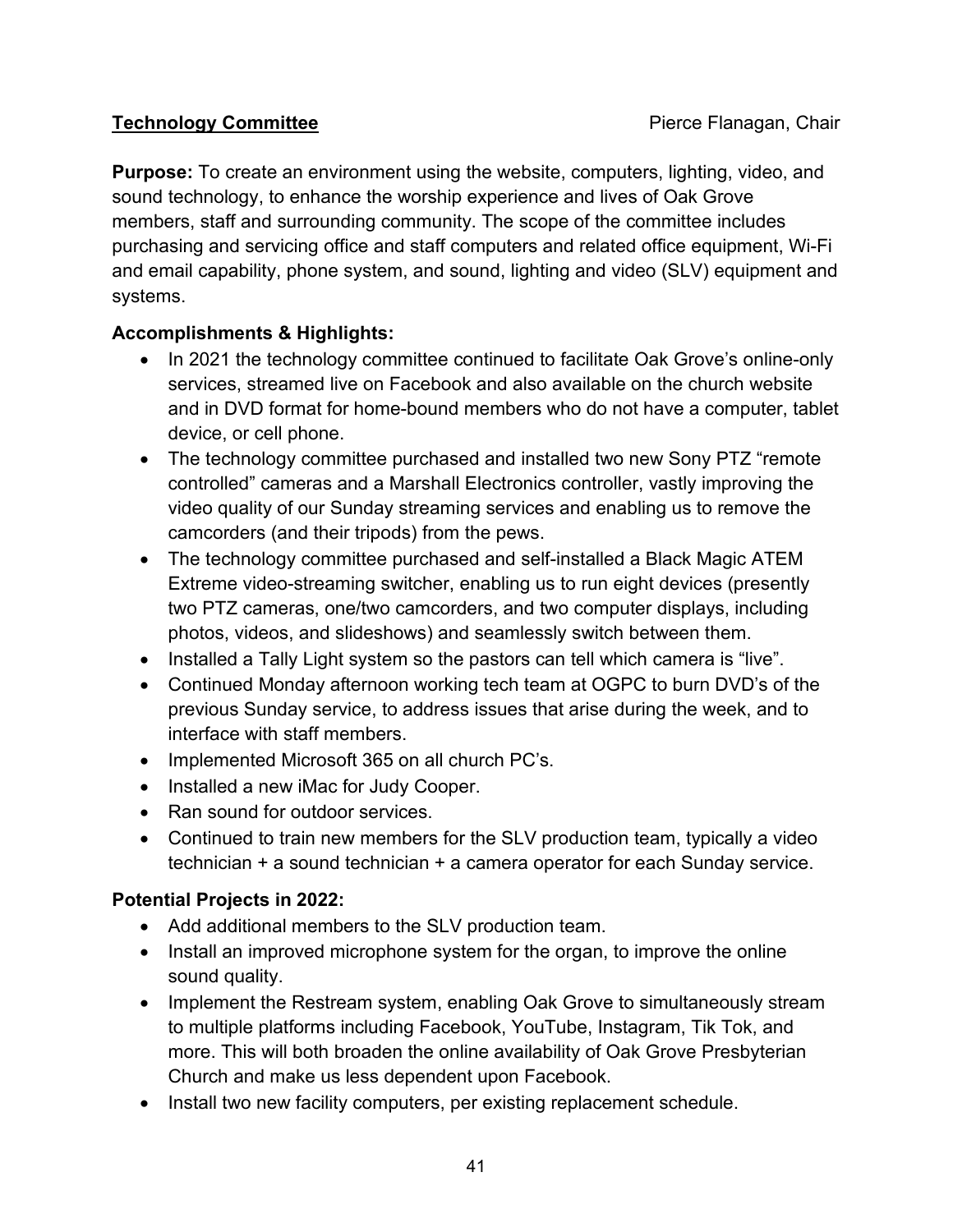Thank you to all of the volunteers on the SLV production team who make possible the online ministry of Oak Grove Presbyterian Church.

2021 Committee Members: Mac Davis, Randy Dop, Pierce Flanagan (Chair), Bob Gerdes, Gordon Goodwin, Greg Johnson, Andy Snyder and Bart Roush (staff resource).

#### **Worship & Music Committee Carol Osweiler, Chair Carol Osweiler, Chair**

**Purpose:** To oversee and coordinate all aspects related to worship and music in conjunction with the pastors.

#### **Functions**

- Participate in hiring the Director of Music, Choir Director, and Organist
- Recruit and coordinate liturgists, ushers, advent candle lighters and communion servers
- Provide oversight to the Sanctuary Guild and Pew Crew
- Through the Sanctuary Guild, provide banners, paraments, vessels, and other liturgical art pieces and decorations for the sanctuary
- Submit names and recommendations for Session approval of those individuals' seeking baptism
- Provide flowers for worship services
- Recruit funeral, wedding, and communion service coordinators
- Develop and submit policies for weddings, funerals, and baptisms
- Arrange for supply pastors as needed
- Coordinate special music ensembles and events
- Recommend resources for worship such as hymnals, Bibles, etc.

#### **Accomplishments & Highlights**

"Here we go again" another year of "pivots, replanning, and frustration". The presence of love and God's faithfulness has helped us get through another year of virtual and outdoor worship services.

• January 17, 2021, we had a virtual reception of Elders and Deacons. The virtual "collage of hands" shown for this worship service will probably be done again even if we are in person, it was so meaningful.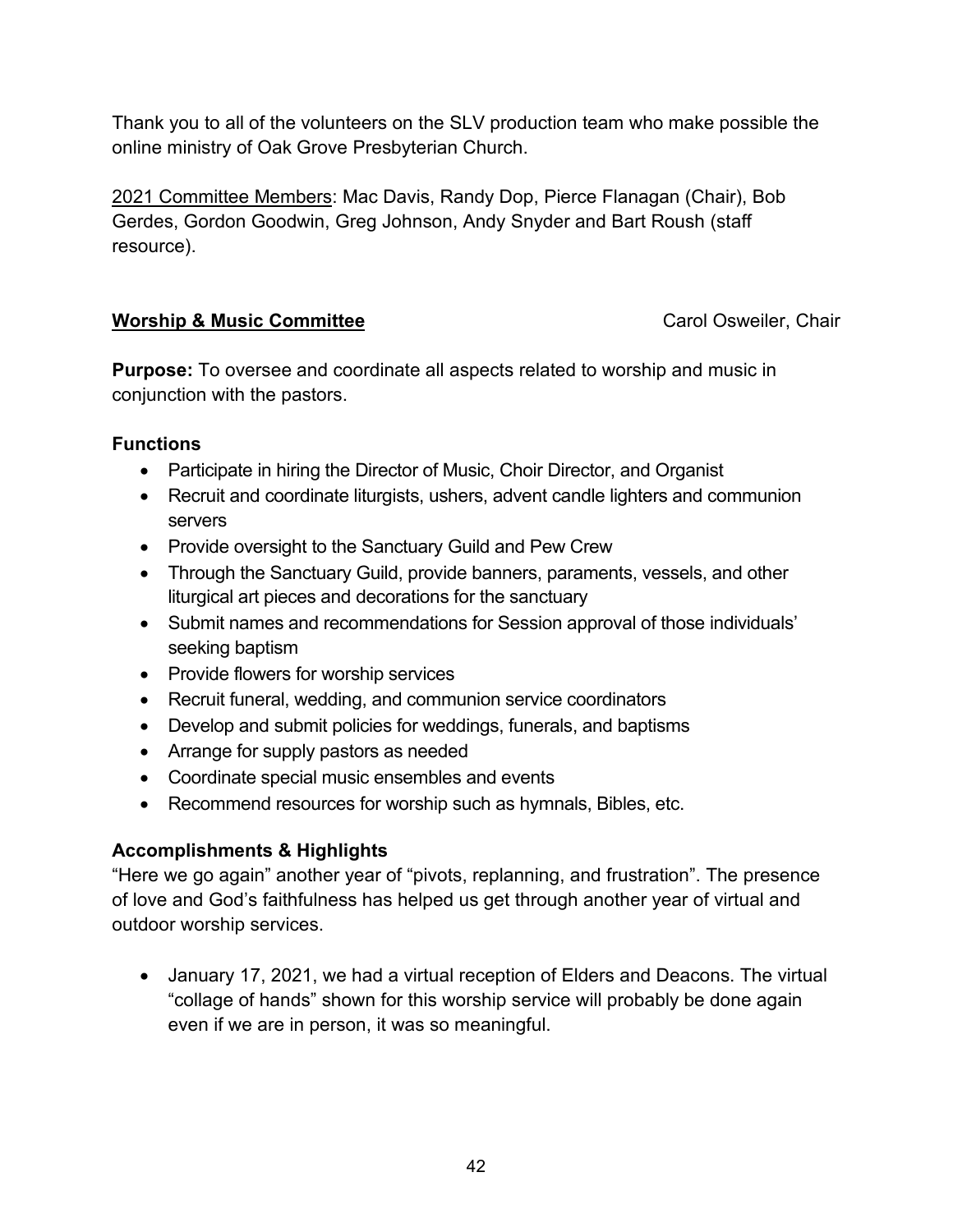- Sunday, March 14 was the morning it was discovered that the lower level was flooded, and the police were called right before the service was to start. Rev. Bart Roush was preaching virtually for the first time to Oak Grove with a congregational meeting to follow the 10:15 am service to hire the head-of-staff. Staff kept the entire event on time and the virtual attendees never knew the chaos that was going on in the lower level of the church. Judy Cooper lost a lot of her person items, sheet music was ruined, the pianos and bells were all waterlogged, choir robes were removed to be cleaned and the list goes on. Now, many of the items have been restored and the lower level has a complete makeover. The memory of that Sunday will live on for a very long time.
- March 28, Palm Sunday was livestreamed. Maundy Thursday was pre-recorded. Good Friday was livestreamed at 12 noon. The Easter Sunrise service (April 4) was held in person, in the upper parking lot, while the 10:45 am service was livestreamed.
- Pastor Bart Roush's first Sunday was Pentecost Sunday (May 23). Welcome Pastor Bart.
- June 27, we started outdoor worship service in person at 9 am. The weather was cooperative, and no morning outdoor services had to be cancelled due to bad weather. There was also a virtual service offered at 10:15 am.
- The Penny Nesbitt family donated a piano for the lower level.
- Marimba was purchased. Oscar Biolley Quesada from Costa Rica designed it and shipped it to Oak Grove. \$7,500 from Oak Grove's Special Fund money was used and the rest of the money came from Worship & Music Memorial monies. The Marimba was delivered on Dec. 27 to Oak Grove.
- The Worship & Music Committee would like to thank all the musicians, song leaders, liturgists, tech crew, and our congregation for being supportive with all the transitions. A special thank you to the staff for their part in making the virtual service so meaningful. Oak Grove has been blessed.

2021 Committee Members: Andrew Hess, Caitlin Lucic, Sarajane Myers, Eugene Orr, Carol Osweiler (Chair), Judy Cooper and Bart Roush (staff resources).

#### **Youth Faith Formation Committee** Anne Klueh, Chair

**Purpose:** The purpose of the Youth Faith Formation Committee is to provide leadership, planning and coordination of programs and ministries for senior high and middle school youth.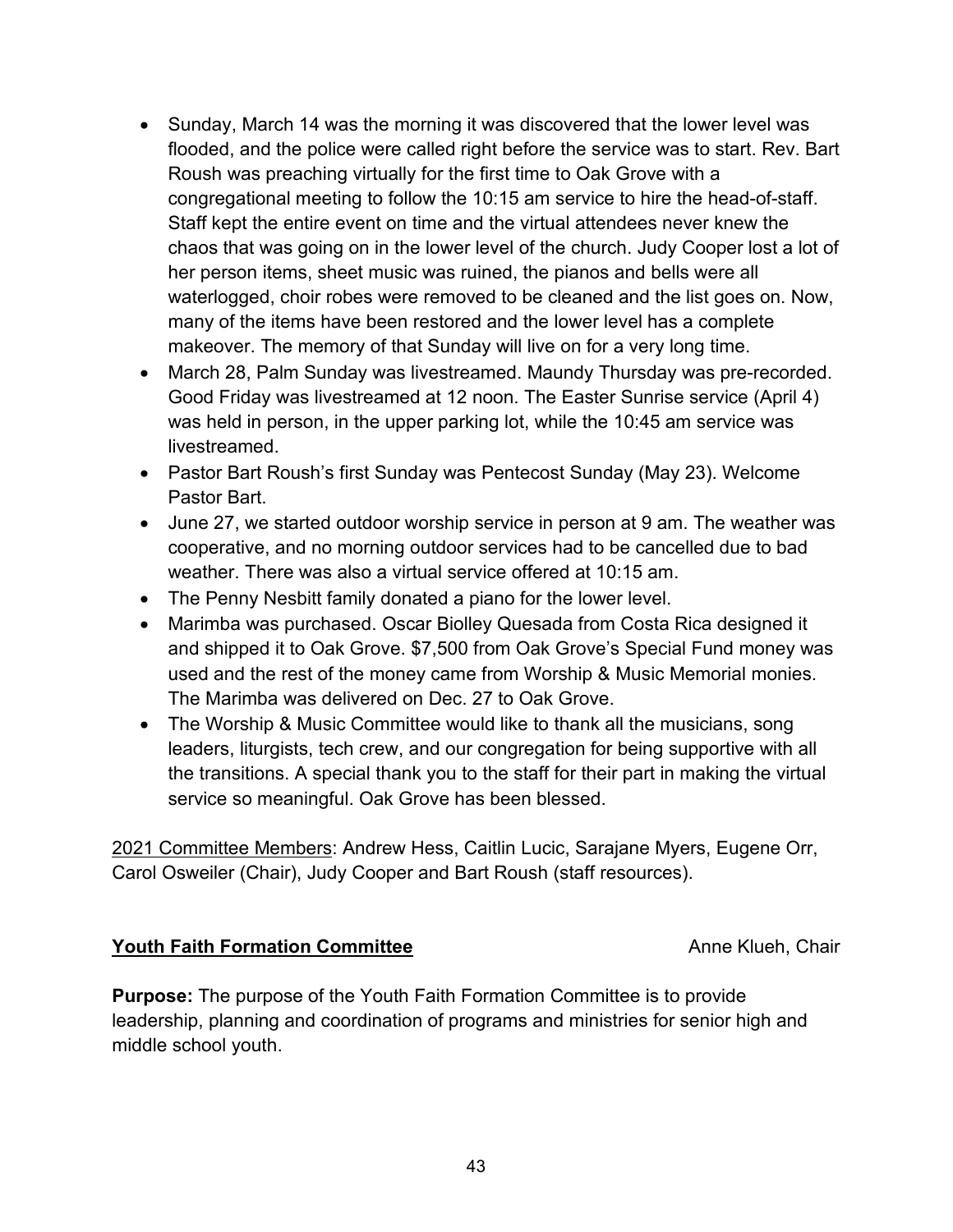These provide opportunities for:

- Sharing stories of faith and faith development
- Leadership
- Outreach and mission
- Interconnectedness and relationships with the whole church

The Youth Faith Formation Committee continued to work to meet the needs of our youth through a less-than-optimal year. It was another year of change, with Covid numbers going up and down, continuing to force us to change plans creatively on a regular basis. For the youth, probably the biggest change was in leadership, as Britta Augdahl left us for seminary and Kate Lindberg joined us Youth & Young Adult Coordinator. Through all these times we had some very good experiences and many opportunities for the young folks in our community to form closer bonds.

#### **Accomplishments & Highlights:**

- We continued to reach out individually to each youth to check on needs and gather ideas for events.
- During the pandemic surge of last winter several virtual game nights were held (one thing our kids don't mind doing by Zoom). A highlight were two nights of Dungeons and Dragons led by Katherine Painter.
- Black history month was celebrated with Zoom movie nights featuring *Black Panther* and *Harriet*.
- A fun drive-thru Pancake breakfast was held on Palm Sunday. Preparations for this required two Saturday afternoons of work for small groups of youth.
- A successful paper-shredding fundraiser was held on April 17. Thanks to many congregation and community members who participated!
- As the trial of Derek Chauvin occurred curriculum shifted to allow our kids a chance to explore their sadness and anxiety about racism in our community. Part of this included a well-attended virtual tour of nearby George Floyd Square.
- A second annual Virtual Confirmation process was completed with a meeting with the Session through Zoom on April 27 and with the congregation through the streamed worship service on Sunday, May 2. The confirmands were: Jackie Steskal, Matthew Carter, Hannah Jones, Madeleine Elbert, and Tatum Gillies. Congratulations and welcome! A Moir Park celebration for them and their families was held in the afternoon.
- We had 8 young people who graduated from high school this year. The Sunday worship service on May 16 celebrated them and their accomplishments and was followed by a gathering for youth leaders, families and grads in Moir Park.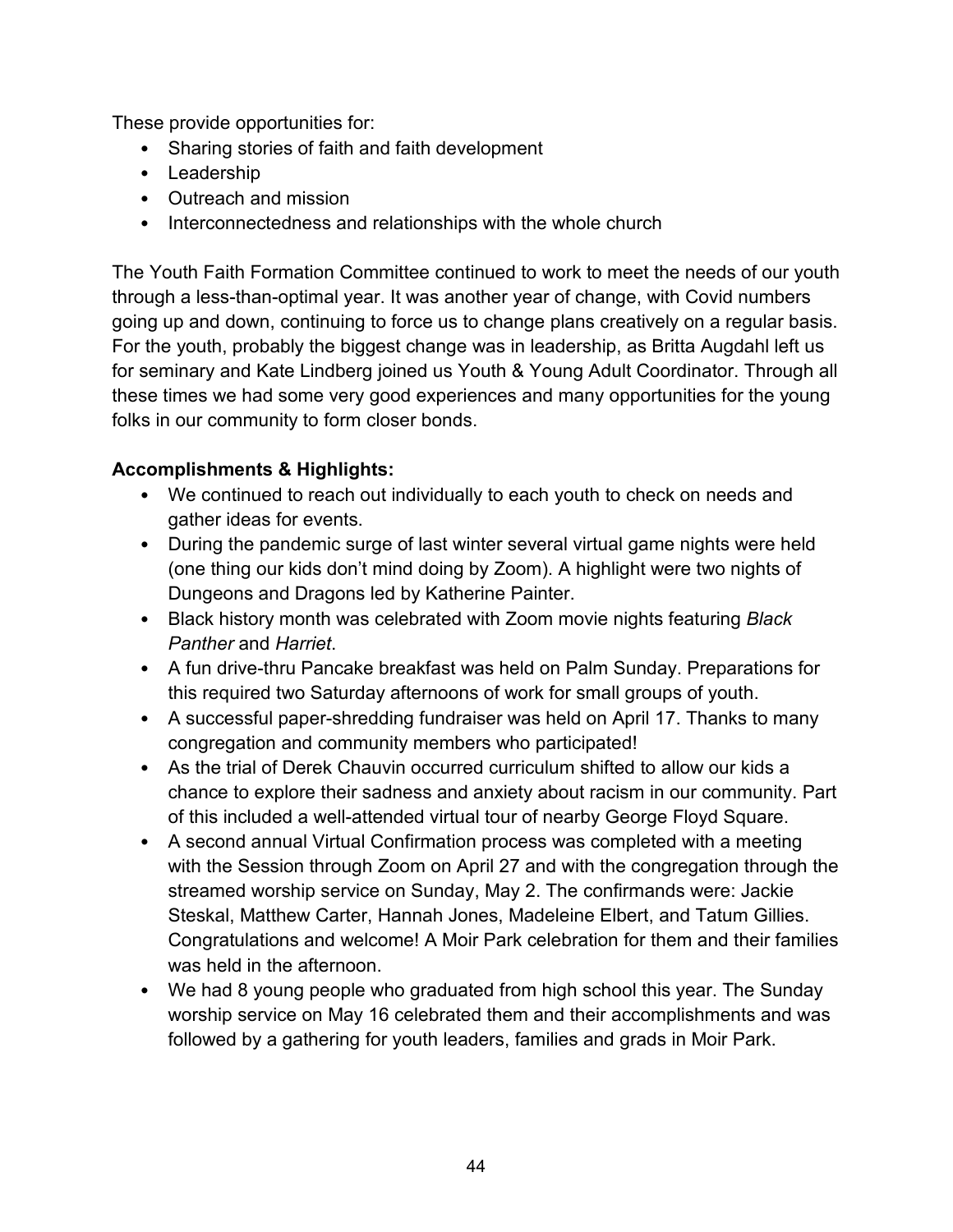- Committee members continued to be part of a virtual audience for several dance and theater productions our kids have been involved in. It was even more fun to be in the audience in person when this was possible in the summer. From ball games, to dance recitals, concerts, all the way to Chanhassen Dinner Theater, we had fun supporting our talented youth!
- We had some changes in our youth committee as Jane Propsom resigned after 8 years as a confirmation teacher in order to enjoy travel in retirement. In addition, we said goodbye to Travis Scott as he takes a break from leading senior high youth due to increased work responsibilities. We are very grateful to both Jane and Travis for their many years of service and care for kids! Come back when you can!
- We also said "till we meet again" to Rory Scott who stepped back from direct youth work in order to focus on health issues. Rory has provided a few decades of mentorship and leadership for multitudes of Oak Grove youth. We look forward to welcoming him back when he is ready!
- We had more in-person fun this Summer than we could in 2020 due to the mercifully low Covid numbers in June and early July.
- A t-shirt tie-dye/Ice Cream party was held on June 16 to prepare for the service week.
- Eleven youth and a good number of adult volunteers participated in a week-long Service Learning Experience in mid-June. Events included volunteering at Feed my Starving Children, a thrift store, and several stints at Loaves and Fishes. Additionally, the kids provided yard and fix-up help to a number of Oak Grove members. Each day included some fellowship time, lunch at a park and gathering time to debrief their experiences.
- Several outdoor game nights were held in the church parking lot in July.
- Several youths were involved in the search committee that hired Kate Lindberg in August.
- We were blessed that Britta was able to orient Kate for a couple of weeks before she left.
- The youth held a wonderful send-off party for Britta in the Acker's backyard on Aug. 27. There were 25 youth who attended, and a great time was had by all, even though rain cut short some of the plans.
- Kate Lindberg hit the ground running in September and worked to get to know the youth and plan for the fall.
- The youth were involved in the day of service on Sept. 11.
- Several kids participated in the EV Expo and Clearwater Forests' woodcutting weekend on Oct. 9.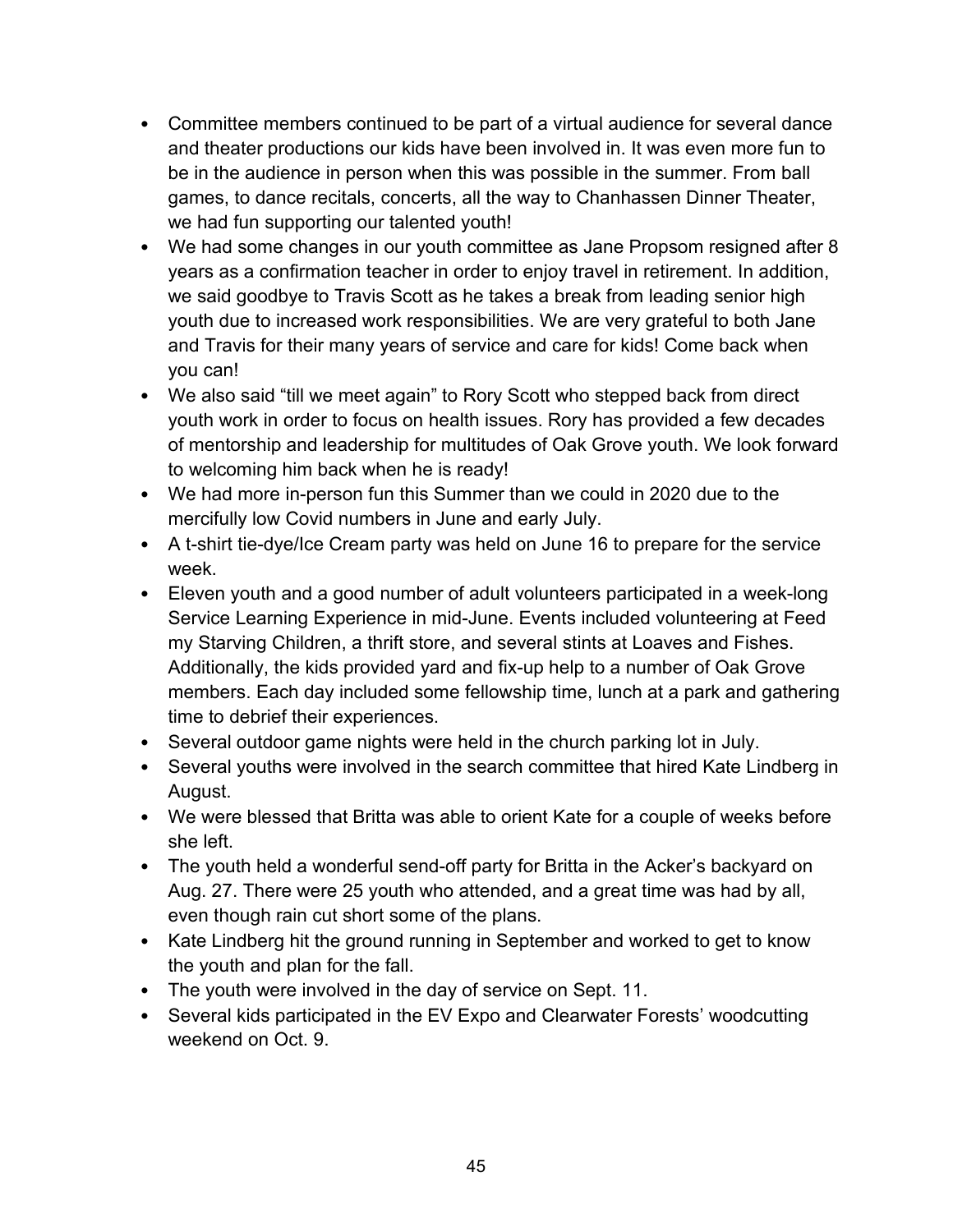- Kate reactivated a Youth Covenant developed two years ago to set guidelines for behavior and expectations with one another and was signed by all middle and high schoolers. This created a better sense of community and safety for all participants in classes and social events.
- Faith Formation classes began again in September. To better accommodate our "Zoomed out" youth and due to all of our kids having been vaccinated, we began Wednesday WoW activities in the Acker's back yard. Confirmation and high school students met together under the solid leadership of Kate Lindberg, Chad Acker, Vaughn Sheff and Amy Zsohar. There have been between 10–12 kids participating each week.
- As the weather conditions made it harder to meet outdoors, the youth began meeting at the church. Curriculum offered in November was similar to what the adults were doing, "I've been meaning to ask". This curriculum demands more vulnerability and self-disclosure, and it has helped the youth in becoming more cohesive and having a stronger group identity.
- Youth participated in several more Loaves and Fishes volunteer shifts.
- Afternoon volunteer work at Arc Value Village on Dec. 4

#### **Confirmation:** (*contributed by Vaughn Sheff*)

#### Program Overview

Vaughn Sheff and Jane Propsom began their 8th year leading the Confirmation Experience program using a combination Zoom and safe/secure in-person events. Britta Augdahl, Youth & Young Adult Ministries Director, organized monthly service and fellowship activities as well! As noted, both Britta & Jane left their positions in Summer 2021. Kate Lindberg took on the Youth & Young Adult Coordinator role for the 2021– 2022 Confirmation Experience.

Beginning fall 2021, we began combining the senior high and middle school weekly meetings in partnership with Amy Zsohar & Chad Acker, our high school youth leaders. As a result, we have evolved to a broader Youth Experience that encompasses both our confirmation and senior high youth The combined experience has been successful thus far.

We manage an engaging program that allows students to learn, discuss and ask questions about theology, faith and life. We are focusing on how the teachings we learn within the walls of the church *extend far beyond the physical walls of OGPC*. Some of the topics we addressed over 2021 included racism, social justice, Bible study & literacy and practical applications of faith in our daily lives.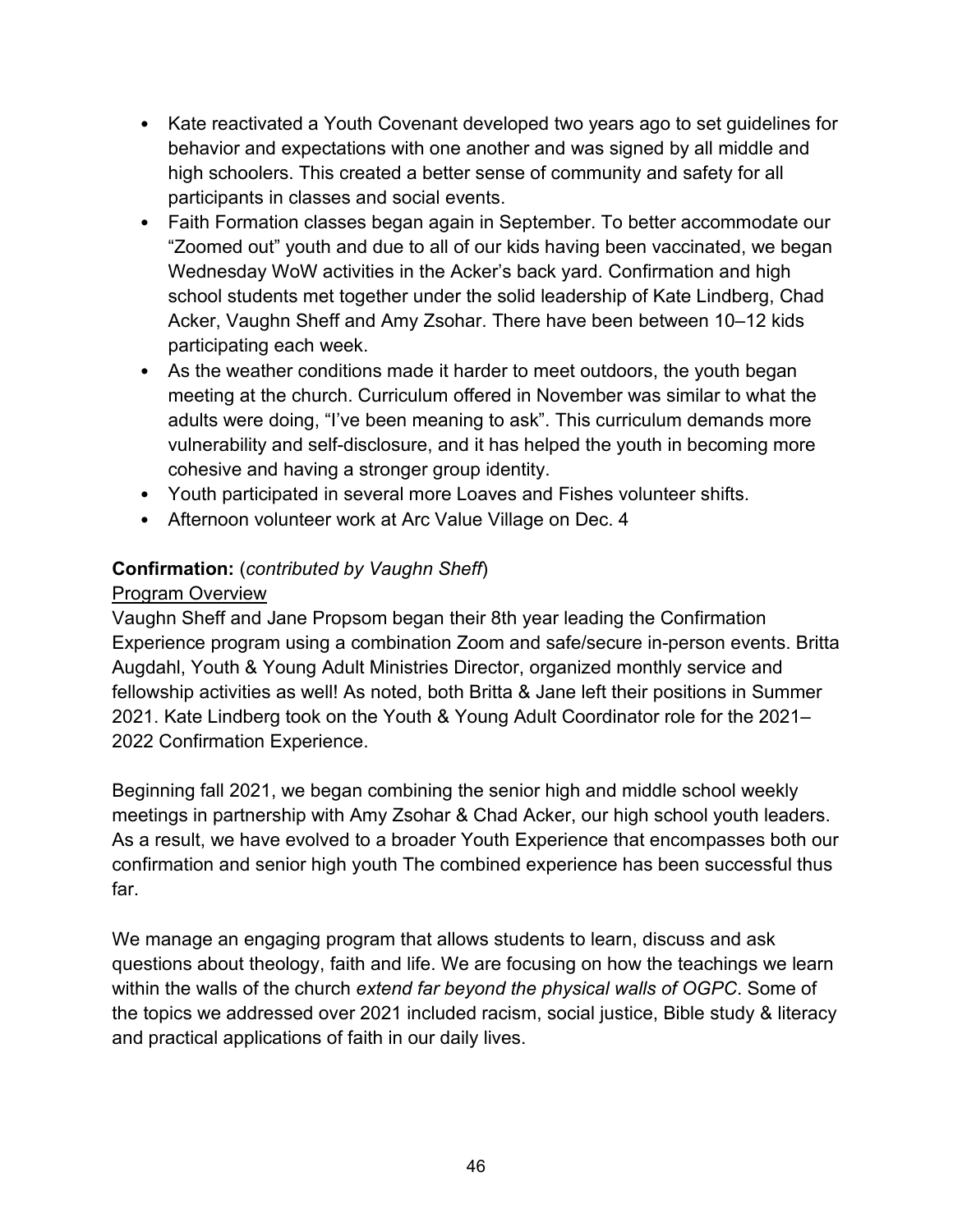Currently 10 middle school youth participate in our program, with 4–6 attending weekly during our virtual and in-person meetings on Wednesday evenings. As part of this program, students are paired with Covenant Partners who mentor the students along their faith journeys. Additionally, we invite our adult faith leaders, such as Pastors Bart Roush & Mary Koon, to lead a discussion with the class.

We have *five 8th graders* who are eligible to be confirmed as members in 2022. We hope all of them will choose to be confirmed in May 2022 as part of the Confirmation Experience. In May of 2021, Jackie Steskal, Matthew Carter, Hannah Jones, Madeleine Elbert, and Tatum Gillies were confirmed.

#### Service & Fellowship Activities

Due to the Covid pandemic, our activities consisted of a combination of online fellowship (e.g., gaming) sessions and small group outdoor activities throughout 2021. Special thanks for Britta who organized several outdoor activities throughout spring and summer of 2021.

| #              | Last Name       | <b>First Name</b> | Grade | <b>Covenant Partner</b> |  |
|----------------|-----------------|-------------------|-------|-------------------------|--|
|                | Lagani          | Violette          | 8     | <b>Milissa Carter</b>   |  |
| $\overline{2}$ | Wenz            | Katrin (Kat)      | 8     | Amy Zsohar              |  |
| 3              | Johnson         | Eva               | 8     | Amy Zsohar              |  |
| 4              | <b>Myers</b>    | <b>Natalie</b>    | 8     | Amy Zsohar              |  |
| 5              | Roush           | Olivia            | 8     | Amy Zsohar              |  |
| 6              | <b>Stirratt</b> | Piper             | 7     | Al Greimel              |  |
| $\overline{7}$ | Shannon         | Kaelyn            | 7     | Al Greimel              |  |
| 8              | Carter          | Allan             |       | Al Greimel              |  |
| 9              | <b>Steskal</b>  | Julia             | 7     | <b>TBD</b>              |  |
| 10             | <b>Gillies</b>  | Gus               |       | <b>TBD</b>              |  |

#### **Confirmation Experience 2021–2022 Roster**

Vaughn, Jane, Britta and Kate are awesome and dedicated teachers who have shown extra flexibility and creativity this year! Both Jane and Britta will be sorely missed, but we are so excited to have Kate join our team!

#### **Looking ahead to 2022**

- We welcome Cecelia Laurie as our new chairperson and Session representative.
- We will continue to find ways to serve our youth during this difficult Omicron surge. Zoom is a remarkable tool, and we are grateful for it, and we can see that our kids are also exhausted by the process of doing everything from school to church meetings/classes online.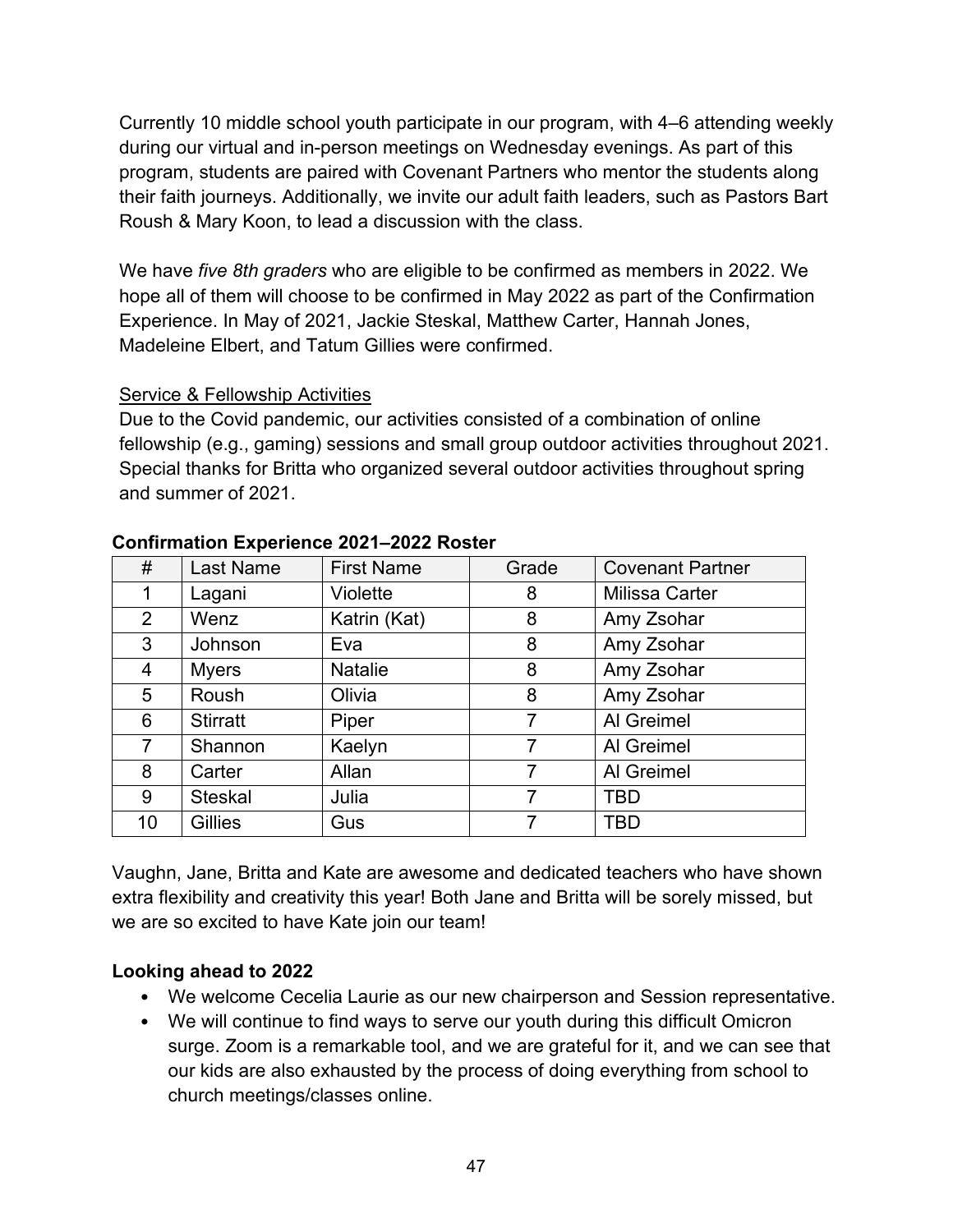- We will continue to see what in-person opportunities we can arrange for our youth as weather and Covid conditions permit. This is especially important for group cohesion and health. It is hoped that more opportunities will be present.
- We are working on ways that congregation members can connect more with our kids, even a one-time opportunity to share an interest or skill with the group. These youth are a joy to be with and would be for the better knowing more Oak Grove members!
- With that, we want to thank the members of Oak Grove for your constant and continued love and support of our youth!

I would like to extend a big THANK YOU to the committee for their dedication, flexibility, and creativity during yet another pandemic year!

2021 Committee Members: Chad Acker, Anne Klueh (Chair), Cecelia Laurie, Vaughn Sheff, Amy Zsohar, Kate Lindberg and Mary Koon (staff resources).

**Board of Deacons** Meg Robles & Eric Duvall, Co-Moderators

The ministry of the deacon as set forth in Scripture is one of compassion, witness and service, sharing in the redeeming love of Jesus Christ for the poor, the hungry, the sick, the lost, the friendless, the oppressed, those burdened by unjust policies of structure, or anyone in distress.

Persons of spiritual character, honest repute, exemplary lives, brotherly and sisterly love, sincere compassion, and sound judgment should be chosen for this ministry. (Presbyterian Church USA Book of Order). The primary responsibility of a deacon of Oak Grove Presbyterian Church is to be responsive to the needs of the church and its members.

Your Deacon Board is a committed group of people who answered the call to serve Oak Grove with compassion and joy in 2021. Pastor Mary Koon, our staff support, contributed wisdom, insight, direction, time and even songwriting skills to the mission of the deacons.

Outgoing members were Jan Ahlquist, David Johnson, Stephen Jones, Meg Robles and Bea Sorenson. These folks served for three years and contributed ideas, their time and energy to the ministries of the deacons. Incoming members are Chad Acker, Candy Williamson, Jen Pol and Jim McCarl. Kevin Muur has been nominated to take Lisa Sheff's position for two years, and Iris Karow will fill the final open three-year spot.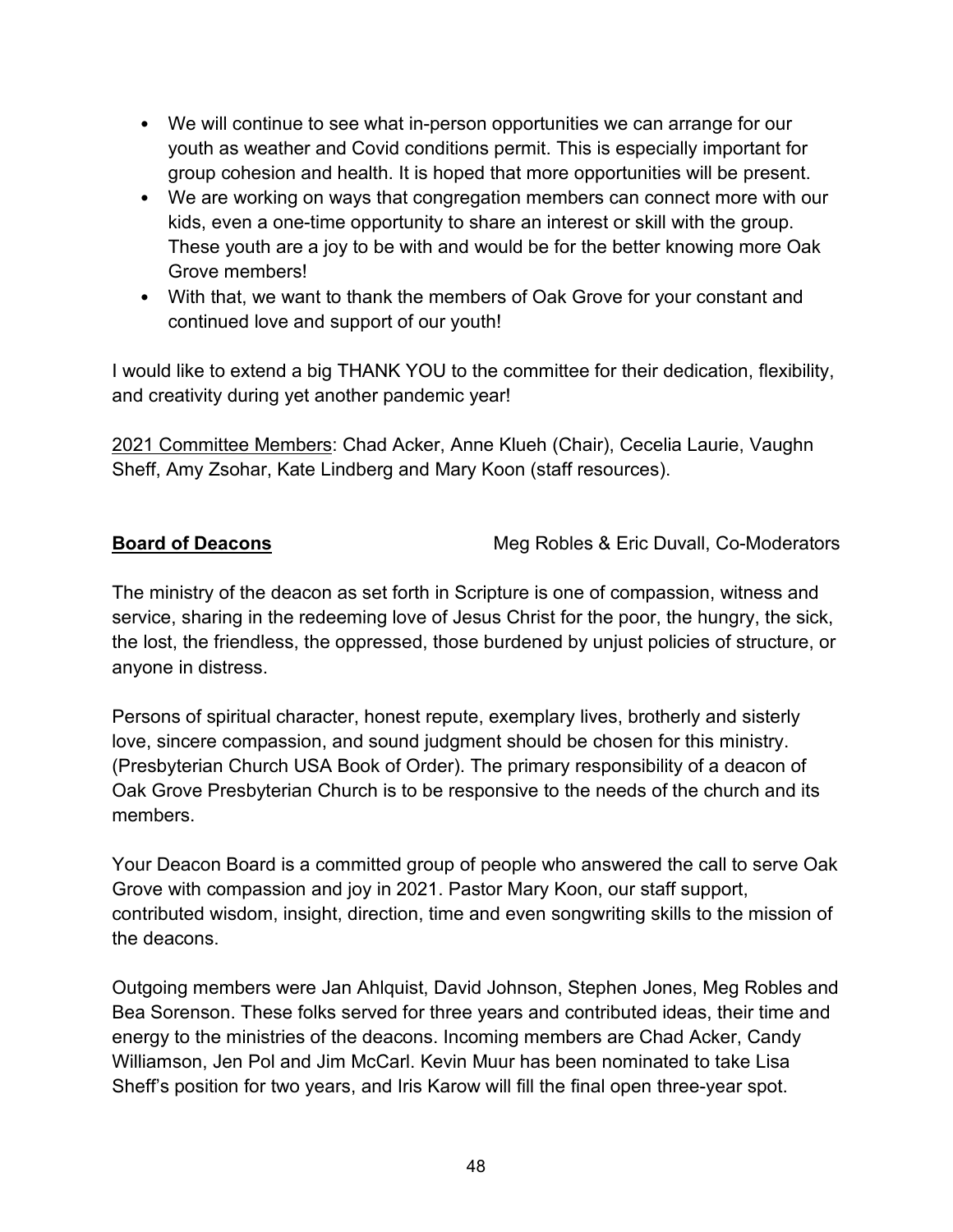The Deacon sub-committees each had a facilitator during the year who organized and accomplished the goals of each group:

- Alert & Visitation: Because of the pandemic, this committee had a crucial role in reaching out to church members. Each month, one deacon would contact those put on the weekly prayer list through handwritten notes and phone calls.
- Communion: Due to COVID, this committee was mostly inactive. The Deacons will resume serving communion at Presbyterian Homes six times a year when it is safe to do so again. For now, Oak Grove is using "Communion-to-Go" packets, which do not require set-up or clean-up.
- Membership: The purpose of this committee is to keep track of members who have not been in regular attendance and reach out to these members to invite them back or to determine their interest in their membership at Oak Grove. Since 2020, we have not met due to the nature of virtual and hybrid services.
- Nominating: Met with other church members to recruit and nominate new deacons and elders.
- Fellowship: The Palm Sunday Brunch was canceled as was the Golden Harvest Dinner to honor the Friend-to Friends and those in the congregation 80 and over. In lieu of the Golden Harvest Dinner, we delivered a gift bag to each honoree, including a booklet with stories and words of wisdom from those over 80, treats, a gold pen, note cards and a handwritten note of appreciation from a deacon. Our annual Parents Day Out was canceled this December.
- Prayer Shawl Ministry: The deacons keep track of the prayer shawls available to give to people in times of illness or loss, coordinating with those who knit them.
- Simple Meal Ministry: Chicken soup was made by deacons in the church kitchen and then frozen. Simple meals were prepared by deacons and kept in the church freezer to give to those who had lost a loved one or were recovering from illness or surgery. Because of limited space in the freezer with Loaves & Fishes using the church kitchen through December, this ministry was suspended until the beginning of 2022.
- Health Ministries: Amanda Fineran kept track of wheelchairs and walkers that people were able to donate to the church. Because of the flood and reconstruction of the basement, an inventory of these items was not kept on site with the exception of a few items later in the year. We send cards or call those with a one-year anniversary of the loss of a family member. Health ministry also supports the monthly Caregivers' Tea and the Respite Care lunch which were suspended due to COVID restrictions. They also support the Grief group.
- New Member Outreach: Deacons offered to extend a welcome to new members via phone, email or note. We plan to continue this practice with the members who joined in December of 2021.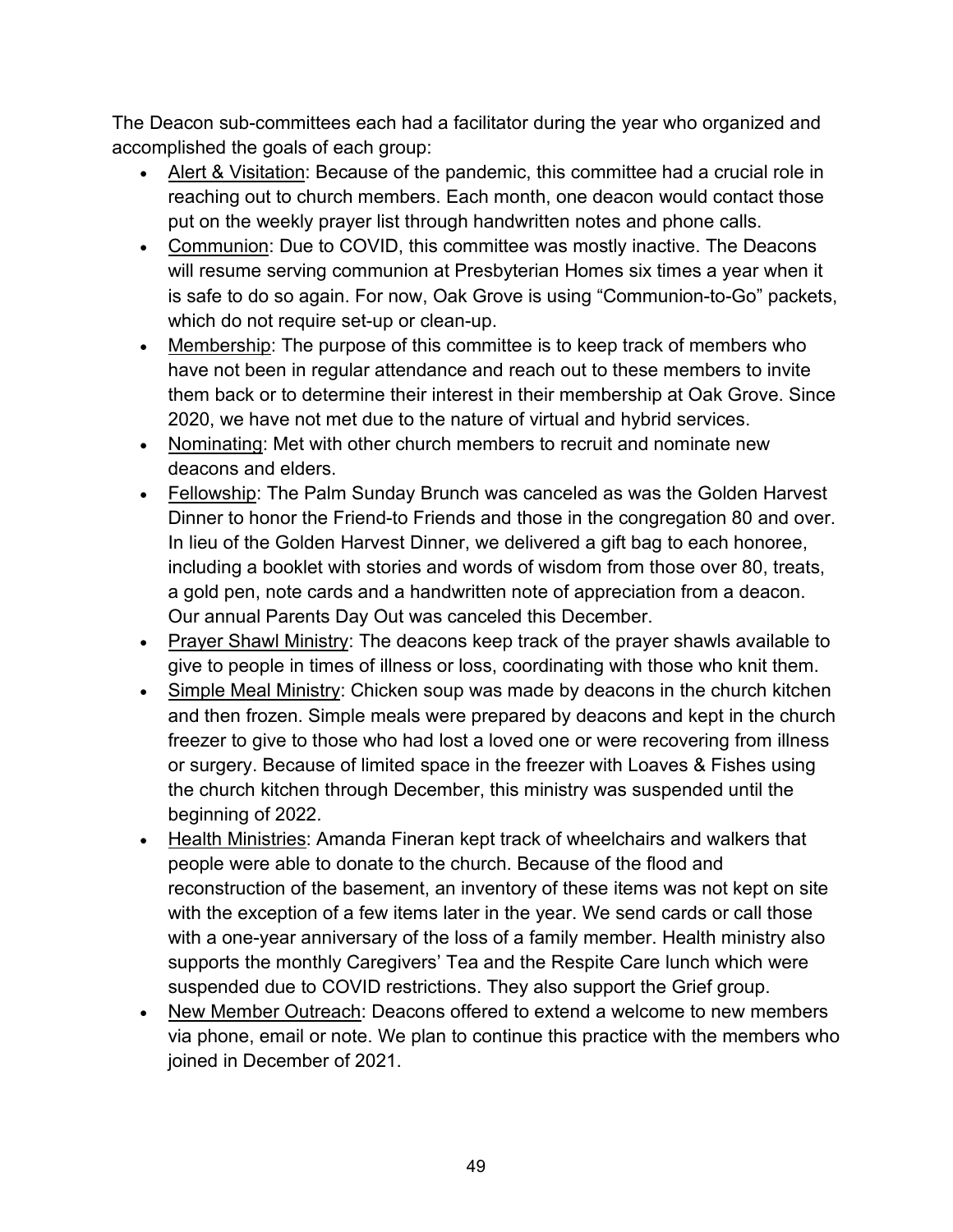- Blood Drives: Stephen Jones worked with a number of volunteers to organize Memorial Blood Center drives this year when blood was badly needed.
- Small group "Getting to Know You" gatherings to welcome Rev. Dr. Bart Roush. Deacons worked with the Friendship Team to coordinate numerous gatherings in homes and at church to welcome Pastor Bart.

The deacons also provided treats and assisted with the Electric Vehicle Expo on Oct. 9. The Longest Night prayer stations/service was held Dec. 21 in the church with music in the sanctuary and activities in Gideon Pond to minister to those who attended.

We thank Meg and Eric for their outstanding leadership during 2021 and thank each deacon who gave of themselves during this difficult year. In the midst of uncertainty and loss, deacons provided compassion and comfort.

The deacons welcome new ideas about ways to serve the church and appreciate the support given by the Oak Grove church community.

**Presbyterian Women** Bev Heise & Jody Milton, Co-Moderators

The mission of Oak Grove's Presbyterian Women is to nurture faith through Bible study, prayer, fellowship and to support the mission of the church worldwide.

Oak Grove hosts two circles that meet September through May (usually at church). Goodrich Nord meets at 9:00 am on the second Wednesday of the month. Evening Star meets on the first Tuesday of the month at 7:00 pm.

The circles studied "*What My Grandmother Taught Me*" during 2021. All lessons are written by Presbyterian women. Pastors Anne Fisher, Mary Koon, and Mary Pol led our studies and provided their insight and interpretations. Due to the Covid pandemic, our bake sale, mitten tree, and fall gathering were not held this year. We hope to resume our activities in 2022.

We encourage you to join one of our Bible studies.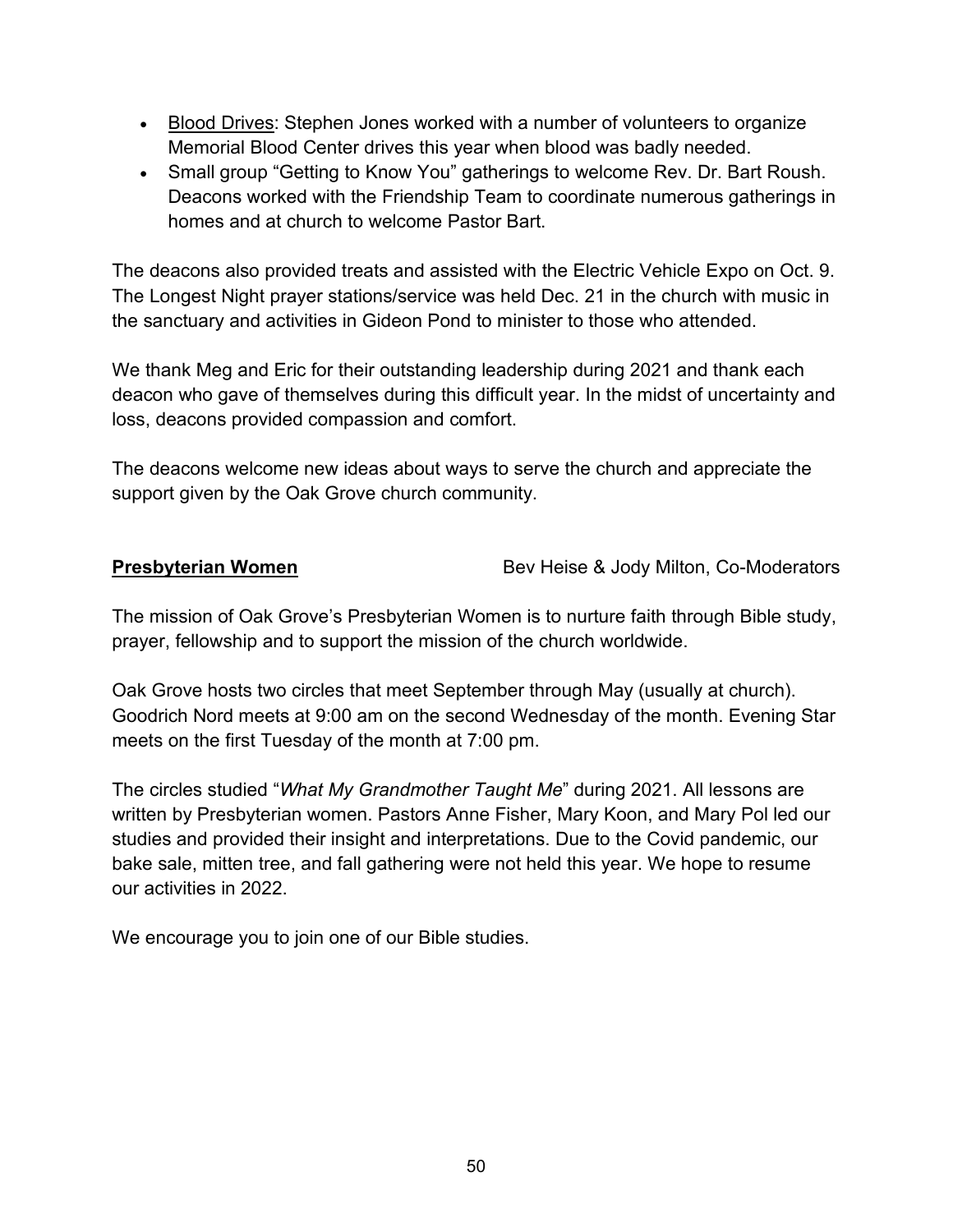#### **Pastor Nominating Committee**  Paul St. Martin, Chair

The Pastor Nominating Committee\* (PNC) began meeting in April of 2020 and, because of limitations imposed by the pandemic, we conducted our meetings and all interviews via Zoom. We watched numerous sermons online from a variety of applicants from across the country. Special thanks to all tech support people!

In early 2021, the PNC was delighted to unanimously approve offering the position of Pastor/Head of Staff to the Rev. Dr. Bart Roush. Session approved his salary package on Feb. 23, and the congregation approved his hiring on March 14, 2021.We were able to hold a virtual Open House Q & A on March 13 to allow congregation members to ask questions of Pastor Bart and his family.

After his terms of call were approved and Pastor Bart had accepted our offer, numerous church members hosted virtual and in-person gatherings to welcome him to Oak Grove. Pastor Bart preached his first sermon on May 23, 2021. We are excited and very happy to have him here at Oak Grove! Welcome, Pastor Bart!

2020–2021 Committee Members: Jeri Anderson, Mary Crampton, Chris Diller (Vice-Chair), Sue Greimel, Mattie Hawley, Cece Klueh, Paul St. Martin (Chair), Jeanine Radtke, Rory Scott and Denise Dunbar-Perkins (Commission on Ministry Representative).

*\* Since Pastor Bart has not been formally installed yet due to the pandemic, the PNC is still considered an "active" committee.*

#### **Re-Entry Task Force Annie Klueh, Chair Annie Klueh, Chair**

The Re-Entry Task Force was formed in May of 2020 to respond to safety issues related to Covid-19. The team is responsible for setting safety standards, making recommendations to the Session regarding safe building-use by members and nonmembers, communicating updates to members and, helping to decide how we will gather in-person as the Oak Grove community.

One of our most frequently quoted mottos during the year of 2021 has been "Prepare to Pivot" in response to the ups and downs of Covid numbers. As a task force we had hoped our tasks would have been long accomplished by this time! We have continued to research new Covid information and have daily checked updates from the Minnesota Department of Health, CIDRAP (Dr. Osterholm's Center for Infectious Disease Research and Policy), and Covid Act Now.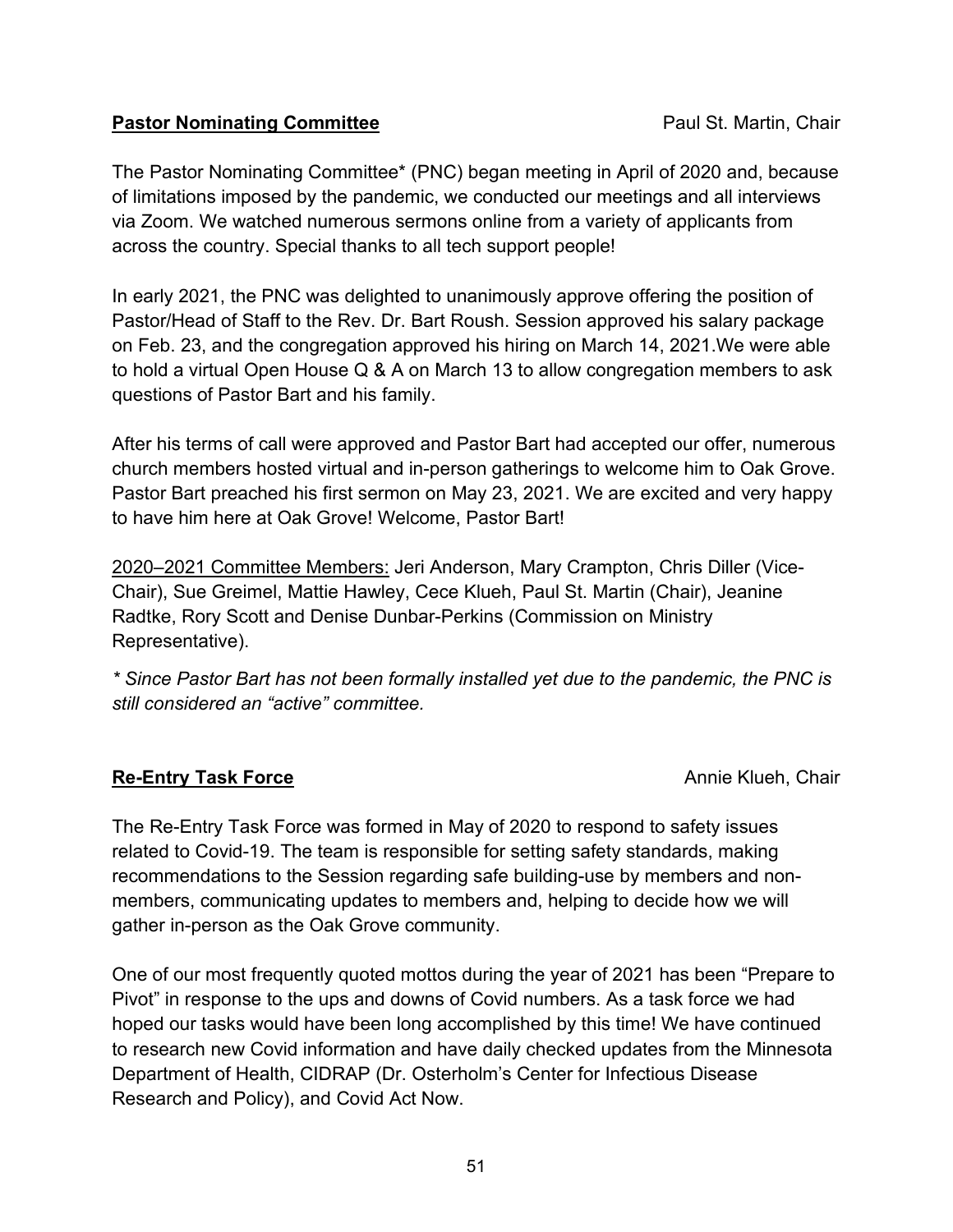We have regularly looked for recommendations from the Presbyterian Church, USA, Presbytery of the Twin Cities Area (PTCA), the Wisconsin Council of Churches, and anything else we could get our hands on. As the pandemic has stretched on and executive orders have been dropped, clear guidance has been very difficult to find. As a task force we have been cautious and have taken very seriously our responsibility to attend to the safety of Oak Grove members.

#### **Accomplishments & Highlights from 2021:**

- Covid information and church protocol updates were shared with the congregation, at least monthly, throughout the year.
- The church building remained closed at the start of 2021 with all worship services live-streamed and Faith Formation classes and meetings held via Zoom.
- As vaccines started to be available in the first few months of 2021, we recommended to Session in March that the church building be opened and that members could have access to the sanctuary for individual prayer and meditation.
- In April we invited small groups to meet in the building with proper Covid protocols in place (complicated by reduced access to space due to the Great Flood). We continued to establish and monitor safety protocols for groups using the building.
- At the end of April, we had a feeling of hope as case numbers were dropping (though we knew the Delta variant was on the horizon). Even with the advent of vaccines for all aged 12 and older, however, we were, at the same time, flummoxed by a loss of clear guidance by state and church leaders.
- We were grateful and sad as we thanked Pastor Anne Fisher for her helpful leadership and guidance as she left us in May.
- We joyfully welcomed Pastor Bart Roush in mid-May and were grateful for his expertise and the timely new resources he provided us.
- We continued to try to balance the care of the least of these with our call to be together as a faith community.
- In June we experienced the lowest Covid numbers we had had since the start of the pandemic; under 2% positivity rate.
- On June 27, we began to offer outdoor worship services in the church parking lot. We had an average of 70–90 folks present each week and the weather allowed us to worship outdoors every Sunday through the 7th of November!
- The Re-Entry team hosted an in-person and live-streamed Town Hall forum on July 21 in order to share information and to be transparent about our process and decisions.
- Indoor worship services were offered beginning July 25 and were shared by 25–40 people each week, all following Covid protocols.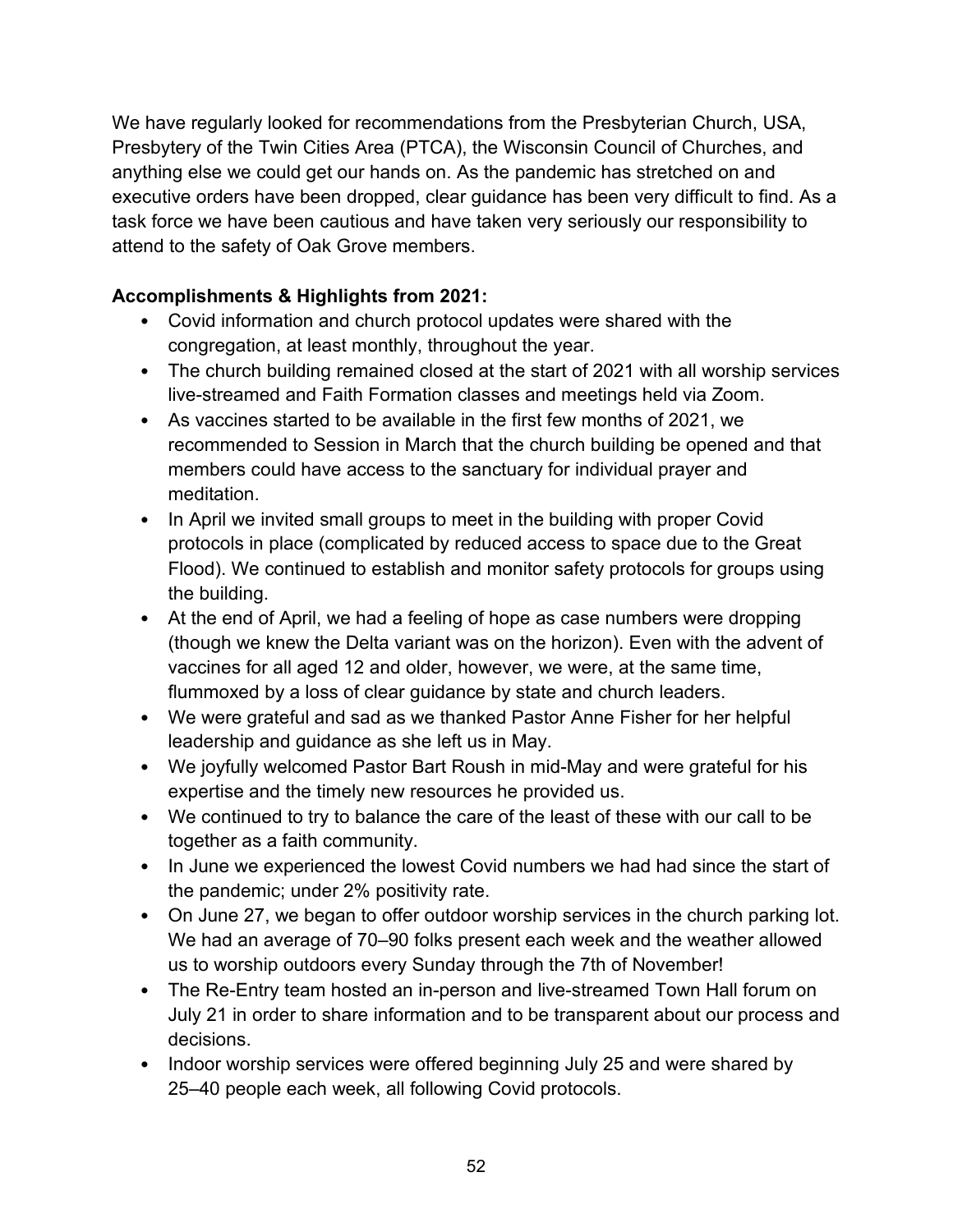- During this time more Oak Grove groups began to meet in-person, using Covid protocols.
- Worship plans needed to change, unfortunately, as the predicted Delta variant arrived. We recommended a pause in indoor worship for the month of September through mid-October. We were grateful to still be able to have outdoor worship through this time.
- By October the state's rolling positivity rate was 9.6 % and expected to rise.
- Decisions became much harder as we were aware of the number of church members grieving the loss of our in-person spiritual community and suffering from isolation.
- As children ages 5–11 became eligible for vaccines we started to make great plans for the church program year, with a mixture of indoor worship and a hybrid of in-person and Zoom Faith Formation.
- Middle and high-school youth began meeting in-person (outdoors for as long as possible, then in the building) as all were vaccinated, "zoomed-out" and needed in-person time to build their connections.
- In response to requests from many young families whose children were at school every day, we decided to continue to offer Faith Formation to our young ones via Zoom only, thereby reducing some risk.
- Pastor Bart helped us to establish a set of Phases with clear metrics to guide us in planning in-person events. We held another Town Hall, meeting through Zoom, on Nov. 14 and announced plans for beginning indoor worship and the new schedule (same as pre-pandemic) on Nov. 28.
- Due to a post-Thanksgiving surge, as the case rate rose to 14%, we had to delay reopening indoor worship, again.
- At this same time, the Omicron variant was first reported in South Africa.
- In December we accepted the resignation of Karen Gerdes from our team. Thank you, Karen, for all of your work!
- In early December our team re-thought our decision-making:
- We acknowledged that Covid is going to be with us for some time.
- We have been operating with very low risk-tolerance
- We have taken a good deal of responsibility for the safety of the congregation.
- We observed the suffering of many of our members due to our not worshipping in person (especially as so many neighbor churches were in-person).
- We decided to turn more control and decisions to individual members.
- We continued to ask, "How do we balance physical safety while addressing the pandemic of loneliness and spiritual separation?"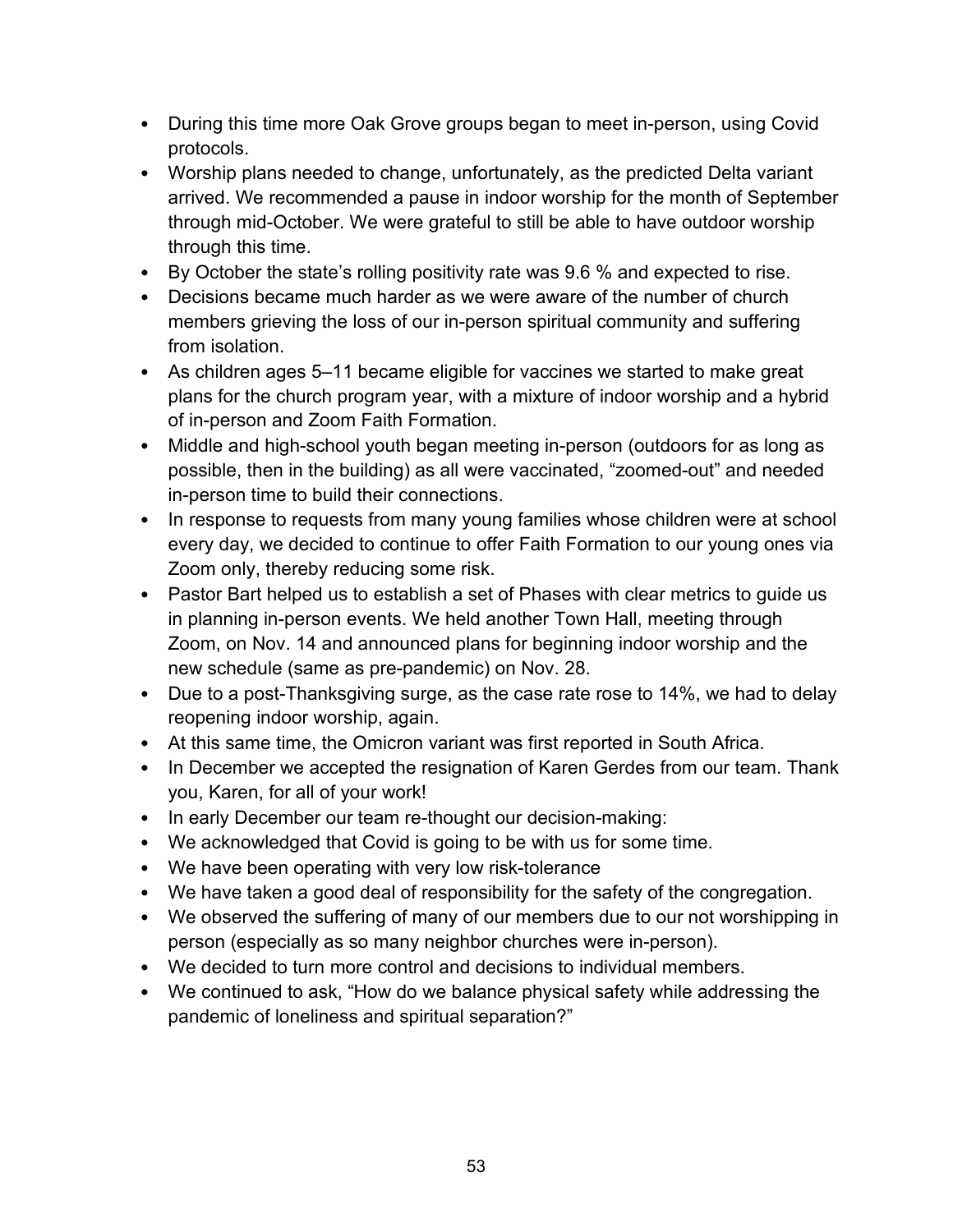- We made the decision to relax our metrics and place an emphasis on worship, establishing indoor worship, only for those vaccinated.
- In-person worship resumed on Dec. 19 for up to 50 vaccinated people with reservations needed. All Covid safety protocols were followed.
- We attempted to get an expert consultant for a one-time meeting to guide our task force in decision-making. Unfortunately, due to the huge Omicron surge, no one from CIDRAP or the Minnesota Department of Health was available.
- We have reached out to a number of Presbyterian churches to ask about their decision-making regarding Covid. Pastor Mary has gathered some information and we are waiting for more.

#### **Looking ahead to 2022:**

As we enter 2022, we are in what Dr. Michael Osterholm calls a "blizzard" of Covid cases as we experience the Omicron surge.

As of the writing of this report in early January, we are experiencing an unprecedented 24% positivity rate in the state, with daily new cases over 100 per 100K. ICU bed availability is at a critical level. We are praying that predictions hold and that this surge peaks and falls within 4–6 weeks.

- We will continue to emphasize worship services, even if we can have fewer people in-person in order to, again, "flatten the curve".
- We recommended no in-person meetings, or groups during the month of January, but asked all to use Zoom or postpone meeting until February.
- With a heavy heart, we recommended cancelling both Women's and Men's retreats at Clearwater.
- While our request for a consultant has been turned down at this time (due to the need for all experts to be covering the frontlines of Omicron surge) we will continue to pursue as needed and available.
- We will continue to monitor MDH, CIDRAP, CDC, Covid Act Now, Presbyterian Church, USA., the PTCA, and the Wisconsin Council of Churches for recommendations regarding safety as we journey through the coming months.
- We will continue to work to keep the theological balance between the care of the least of these and our call to gather together as we plan and make decisions, finding ways to support staff and ways we can meet church community needs while keeping the congregation safe.
- We will continue to encourage folks to get vaccines and boosters when eligible.
- We will continue to review safety issues in requests for building use
- We will keep you all informed!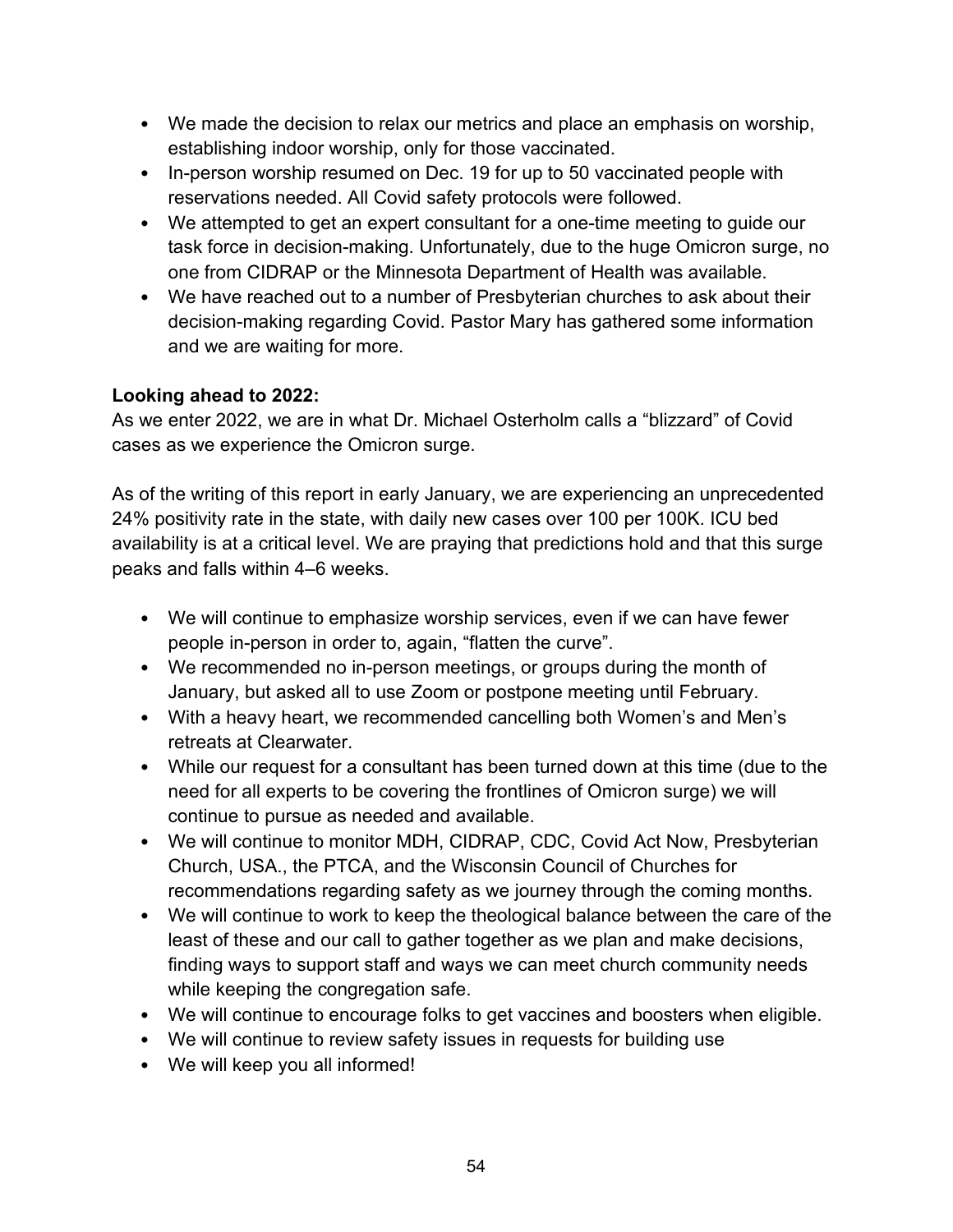We are incredibly grateful to the members of Oak Grove for your patience, your helpful ideas, your prayers and support, your ability to adapt and your care of one another by following safety recommendations!

2021 Committee Members: Al Greimel, Bev Heise, Anne Klueh (Chair), Jane Propsom, Pastors Mary Koon and Bart Roush (staff resources).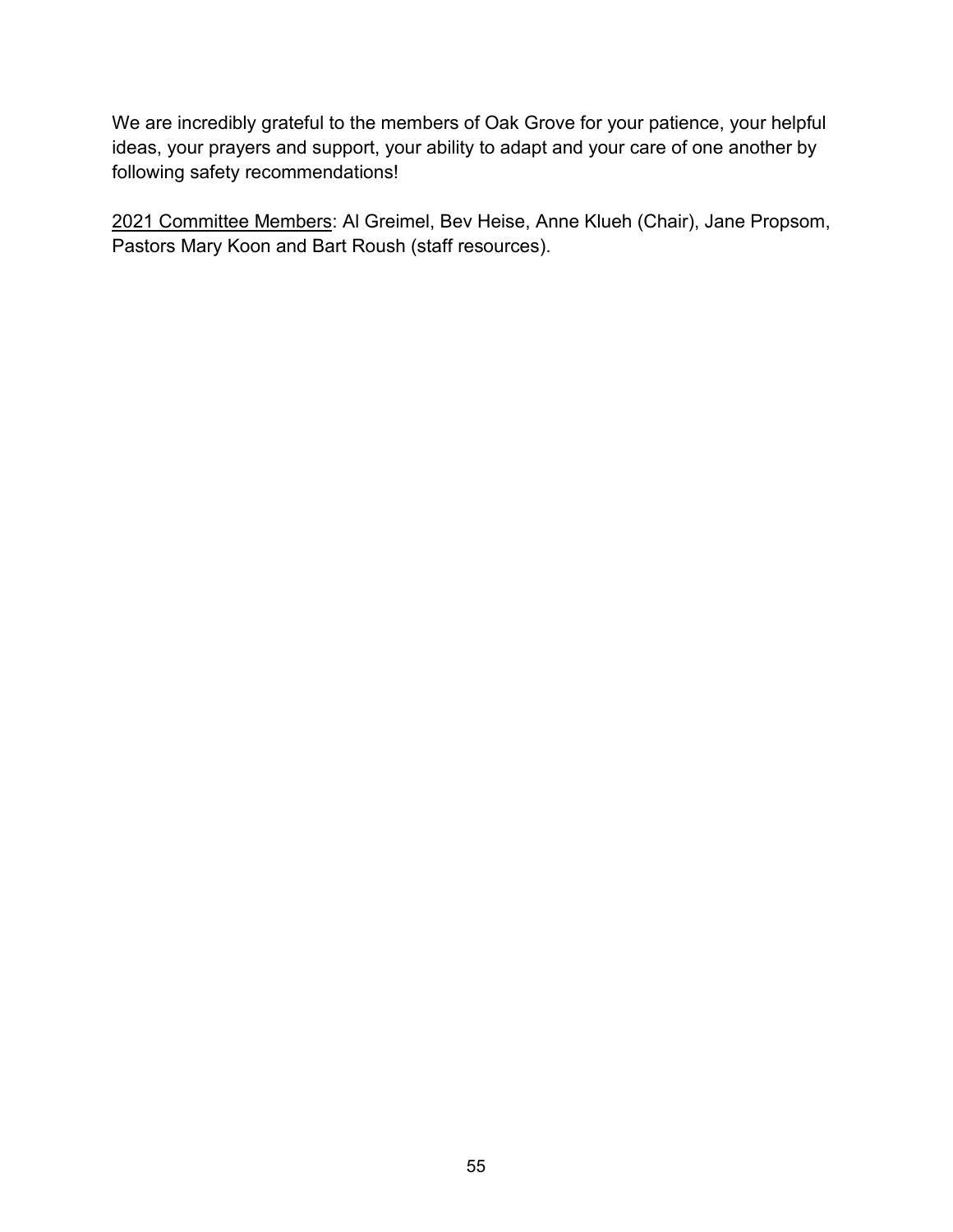## **Endowment & Session Designated Funds**

#### **Endowment Fund**

The Endowment Fund was established in 1988, with the donated principal to be held in perpetuity. The money is invested with the New Covenant Trust Company in socially responsible stocks; \$42,569 is available for 2022.

| Beginning Balance, January 1, 2021              | \$1,343,000    |
|-------------------------------------------------|----------------|
| Bequests/Gifts                                  | -240           |
| Dividends and Interest                          | 7,591          |
| Unrealized gain (loss) on investment            | 159,273        |
| Fund expenses                                   |                |
| Transfer to Long-Term Building Maintenance Fund | $(281, 984)^*$ |
| Ending Balance, December 31, 2021               | \$1,228,120    |

*\*January 2022 Transfers: Expenses \$1,112.50 and Gains to LTBM \$127,706.44.*

#### **Session Designated Fund**

The Session Designated Fund was established in 2004, primarily of gifts from Mabel Johnson and Eugenie Whitney. The money is also invested with the New Covenant Trust Company. Under the Session's current policy, up to 15%, each year, of the fund value is available for Special Projects; \$54,545 is available for use in 2022.

| <b>Beginning Balance, January 1, 2021</b> | \$369,130 |
|-------------------------------------------|-----------|
| Bequests/Gifts                            | 4.734     |
| Dividends and Interest                    | 2.778     |
| Unrealized gain (loss) on investment      | 42,359    |
| Fund expenses                             |           |
| Ending Balance, December 31, 20201        | \$419,000 |

*\*January 2022 Transfers: Expenses \$55,369.*

#### **Long-Term Building Maintenance Fund 2021**

The Long-Term Building Maintenance fund was re-established in 2015 from Endowment Fund earnings. The money is invested with the New Covenant Trust Company and is restricted to building maintenance.

2019 and 2020 Endowment gains of \$281,984 were transferred to Long-Term Building Maintenance in 2021.

| <b>Beginning Balance, January 1, 2021</b>            | \$351,847 |
|------------------------------------------------------|-----------|
| Dividends and Interest                               | 5.552     |
| Unrealized gain (loss) on investment                 | 63,754    |
| Fund expenses                                        |           |
| <b>Transfer from Endowment Fund Gains</b>            | 281,984*  |
| Ending Balance, December 31, 2021 *transfer pending* | \$703,136 |

*\*January 2022 Transfers: Expenses \$17,388 and Gains from Endowment \$127,706.44.*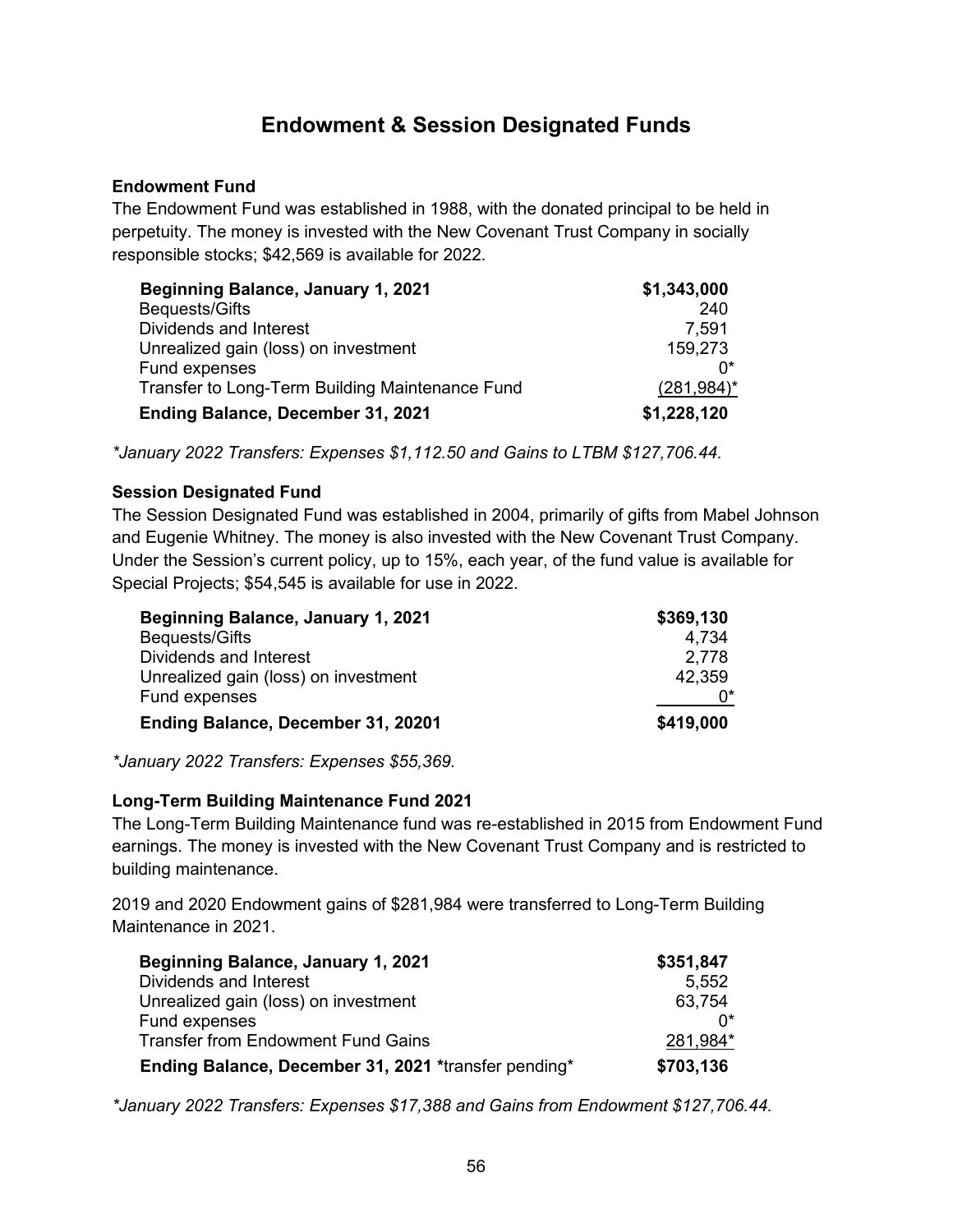**Property & Equipment 2021**

| Net Book Value, January 1, 2021   | \$2,569,899  |
|-----------------------------------|--------------|
| Additions                         | 85.188       |
| Depreciation                      | (146, 627)   |
| Net Book Value, December 31, 2021 | \$2,508,460* |

*\* Includes Fully Depreciated Disposals of \$15,890*

#### **Pastors' Discretionary Fund 2021**

It is a joy for us pastors, on your behalf, to be able to help people in need. The Pastors' Discretionary Fund has long been a part of Oak Grove's mission. It is funded entirely by special donations and is not a part of our general budget. We use the fund to help Oak Grove members, those recommended by members, and some community members. We refer most folks who come to our doors for emergency assistance to VEAP.

This year, on a weekly basis, we helped people with rent/housing, medicine, utilities, car repair/transportation and food.

| Beginning Balance, January 1, 2021 | \$3,924   |
|------------------------------------|-----------|
| Donations                          | 14.824    |
| <b>Expenses</b>                    | (15, 100) |
| Ending Balance, December 31, 2021  | \$3.648   |

Thank you for your generosity and support of this important mission. We value your trust in our discretion as we try to meet some of the needs in our church and surrounding area.

*– Pastors Bart and Mary*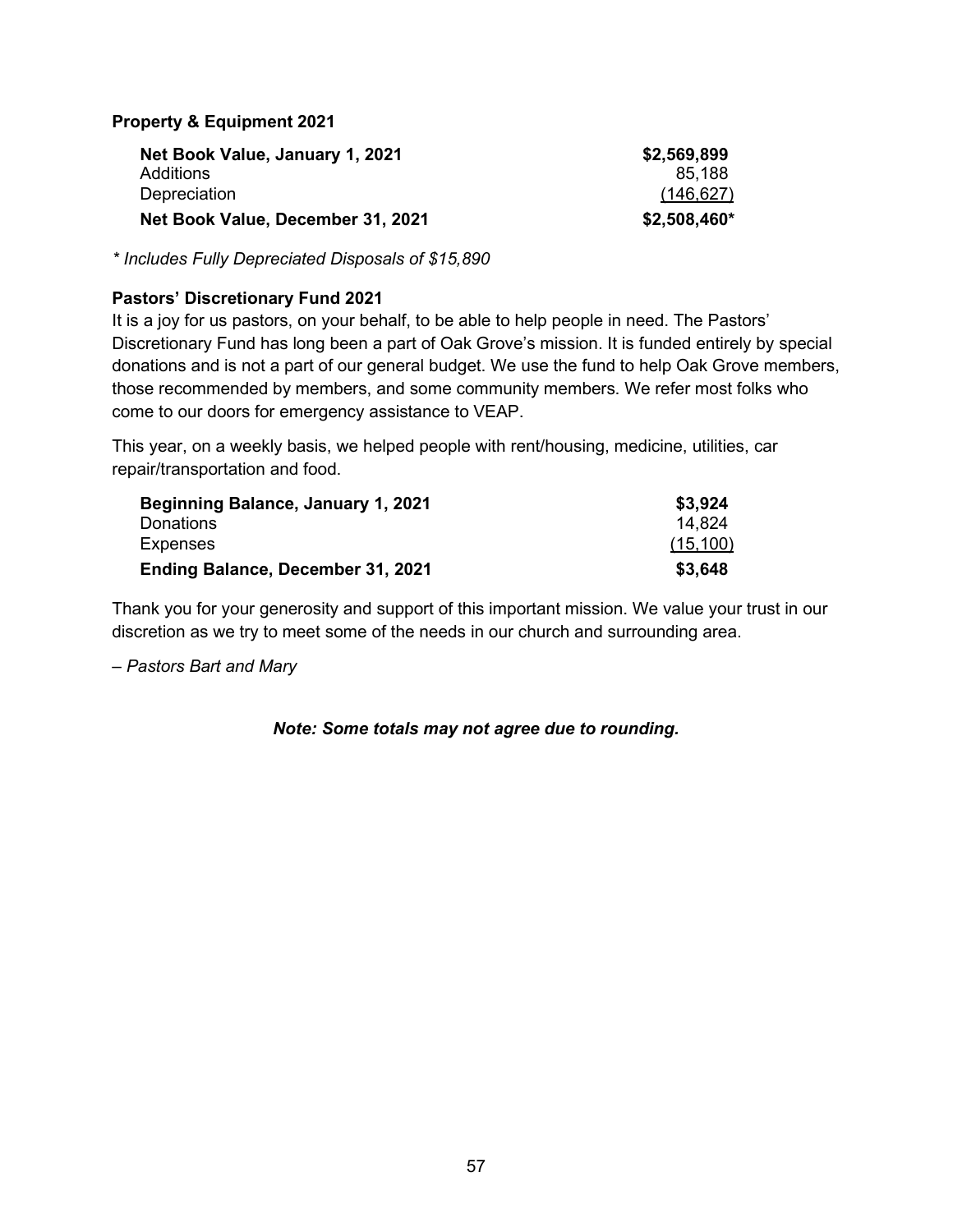## **Memorial & Donor Dedicated Funds**

Memorials were given during 2021 in Memory or Honor of: Tom Campbell, Jerry Carter, Sheryl Eernisse (Al Netten's sister), Maxine Engberg, Arnie Erickson, Art Fisk, Dawn Greimel, Faith Grondin, Connie Johnson, Mary Jones, Linda Kley, Rich Miller, Don Olson, Bob Sands, Neil Schalekamp, Dee & Don Schneider, Joyce Shantz, Steve St Martin, Yvonne Wentz, Ginny Willis (Terry Taylor's sister). Examples of some of our Dedicated Accounts are listed below.

|                                          | <b>Balance</b> |                 |                      | <b>Balance</b> |
|------------------------------------------|----------------|-----------------|----------------------|----------------|
| <b>Dedicated Account</b>                 | 1/01/2021      | <b>Receipts</b> | <b>Disbursements</b> | 12/31/2021     |
| Afghan Resettlement                      | \$0            | \$3,025         | \$3,010              | \$15           |
| <b>Allen Seminary Scholarship</b>        | \$221          |                 |                      | \$221          |
| Allen Youth Camping Scholarship          | \$5,218        |                 |                      | \$5,218        |
| <b>Building Maintenance &amp; Repair</b> | \$83,817       |                 |                      | \$83,817       |
| <b>Choir Robes</b>                       | \$2,145        |                 |                      | \$2,145        |
| <b>Clearwater Camp Scholarship</b>       | \$2,440        | \$1,045         |                      | \$3,485        |
| Clearwater Capital Campaign              | \$0            | \$4,255         | \$4,255              | \$0            |
| Columbarium/Memorial Garden              | \$10,995       | \$1,620         | \$8,005              | \$4,610        |
| <b>Dalquist Women's Retreat</b>          | \$2,123        |                 |                      | \$2,123        |
| Deacons                                  | \$561          |                 |                      | \$561          |
| Education                                | \$2,384        |                 |                      | \$2,384        |
| <b>GPH Décor</b>                         | \$1,250        |                 |                      | \$1,250        |
| <b>Green Initiatives</b>                 | \$112          | \$728           |                      | \$840          |
| <b>History Committee</b>                 | \$853          |                 |                      | \$853          |
| Kachel Mission Scholarship               | \$7,709        |                 |                      | \$7,709        |
| KIVA Micro-Loan                          | \$0            | \$1,975         | \$1,950              | \$25           |
| Landscaping                              | \$3,389        |                 | \$26                 | \$3,363        |
| Loaves & Fishes                          | \$0            | \$4,412         | \$1,952              | \$2,460        |
| <b>MS "Seekers" Program</b>              | \$178          |                 |                      | \$178          |
| <b>Music</b>                             | \$6,955        | \$2,875         | \$1,303              | \$8,527        |
| Oak Grove Equity Scholarship             | \$1,200        |                 |                      | \$1,200        |
| Organ Fund                               | \$1,737        |                 | \$1,737              | \$0            |
| Presbyterian Mission Agency              | \$0            | \$18,007        | \$17,907             | \$100          |
| SafeNights                               | \$3,860        |                 |                      | \$3,860        |
| <b>Schools for Peace</b>                 | \$0            |                 |                      | \$0            |
| <b>SD Memorials</b>                      | \$6,971        | \$8,248         | \$5,000              | \$10,219       |
| <b>SH Mission Trip</b>                   | \$6,124        | \$5,896         | \$1,844              | \$10,176       |
| <b>Sheridan Story Meals</b>              | \$1,338        | \$315           |                      | \$1,653        |
| <b>SLT Scholarships</b>                  | \$0            | \$1,750         | \$1,500              | \$250          |
| Social Justice                           | \$2,966        | \$291           |                      | \$3,257        |
| <b>Supportive Housing</b>                | \$250          | \$750           | \$998                | \$2            |
| Technology                               | \$561          | \$3,000         |                      | \$3,561        |
| <b>VEAP</b>                              | \$0            | \$3,325         | \$2,825              | \$500          |
| <b>Worship</b>                           | \$3,342        | \$75            | \$897                | \$2,520        |
| <b>Totals</b>                            | \$158,700      | \$61,592        | \$53,209             | \$167,084      |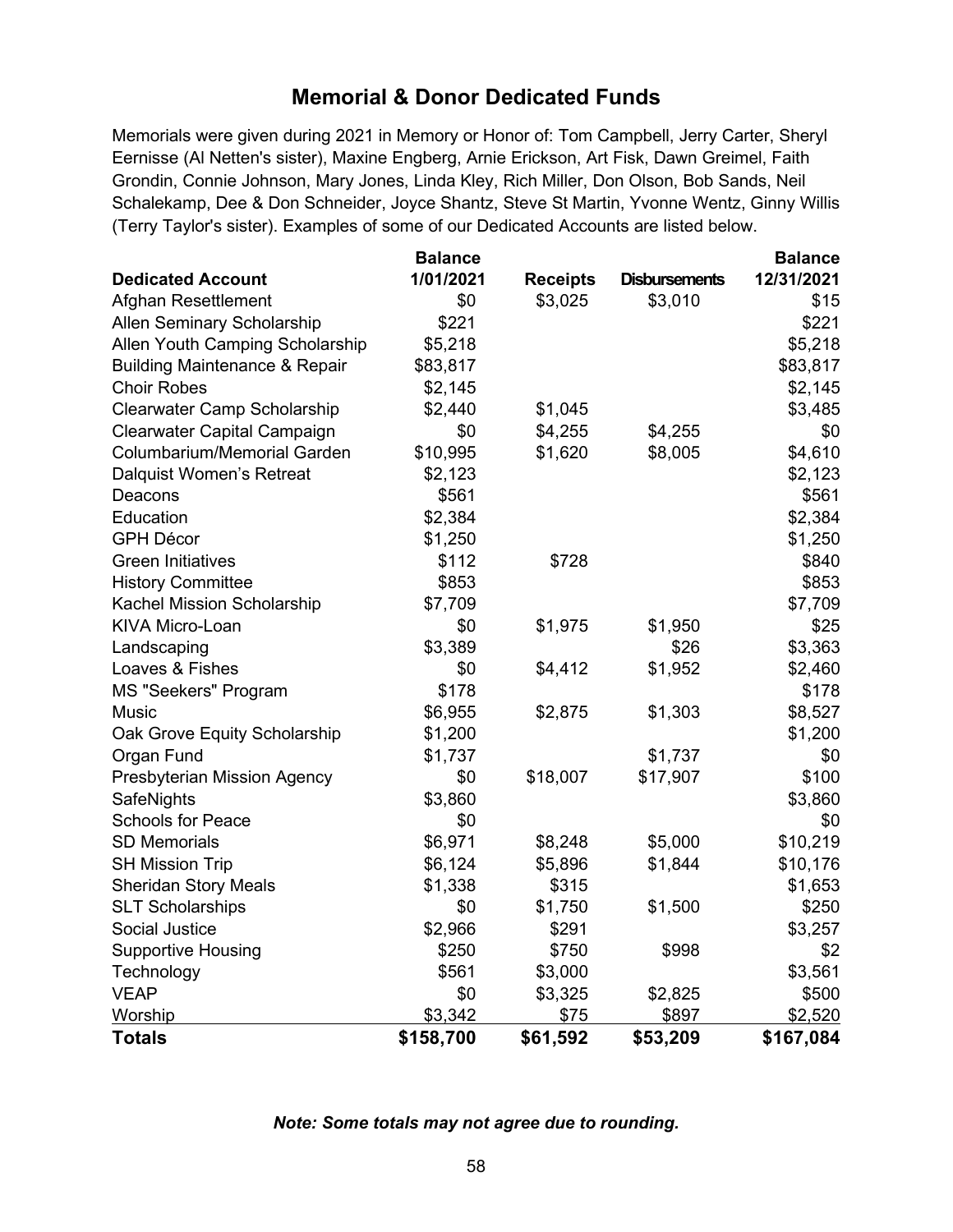#### **OAK GROVE PRESBYTERIAN CHURCH Statement of Financial Position December 31, 2021 and 2020**

| <b>ASSETS</b>                                | 2021            | 2020            |
|----------------------------------------------|-----------------|-----------------|
| General Fund checking account                | \$<br>101,845   | \$<br>120,548   |
| Pastors' Discretionary Fund checking account | 3,648           | 3,924           |
| Savings & CD accounts                        | 50,002          | 30,001          |
| <b>Investments: Cash Reserves</b>            | 158,379         | 163,263         |
| <b>Investments: Operating Reserve</b>        | 234,087         | 208,523         |
| Investments: Long-Term Building Maintenance  | 703,136         | 351,847         |
| <b>Investments: Session Designated Fund</b>  | 414,266         | 369,130         |
| <b>Investments: Endowment Fund</b>           | 1,227,880       | 1,343,000       |
| <b>Prepaid Expense</b>                       | 0               | 309             |
| <b>Accounts Receivable</b>                   | 516             |                 |
| Property & Equipment                         | 4,996,368       | 4,927,070       |
| <b>Accumulated Depreciation</b>              | (2,487,909)     | (2,357,171)     |
| <b>TOTAL ASSETS</b>                          | 5,402,218<br>\$ | 5,160,443<br>\$ |
| <b>LIABILITIES</b>                           |                 |                 |
| <b>Accounts Payable</b>                      | (397)           | 38,836          |
| <b>FSA balances</b>                          |                 |                 |
| <b>Education carryovers</b>                  | 4,800           | 5,838           |
| <b>TOTAL LIABILITIES</b>                     | \$<br>4,403     | \$<br>44,673    |
| <b>NET ASSETS</b>                            |                 |                 |
| Unrestricted:                                |                 |                 |
| - General Fund Equity                        | \$<br>111,554   | \$<br>100,264   |
| - Unrestricted This Year                     | (21, 864)       | 9,052           |
| - Pastors' Discretionary Fund                | 3,648           | 3,924           |
| - Property & Equipment                       | 2,508,460       | 2,569,899       |
| <b>Total Unrestricted</b>                    | 2,601,798       | 2,683,139       |
| <b>Board Restricted:</b>                     |                 |                 |
| - Operating Reserve                          | 150,000         | 150,000         |
| - Dedicated Accounts                         | 369,631         | 218,655         |
| - Session Designated Fund                    | 363,631         | 369,130         |
| - Endowment Fund                             | 691,622         | 808,510         |
| - Long-Term Building Maintenance Fund        | 685,748         | 351,847         |
| Permanently Restricted: Endowment Fund       | 535,385         | 534,490         |
| <b>Total Restricted</b>                      | 2,796,018       | 2,432,632       |
| <b>TOTAL NET ASSETS</b>                      | 5,397,815<br>\$ | 5,115,770<br>S  |
| <b>TOTAL LIABILITIES &amp; NET ASSETS</b>    | 5,402,218<br>\$ | 5,160,443<br>\$ |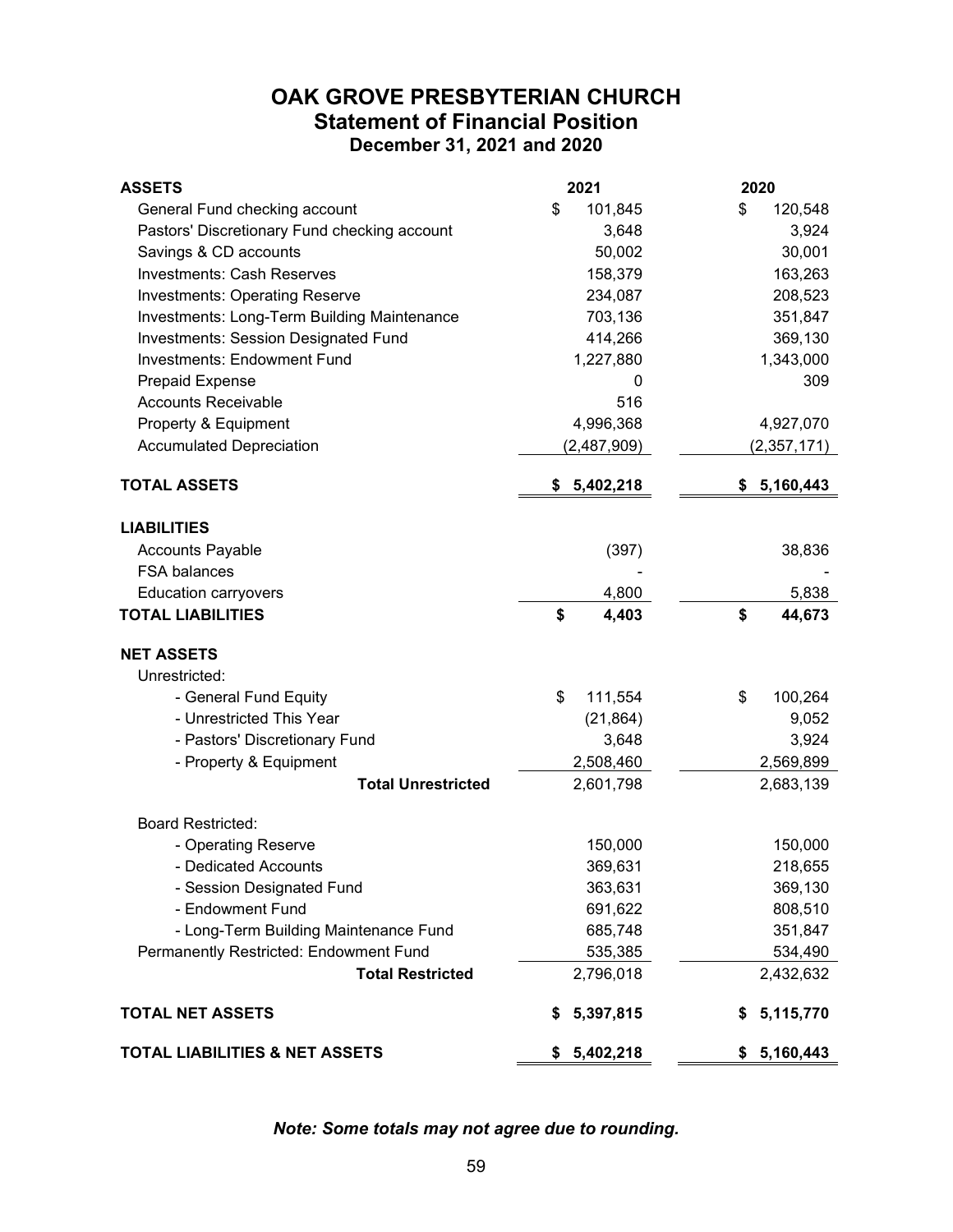#### **OAK GROVE PRESBYTERIAN CHURCH General Fund – Statement of Activities For the Years Ended December 31, 2022 (Budgeted), 2021 and 2020**

|                                                | Budget 2022 | Actual 2021 | Actual 2020 |
|------------------------------------------------|-------------|-------------|-------------|
| <b>REVENUES &amp; SUPPORT</b>                  |             |             |             |
| <b>Contributions &amp; Bequests</b>            | \$726,372   | \$695,703   | \$704,991   |
| Dividend/Interest Income                       | \$300       | \$124       |             |
| Unrealized/Realized Gain (loss) on Investments | (\$175)     |             |             |
| Per Capita                                     | \$8,000     | \$8,538     | \$7,349     |
| Other Income                                   | \$500       | \$7,069     | \$1,828     |
| <b>TRANSFERS FROM RESERVES</b>                 |             |             |             |
| 2021 LTBM Fund: B&O Equip Bldg Purchase/Maint. | \$18,700    |             |             |
| 2019 Surplus                                   | \$30,688    |             |             |
| 2019 Realized Gains on Wells GF Investment     | \$8,961     | \$21,864    |             |
| <b>Operating Reserve</b>                       | \$11,922    |             |             |
| <b>TOTAL REVENUES &amp; SUPPORT</b>            | \$805,268   | \$733,298   | \$714,168   |
| <b>EXPENDITURES</b>                            |             |             |             |
| <b>Program Services</b>                        |             |             |             |
| Mission                                        | \$121,831   | \$120,775   | \$119,544   |
| <b>Supportive Housing</b>                      | \$15,300    | \$15,150    | \$14,650    |
| Social Justice                                 | \$3,000     | \$3,010     | \$2,500     |
| <b>Green Committee</b>                         | \$3,000     | \$1,475     | \$3,580     |
| Friendship                                     | \$2,850     | \$938       | \$1,134     |
| Rainbow Fellowship                             | \$1,500     |             |             |
| Deacons                                        | \$2,350     | \$1,179     | \$415       |
| Worship & Music                                | \$5,335     | \$4,366     | \$4,118     |
| <b>Racial Equity</b>                           | \$2,000     | \$125       |             |
| Personnel                                      | \$457,936   | \$452,887   | \$452,540   |
| <b>Christian Education</b>                     | \$10,550    | \$7,574     | \$3,546     |
| Stewardship                                    | \$890       | \$761       | \$708       |
| <b>General &amp; Supporting Expenses</b>       |             |             |             |
| General                                        | \$1,135     | \$1,459     | \$1,530     |
| Per Capita                                     | \$18,031    | \$17,849    | \$17,958    |
| Office & Administration                        | \$22,835    | \$19,177    | \$21,370    |
| Technology                                     | \$25,983    | \$23,775    | \$23,325    |
| <b>Building &amp; Operations</b>               | \$110,742   | \$83,477    | \$79,783    |
| <b>TOTAL EXPENDITURES</b>                      | \$805,268   | \$753,977   | \$746,701   |
| <b>OPERATING INCOME OVER / (UNDER)</b>         | 0           | (\$20,679)  | (\$32,533)  |
| <b>OPERATING RESERVE GAINS</b>                 | 0           | \$20,679    | \$41,585    |
| <b>NET OPERATING TOTAL</b>                     | $\pmb{0}$   | $\pmb{0}$   | \$9,052     |

*continued next page*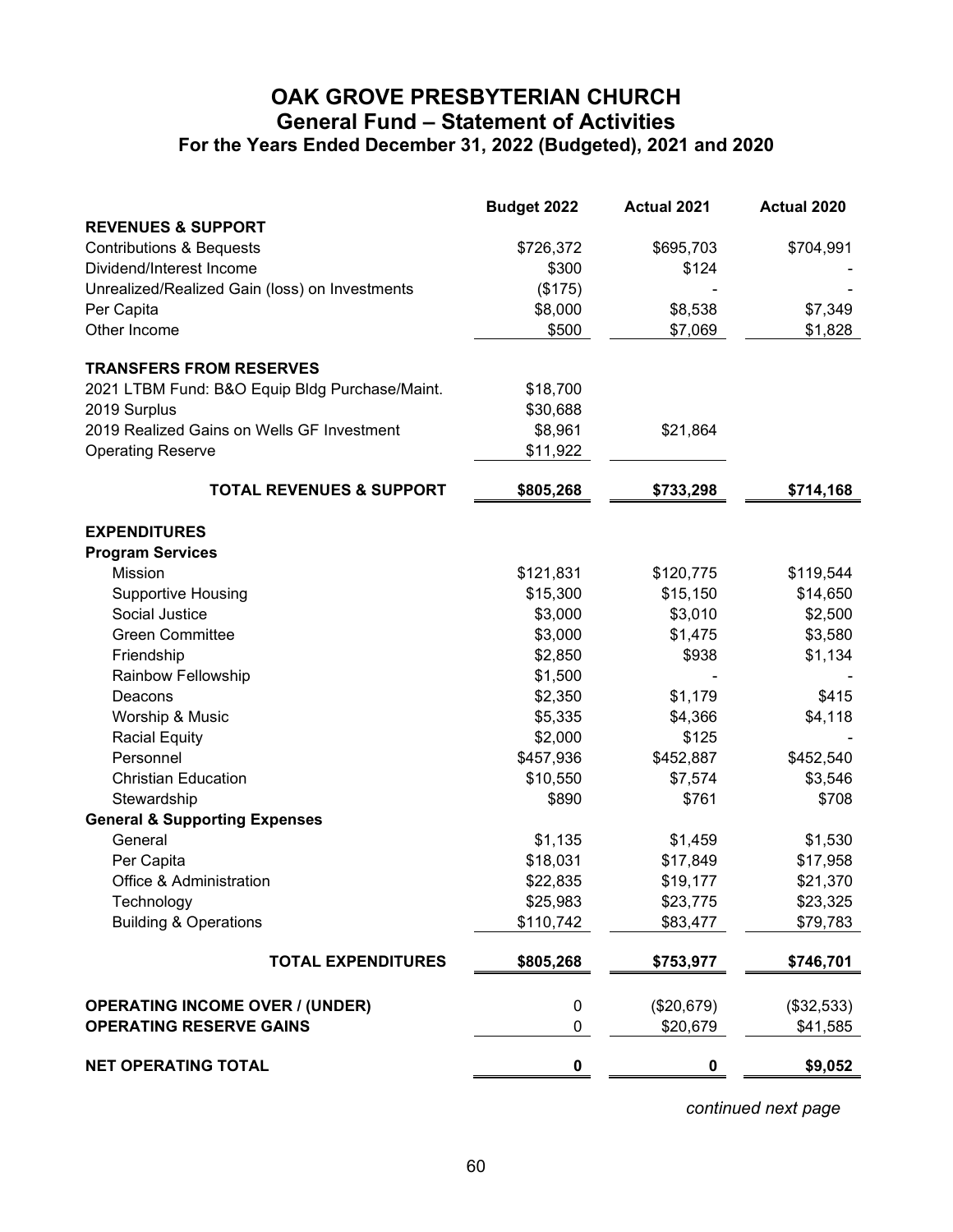#### **OAK GROVE PRESBYTERIAN CHURCH** (*continued*) **General Fund – Statement of Activities For the Years Ended December 31, 2022 (Budgeted), 2021 and 2020**

|                                               | Budget 2022 | <b>Actual 2021</b> | <b>Actual 2020</b> |
|-----------------------------------------------|-------------|--------------------|--------------------|
| <b>Available from Session Designated Fund</b> | \$54,545    | \$55,369           | \$54,528           |
| <b>Available from Endowment Fund</b>          | \$42,569    | \$1,113            | \$58,699           |
| <b>TOTAL AVAILABLE:</b>                       | \$97,113    | \$56,482           | \$113,227          |
| <b>Mission</b>                                |             |                    |                    |
| <b>Liberty Community Church</b>               |             |                    | \$20,000           |
| Oasis Van                                     |             |                    | \$14,951           |
| Clearwater Capital Campaign                   |             |                    | \$10,000           |
| AEON/St. Olaf Church                          |             | \$25,000           |                    |
| General                                       |             |                    |                    |
| Columbarium                                   |             | \$10,000           | \$68,278           |
| <b>PTZ Camera</b>                             |             | \$13,982           |                    |
| Marimba                                       |             | \$7,500            |                    |
| <b>Building Maintenance</b>                   |             |                    |                    |
| Senior High Air Conditioner                   |             | \$8,836*           |                    |
| <b>Gutters</b>                                |             | \$8,552*           |                    |

*\* LTBM (\$18,700 budgeted, \$17,388 used)*